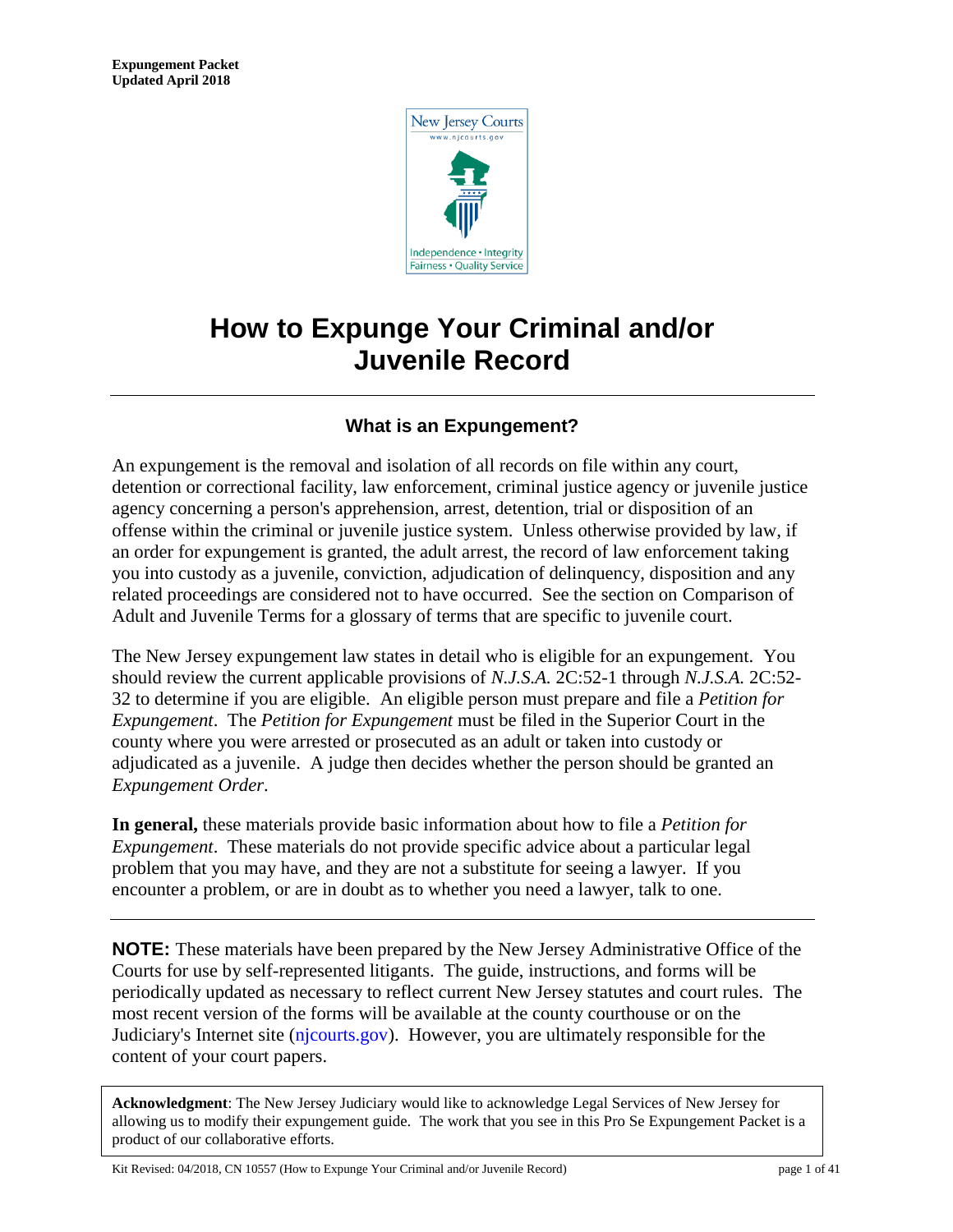# **Try to Get a Lawyer**

The court system can be confusing, and it is a good idea to get a lawyer if you can. If you cannot afford a lawyer, you may wish to contact the legal services program in your county to see if you qualify for free legal services. Their telephone number can be found in your local yellow pages under Legal Aid or Legal Services.

If you do not qualify for free legal services and need help in locating an attorney, you can contact the bar association in your county. Their telephone numbers can also be found in your local yellow pages and many are listed on the Internet. Most county bar associations have a lawyer referral service. The county bar lawyer referral service can supply you with the names of attorneys in your area who usually are willing to handle your particular type of case. Such attorneys are sometimes willing to consult with people in your situation at a reduced fee.

There are also a variety of organizations of minority lawyers throughout New Jersey, as well as organizations of lawyers who handle specialized types of cases. Ask your county court staff for a list of lawyer referral services that include these organizations.

# **Keep Copies of All Papers**

Make and keep for yourself copies of all completed forms and any canceled checks, money orders, sales receipts, bills, contract estimates, letters, leases, photographs and other important documents that relate to your case.

**NOTE: Remember to also keep a copy of your final expungement order should your petition be granted. Once granted, obtaining a copy will require a judge's order.** 

# **What You Should Expect If You Represent Yourself**

While you have the right to represent yourself in court, you should not expect any special treatment, help, or attention from the court. You must still comply with the rules of the court, even if you are not familiar with them. The following is a list of some things the court staff can and cannot do for you. Please read it carefully before asking the court staff for help.

- We *can* explain and answer questions about how the court works.
- We *can* tell you what the requirements are to have your case considered by the court.
- We *can* give you some information from your case file.
- We *can* provide you with samples of court forms that are available.
- We *can* provide you with guidance on how to fill out forms.
- We *can* usually answer questions about court deadlines.
- We *cannot* give you legal advice. Only your lawyer can give you legal advice.
- We *cannot* tell you whether or not you should bring your case to court.
- We *cannot* give you an opinion about what will happen if you bring your case to court.
- We *cannot* recommend a lawyer, but we can provide you with the telephone number of a local lawyer referral service.
- We *cannot* talk to the judge for you about what will happen in your case.
- We *cannot* let you talk to the judge outside of court.
- We *cannot* change an order issued by a judge.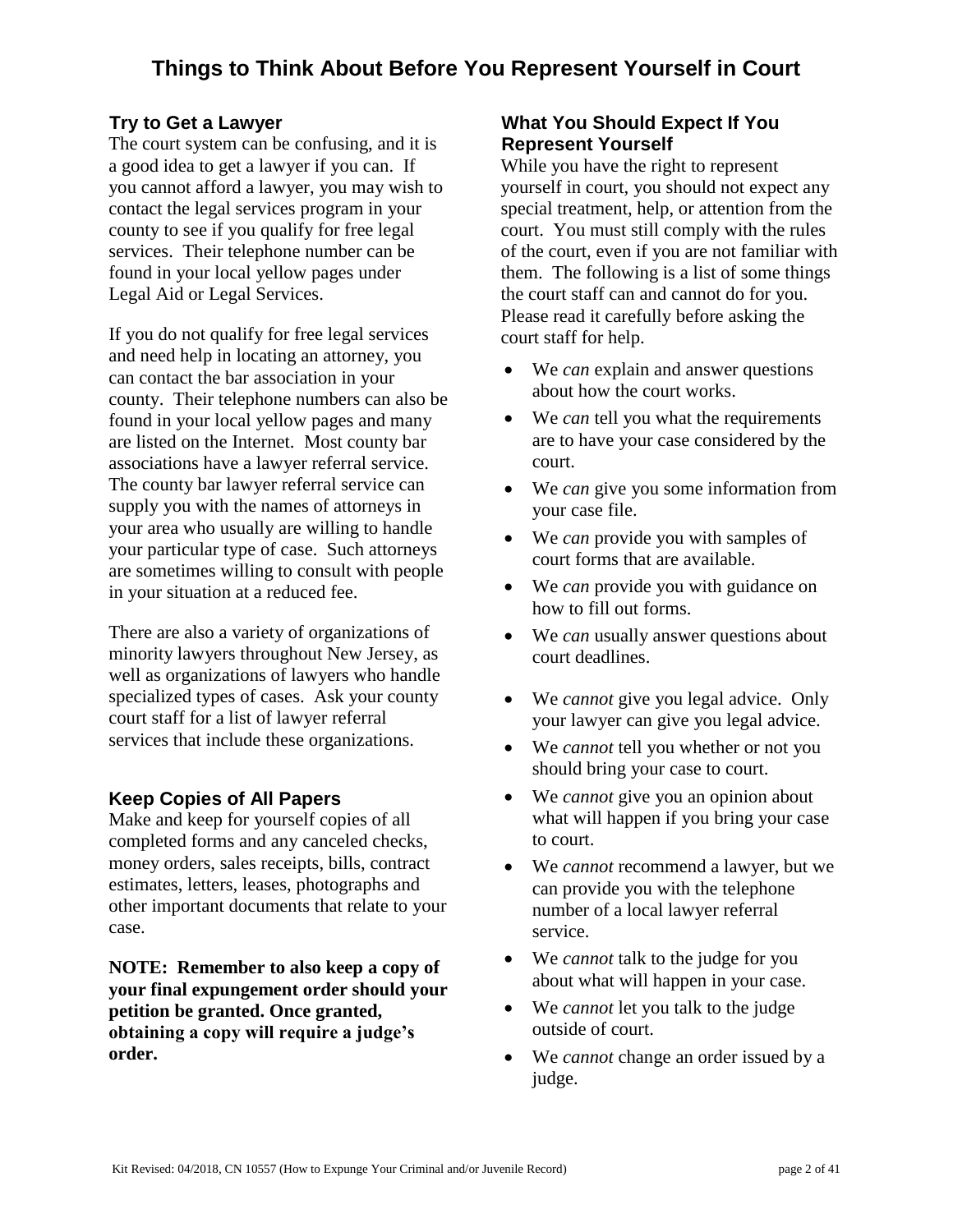# **Comparison of Adult and Juvenile Terms**

The table below compares commonly understood criminal terms to terms specific to juvenile delinquency matters. Juvenile delinquency matters should not be considered the same as adult criminal actions. The process for expunging juvenile records, however, is the same as that for expunging adult criminal matters. In fact, if you have both adult and juvenile records that you wish to expunge, you should include all matters in your expungement petition.

| <b>Criminal Term</b>                          | <b>Juvenile Term</b>                                                                                           |
|-----------------------------------------------|----------------------------------------------------------------------------------------------------------------|
| Arrest                                        | Taking juvenile into custody                                                                                   |
| Conviction                                    | Adjudication of delinquency                                                                                    |
| Sentence                                      | Disposition                                                                                                    |
| Indictment                                    | No equivalent - A juvenile is charged with an offense<br>without an indictment process                         |
| Jail, prison or incarceration                 | Secure facility, youth house or detention center or juvenile.<br>justice institution (specific names may vary) |
| <b>Pretrial Intervention Program</b><br>(PTI) | Diversion - Juvenile Conference Committee or an Intake<br>Services Conference                                  |

# **Glossary of Terms**

| Deferred Disposition: | In a deferred disposition, the court adjudicates the juvenile<br>delinquent and sets forth conditions for the juvenile to meet. If the<br>juvenile meets the terms of those conditions, then the disposition<br>will be dismissed pursuant to the court's order.                                                                                                                                                                  |
|-----------------------|-----------------------------------------------------------------------------------------------------------------------------------------------------------------------------------------------------------------------------------------------------------------------------------------------------------------------------------------------------------------------------------------------------------------------------------|
| Diversion:            | A diversion is the process of removing minor juvenile cases from<br>the full judicial process on the condition that the accused<br>participates successfully in a rehabilitative process, such as a<br>Juvenile Conference Committee or an Intake Services Conference.<br>If conditions entered into by these diversions are met, then it results<br>in a dismissal of the case, and no appearance before a judge is<br>required. |
| Indictable Offense:   | A criminal offense that includes first, second, third and fourth<br>degree crimes. An indictable offense <b>does not include</b> disorderly<br>persons, petty disorderly persons or municipal ordinance violations.                                                                                                                                                                                                               |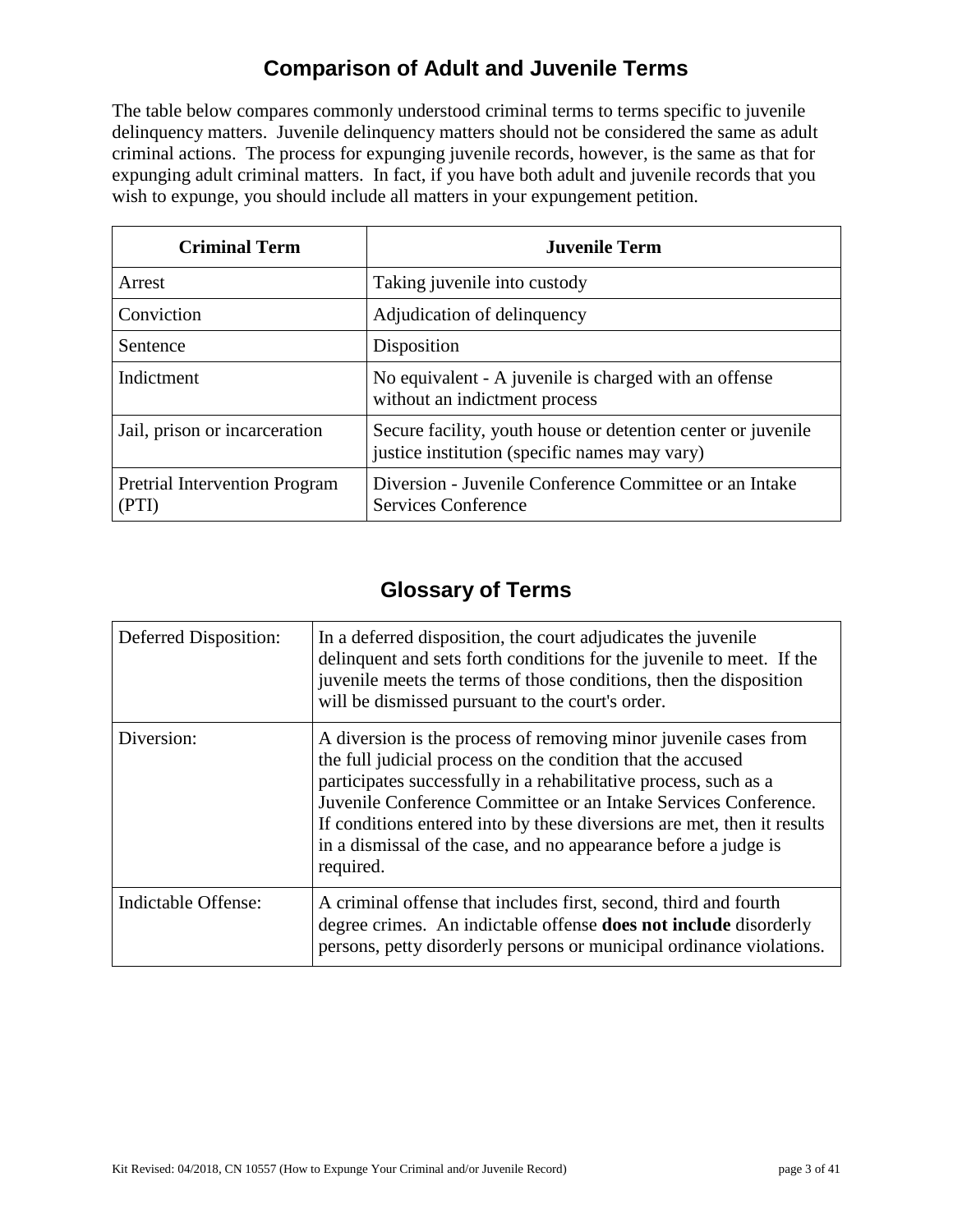# **How to File for an Order to Expunge Your Criminal and/or Juvenile Record**

# **Locate Your Records**

In order to prepare your expungement petition and prove your eligibility, you will need to get the following information:

- The date of your arrest as an adult or when you were taken into custody as a juvenile.
- The statute(s) and the offense(s) for which you were arrested, taken into custody as a juvenile, convicted or adjudicated delinquent.
- The original indictment, accusation, summons, docket number, warrant number or complaint number. Include all, if more than one.
- The date of the disposition, which could be the date of the conviction or adjudication of delinquency, date of not guilty verdict or date of dismissal.
- The specific punishment or other disposition.
- If you are seeking an expungement pursuant to *N.J.S.A.* 2C:52-2(a)(2) for a conviction where at least 5 years has expired or for a conviction of a 3<sup>rd</sup> or 4<sup>th</sup> degree controlled dangerous substance offense pursuant to *N.J.S.A.* 2C:52-  $2(c)(3)$ , you must provide  $(1)$  evidence of character and conduct since conviction, and (2) all transcripts of the plea and sentencing hearings, as well as a copy of your presentence investigation (PSI) report.
- If you are seeking a drug court expungement under *N.J.S.A.* 2C:35-14m for a conviction of a  $3<sup>rd</sup>$  or  $4<sup>th</sup>$  degree controlled dangerous substance offense described in *N.J.S.A.* 2C:52-2(c)(3), you must provide (1) evidence of character and conduct since conviction, and (2) all transcripts of the plea and sentencing hearings, as well as a copy of your presentence investigation (PSI) report.

Note: All of your arrests, charges, or prosecutions, even those for which you are not seeking an expungement, must be listed in your petition.

If you had an attorney when you were arrested as an adult and/or taken into custody as a juvenile and charged, check first to see if he or she has this information in your case file; if so, this can save you quite a bit of time.

If you must locate your records on your own for an indictable/criminal conviction or arrest, including your PSI, contact the Superior Court Criminal Case Management Office in the county where the arrest or conviction occurred and they will advise you how copies of those records can be obtained. A list of county Criminal Case Management Offices appears at the end of this guide.

To order transcripts from a Superior Court proceeding, contact the transcript office in the county where the original matter was heard. A list of the transcript offices in each Superior Court appears at the end of this guide. The court transcript request form can be found at [njcourts.gov/forms.htm#misc.](http://njcourts.gov/forms.htm#misc)

If you must locate your records on your own for a juvenile delinquency matter, contact the Superior Court Family Division Office in the county where you were taken into custody as a juvenile, where charges were filed, or where the adjudication occurred, and they will advise you how copies of those records can be obtained. A list of county Family Division Offices appears at the end of this guide.

If you were taken into custody as a juvenile and no charges were filed against you, you must contact the appropriate law enforcement agency for information related to that incident.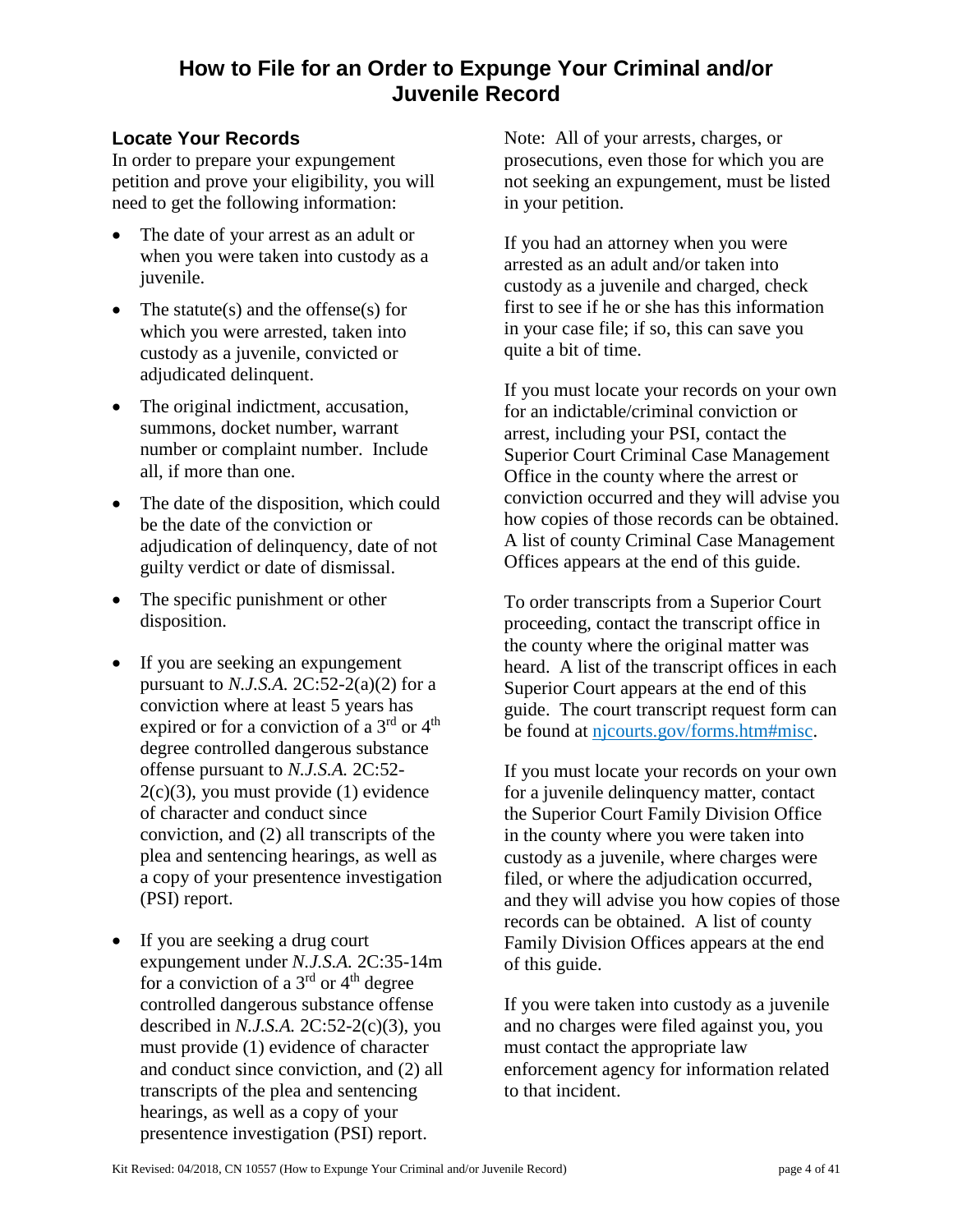You might also contact the county prosecutor. A list of county prosecutors' offices with addresses and telephone numbers appears at the end of this guide. Explain that you are interested in expunging your records and ask for the information listed above, or ask to look at your file if this is permitted.

You may also be able to find information you need on disorderly persons offenses by contacting the administrator of the municipal court(s) in which you were prosecuted, or the police department involved in your arrest(s) as an adult or that took you into custody as a juvenile. If you cannot get all of the information, you need to follow Step 1 on the next page.

The numbered steps that follow explain what forms you will need to fill out and what to do with them. Specific directions on filling out each form appear before each of the attached forms. Follow these directions carefully. Each form should be typed or clearly printed on  $8\frac{1}{2}$  " x 11" white paper only. Forms may not be filed on a different size or color paper.

# **Special Expungements - Use Form C Only**

If you are filing for an expungement as a result of successful graduation from drug court that occurred on or after 4/18/2016, you should contact the Public Defender's Office from your drug court.

If you are filing for an expungement as a result of successful graduation from drug court on or after 4/18/2016, prepare and submit only Form C, which should be filed in the county where you graduated. If you are seeking a drug court expungement for a conviction of a  $3<sup>rd</sup>$  or  $4<sup>th</sup>$  degree controlled dangerous substance offense described in *N.J.S.A.* 2C:52-2(c)(3), you must also provide: (1) evidence of character and conduct since conviction, and (2) all transcripts of the plea and sentencing hearings, as well as a copy of your presentence investigation (PSI) report.

If you are filing for an expungement solely on an arrest/charge not resulting in a conviction or adjudication of delinquency (dismissal, acquittal, discharge without a conviction or finding of guilt that occurred on or after 4/18/2016), prepare and submit only Form C to the court entering your dismissal at the time the dismissal is entered.

For expungement of dismissed juvenile matters following successful diversions to a Juvenile Conference Committee or Intake Service Conference: Statewide procedures for expungement applications following successful diversions are pending. In the meantime, contact the Family Division Manager in the county where your case was heard for guidance in these situations.

All other expungements use the following instructions, starting at Step 1.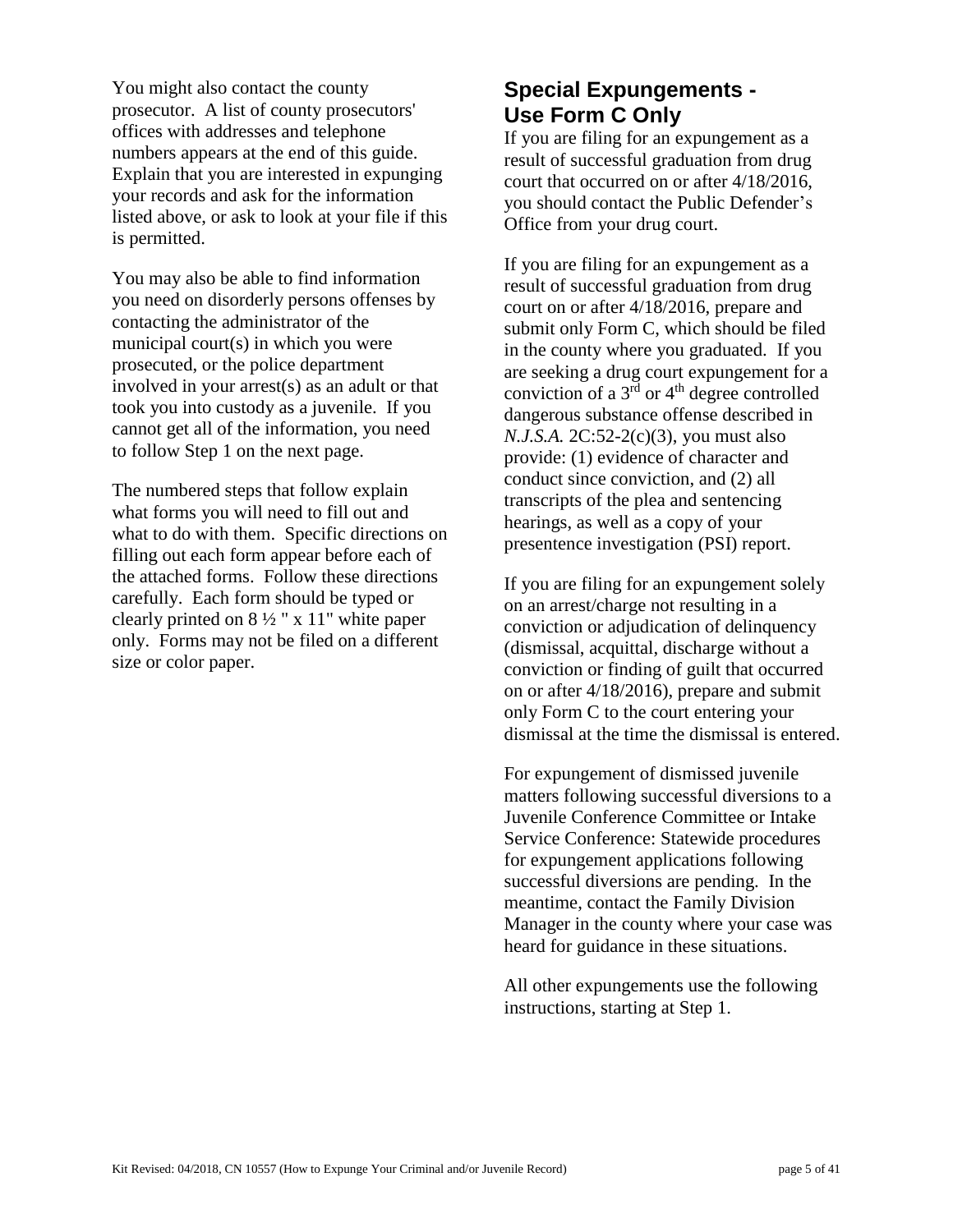# **All Other Expungements**

# **Step 1: Request State Police Criminal History Record – Fingerprint Check**

## **This step is only necessary if you do not already have your criminal/juvenile history information about your arrests, charges and dispositions.**

In order to obtain your criminal/juvenile history record (also known as a rap sheet) from the New Jersey State Police you will need to be fingerprinted. The State Police use the electronic fingerprint scanning services of a private company, MorphoTrust USA. You will need to contact MorphoTrust USA to schedule an appointment for fingerprinting. You can obtain additional information and schedule an appointment via the internet at [www.bioapplicant.com/nj, o](http://www.bioapplicant.com/njs)r by calling their toll free telephone: 1-877-503-5981.

Additional information about obtaining criminal/juvenile history record checks can also be obtained from the New Jersey State Police website [http://www.njsp.org/criminal-h](http://njsp.org/about/serv_chrc.html)istoryrecords/index.shtml, or by calling their Criminal Information Unit at

609-882-2000 ext. 2918.

**Note:** The State Police will have a criminal/juvenile history only if you were fingerprinted when you were arrested. If you were not fingerprinted, and only a complaint was signed against you when you were arrested, you will still have a record with the police department and the court, but you will not have a record sheet within the Division of State Police, State Bureau of Investigation.

# **Step 2: Complete These Forms**

## **Form A - Petition For Expungement**

The *Petition for Expungement* states that you are requesting an *Expungement Order* and states why you qualify. Complete the *Petition for Expungement Order* by following the instructions for Form A.

You must then file the petition in the county where you were arrested or prosecuted as an adult or taken into custody or adjudicated as a juvenile. If you were involved in multiple cases in more than one county, contact the Criminal Case Management Office in either county and ask whether they will allow you to file for expungement of your entire record in that county.

However, if you are filing a petition for expungement **solely** on a conviction for a disorderly persons or a petty disorderly persons offense, you must file the petition in the county where the most recent disorderly persons or petty disorderly persons offense was adjudged.

If you are filing a petition for expungement as a result of successful graduation from drug court that occurred prior to April 18, 2016 you must file in the county where you graduated.

Next, you must complete the *Verification* page and sign it in the presence of a Notary Public because this page must bear a notary seal.

## **Form B - Order For Hearing**

The *Order for Hearing* is used by the judge to schedule a hearing. The Superior Court judge assigned to your case will usually schedule a hearing between 35 and 60 days after he or she gets your petition. Fill out the *Order for Hearing* by following the instructions for Form B.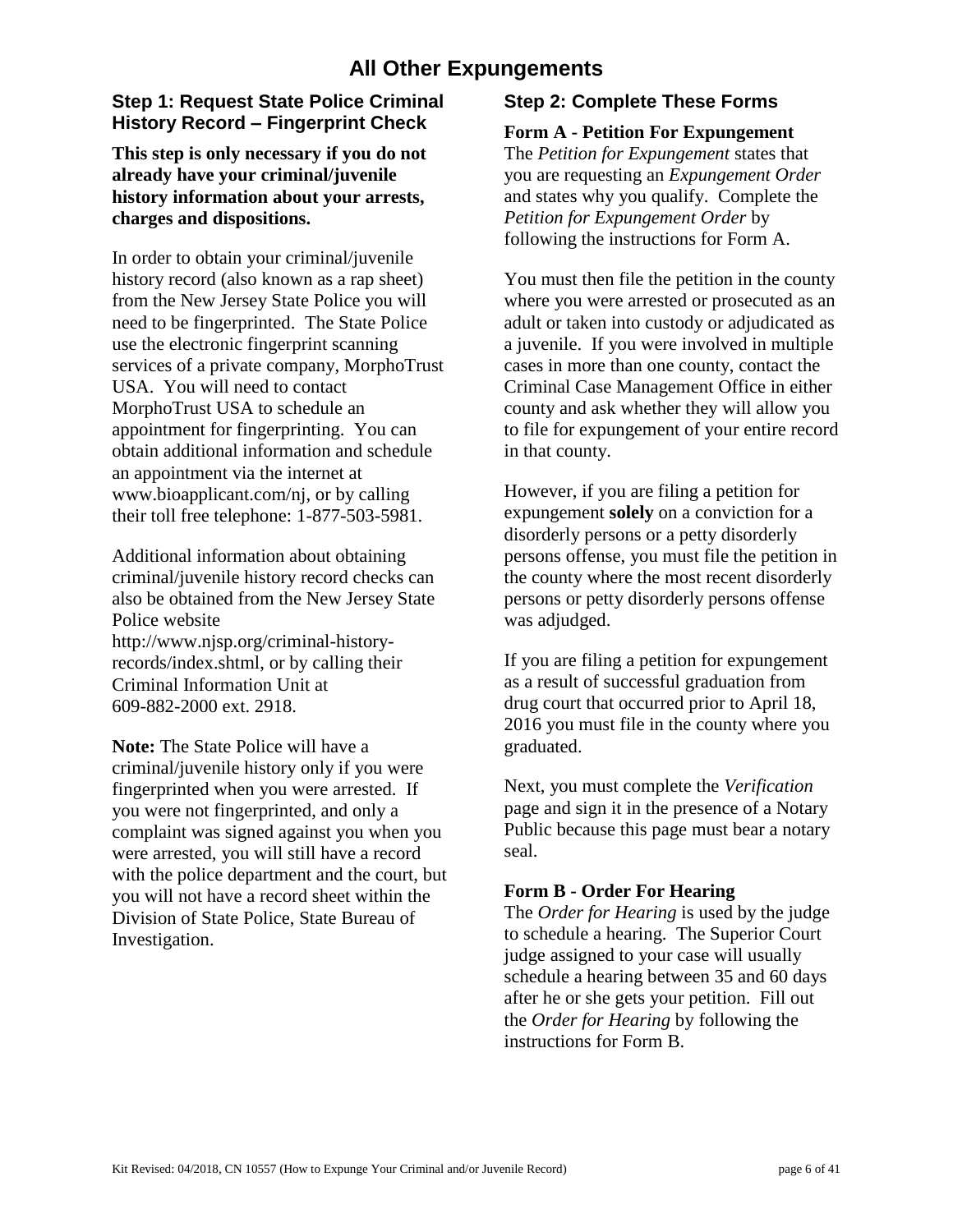## **Form C - Expungement Order**

The *Expungement Order* is the official document that will be signed by the judge if your *Petition for Expungement* is granted. Complete the *Expungement Order* by following the instructions for Form C.

# **Step 3: File and Serve the Forms**

**Make three (3) copies** of your notarized *Petition for Expungement* (Form A), *Order for Hearing* (Form B), and proposed *Expungement Order* (Form C). The original and two (2) copies should be filed with the court. Keep one copy of each for your records.

## **Form D - Cover Letter - For Filing**

The *Cover Letter - For Filing* is a form letter that describes to the Superior Court Criminal Case Management Office the contents of your package and the purpose of the enclosed forms. Fill in the blanks on the *Cover Letter* (Form D) and attach the *Cover Letter* to the originals and the two photocopies that you are filing (keep one copy of each for your records). Include two large self-addressed envelopes with the appropriate postage stamped on each envelope. These envelopes will be used to send filed copies of your package back to you. Mail this package to the Criminal Case Management Office in the county where you were arrested/taken into custody and/or where the prosecution/adjudication occurred.

If you were involved in multiple cases in more than one county, mail this package to the Criminal Case Management Office in the county which has allowed you to file for expungement of your entire record. If you prefer, you may file this package in person. A list of the Criminal Case Management Offices where these forms should be mailed, along with telephone numbers, appears at the end of this guide.

There is a filing fee of \$**75** payable by check or money order to the *Treasurer, State of N.J.* Only checks with preprinted names

will be accepted. Starter checks will not be accepted. The filing fee may be waived upon application to the Court after financial disclosure of income and assets and a court determination of indigency. If you wish to apply for a waiver, please contact the Criminal Case Management Office where you are filing your petition.

- No fee is required if you are filing for an expungement as a result of successful graduation from drug court pursuant to *N.J.S.A.* 2C:35-14m.
- No fee is required if you are filing for an expungement solely on an arrest/charge not resulting in a conviction or adjudication of delinquency (dismissal, acquittal, discharge without a conviction or finding of guilt), pursuant to *N.J.S.A.*  $2C:52-6.$
- No fee is required if you are filing for expungement where charges were dismissed after Pretrial Intervention (PTI) program, conditional discharge, conditional dismissal, or Veterans Diversion Program. *N.J.S.A.* 2C:43-12, *N.J.S.A.* 2C:36A-1, *N.J.S.A.* 2C:43-13.1, and *N.J.S.A.* 2C:43-26.

# **Step 4: Distributing the Filed Copies**

One copy of the *Petition for Expungement*, *Order for Hearing*, and the proposed *Expungement Order* will be mailed back to you marked **"Filed"** and assigned an **"Expungement Reference Number."** The *Order for Hearing* will also state the time and the date for your hearing.

Immediately after receiving the filed copies from the court, **make at least seven (7) copies** of the *Petition for Expungement, Order for Hearing*, and the proposed *Expungement Order*.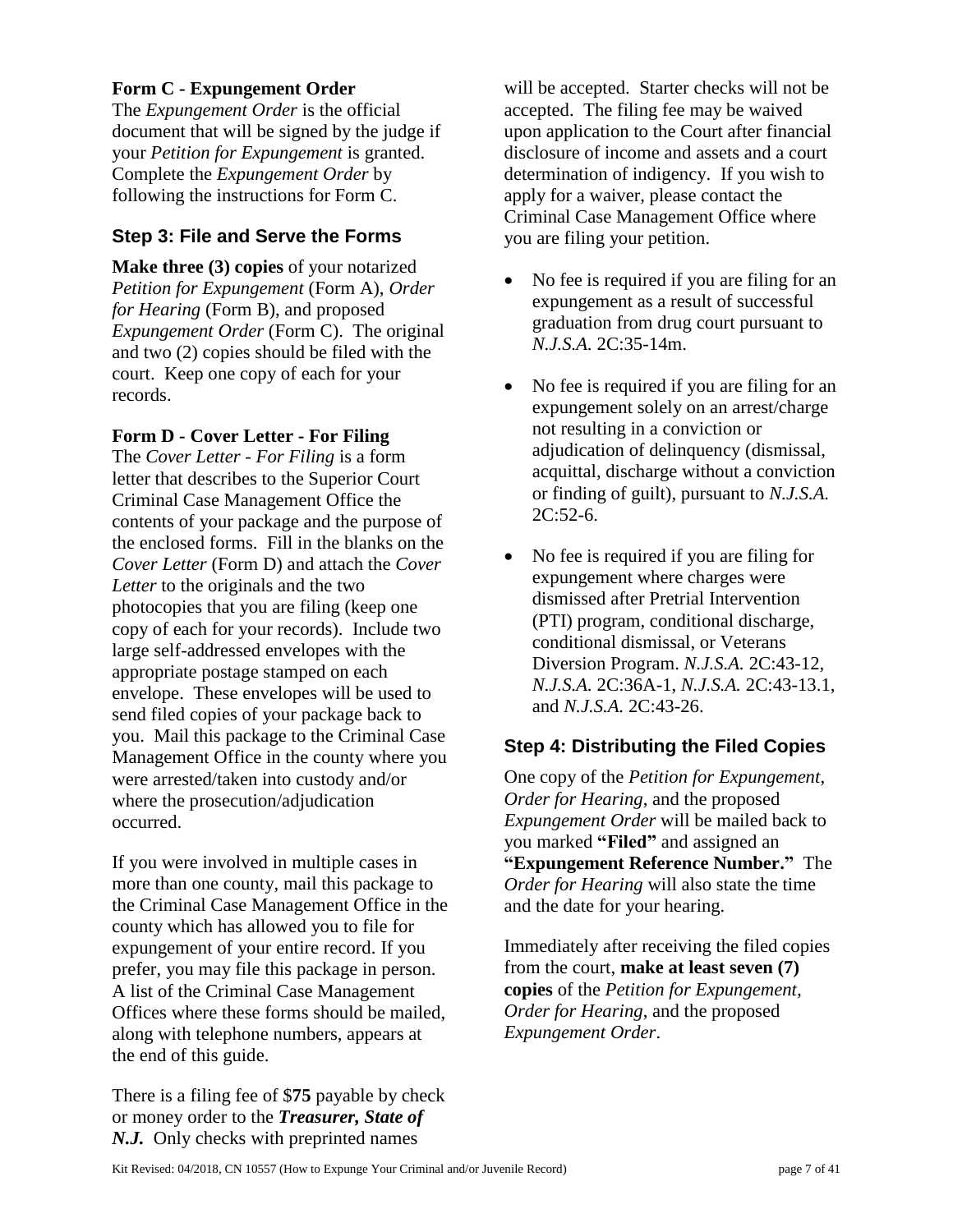# **Step 4: Continued**

**Mail one copy of each, immediately, by certified mail, return receipt requested, to each of the following government agencies that were involved with your case(s):**

- The Attorney General of New Jersey.
- The Superintendent of State Police, Expungement Unit.
- The County Prosecutor.
- The administrator of the municipal court if a municipal court heard the matter.
- The Chief of Police or other head of the police department where the offense was committed or the arrest was made.
- The chief law enforcement officer of any other law enforcement agency of the state that participated in the arrest.
- The Warden or superintendent of any institution in which you were incarcerated.
- The County Probation Division should be provided a copy if you were granted a conditional discharge, conditional dismissal, enrolled into the Pretrial Intervention Program (PTI), enrolled in a juvenile diversion program (Juvenile Conference Committee or Intake Service Conference), granted a deferred disposition, performed community service, owed fines or restitution or you served a term of probation. If your case was transferred to another county for supervision, you should send the information to the original county probation office and the county probation office where your supervision was transferred.
- The Division of Criminal Justice. Records and Identification Unit should be provided a copy if your case was processed through the State Grand Jury.

# **Form E - Cover Letter - Notice of Hearing**

You may use the *Cover Letter - Notice of Hearing* (Form E) when mailing the copies to these agencies. Fill in the blanks on the *Cover Letter* (Form E) and attach the *Cover Letter* to each set of copies.

**You should mail the copies of these forms right away, because the law requires service or mailing within five (5) days from the date that the** *Order for Hearing* **was signed. Mail them at the post office, by certified mail, return receipt requested which can be done by electronic means**  (see Note below)**.**

## **Form F - Proof of Notice**

After you have received the certified mail return receipt cards back from the post office, contact the Criminal Case Management Office, and ask the clerk whether the court requires that the proof of mailing be submitted at or prior to the hearing. If proof is required to be produced at the hearing, make sure that you bring the green certified mail return receipt cards and the *Proof of Notice* (Form F) to court with you on the day of the hearing. Complete the *Proof of Notice* form by following the instructions for Form F. If proof is required to be submitted prior to the hearing make sure that you bring or mail the green certified mail return receipt cards and the *Proof of Notice* (Form F) to the Criminal Case Management Office immediately. If you choose to mail this information to the court, you should send it by certified mail, return receipt requested.

**NOTE:** Under *N.J.S.A.* 1:1-2, "Certified Mail" is defined as including "private express carrier service, provided that the private express carrier service provided confirmation of mailing. Confirmation of mailing may be made by electronic means, and shall include, at a minimum, confirmation of fact of mail, time of mailing, date and time of delivery, attempted delivery, signature, or other similar information for confirmation or proof associated with the delivery service."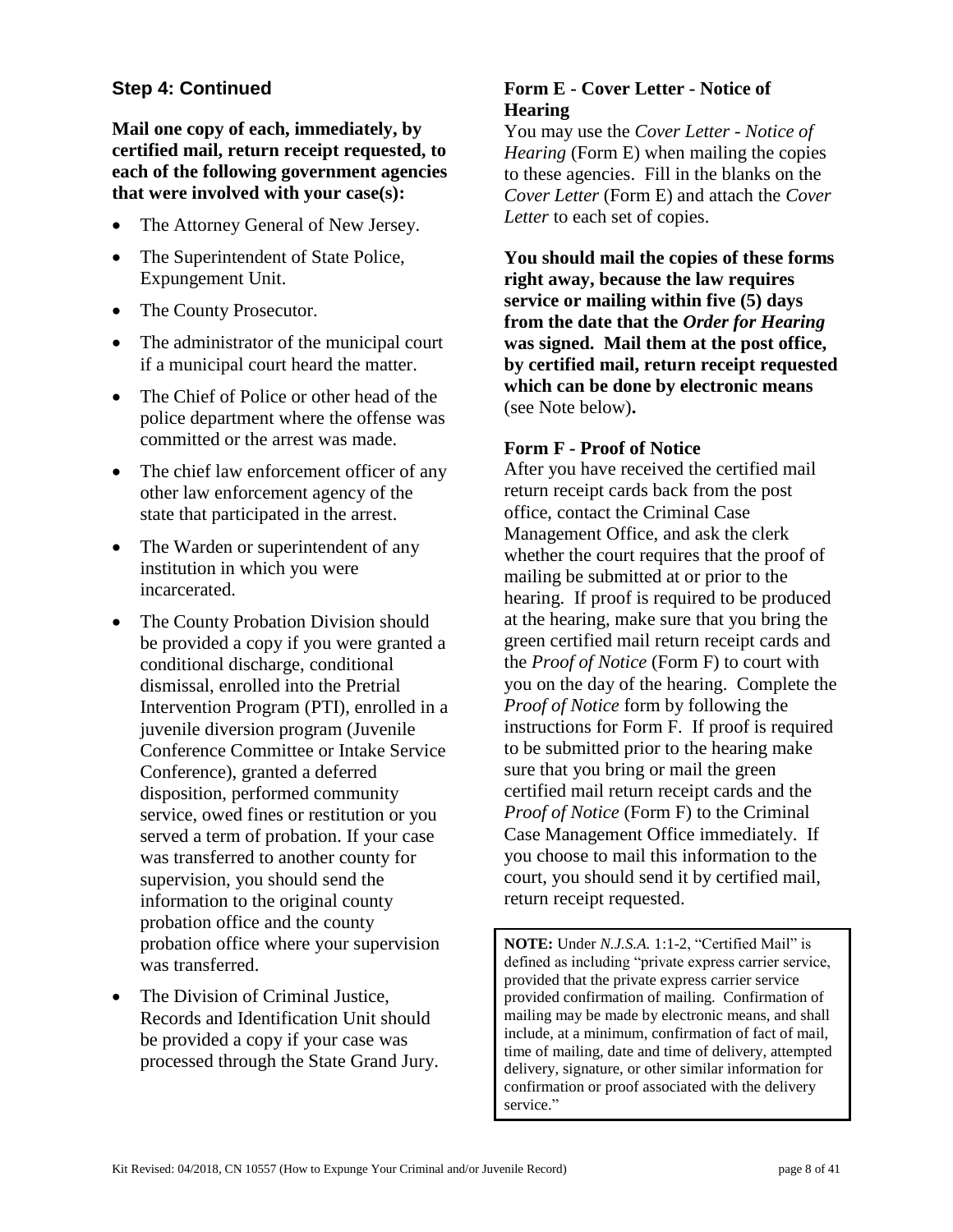# **Step 5: Go to the Hearing**

Arrive at the court on your assigned hearing date about 15 minutes early. (Not all counties require you to appear for the hearing. If your appearance is not required, you must mail the *Proof of Notice* and the green return receipt cards to the Criminal Case Management office where you filed your petition, at least one week before the scheduled hearing.)

If you are required to appear, take your copies of the filed *Petition for Expungement*, the *Expungement Order*, and the green return receipt cards to the hearing (unless you previously filed them with the court). When you arrive at the court, tell the court clerk that you are there.

If any law enforcement officers object to the expungement, they will tell the judge the reason. The judge may ask you some questions and will decide whether to grant or deny you an expungement. If there is no opposition, the judge will, in most cases, grant your expungement.

If no law enforcement officers object to the expungement, the court may order the expungement of your records without a hearing. If this happens, you will receive a signed and filed *Expungement Order* in the mail.

It is a good practice to call the court the day before the hearing to confirm that it is still on the court's calendar.

## **Step 6: Distribute Your Finalized Expungement Order**

Immediately after you receive a copy of the *Expungement Order* **signed** by the judge and stamped "**Filed**" by the court, mail a copy of the *Expungement Order*, by certified mail, return receipt requested, to each of the following:

- The Attorney General of New Jersey.
- The Superintendent of State Police, Expungement Unit.
- The County Prosecutor.
- The administrator of the municipal court if a municipal court heard the matter.
- The Chief of Police or other head of the police department where the offense was committed or the arrest was made.
- The chief law enforcement officer of any other law enforcement agency of the state that participated in the arrest.
- The Warden or superintendent of any institution in which you were incarcerated.
- The Records Division of any institution in which you were incarcerated.
- The Identification Bureau in the county where the arrest was made or where you were incarcerated (a list of County Identification Bureaus appears at the end of this guide).
- The County Probation Division should be provided a copy if you were granted a conditional discharge, conditional dismissal, enrolled into the Pretrial Intervention Program (PTI), enrolled in a juvenile diversion program (Juvenile Conference Committee or Intake Service Conference), granted a deferred disposition, performed community service, owed fines or restitution or you served a term of probation.
- The Division of Criminal Justice. Records and Identification Unit should be provided a copy if your case was processed through the State Grand Jury.
- The County Family Division should be provided a copy if you are requesting the expungement of any juvenile delinquency matters.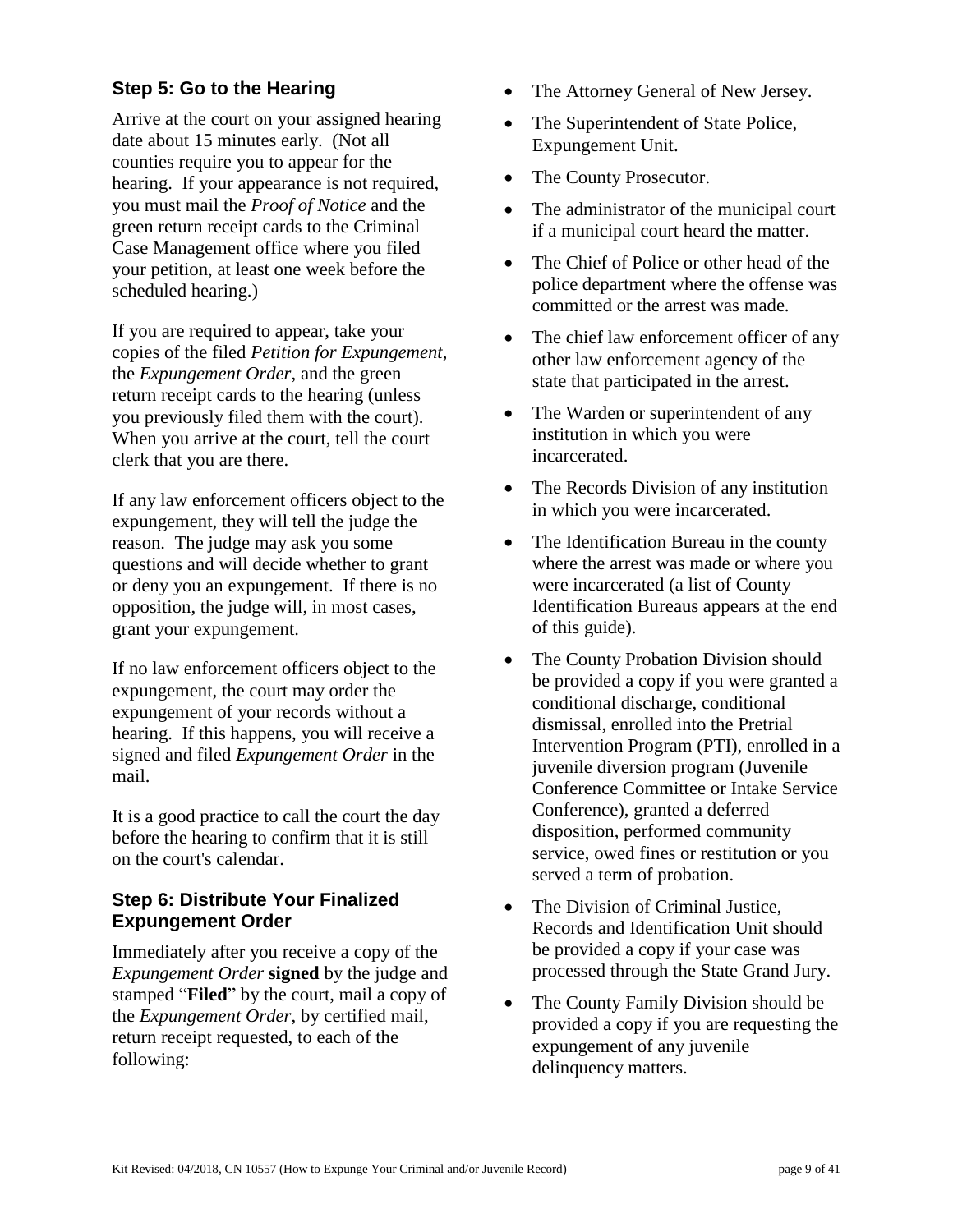# **Form G - Cover Letter - Notice Expungement Granted**

You may use this *Cover Letter - Notice Expungement Granted* (Form G) when mailing the *Expungement Order* to these agencies. Fill in the blanks on the *Cover Letter* (Form G) and attach the *Cover Letter* to each set of copies.

Keep the mailing receipts and the green cards that are returned to you as proof that the documents were received.

# **In Conclusion**

As a final reminder, make sure that you have completely followed all of the steps required in this guide. This is very important because even though your records may be eligible for expungement, if you miss any of the required steps, your *Petition for Expungement* may be denied. In that case, you will have to start over.

We have tried to explain as simply as possible the steps to get your records expunged. The forms that you can use are in the following section.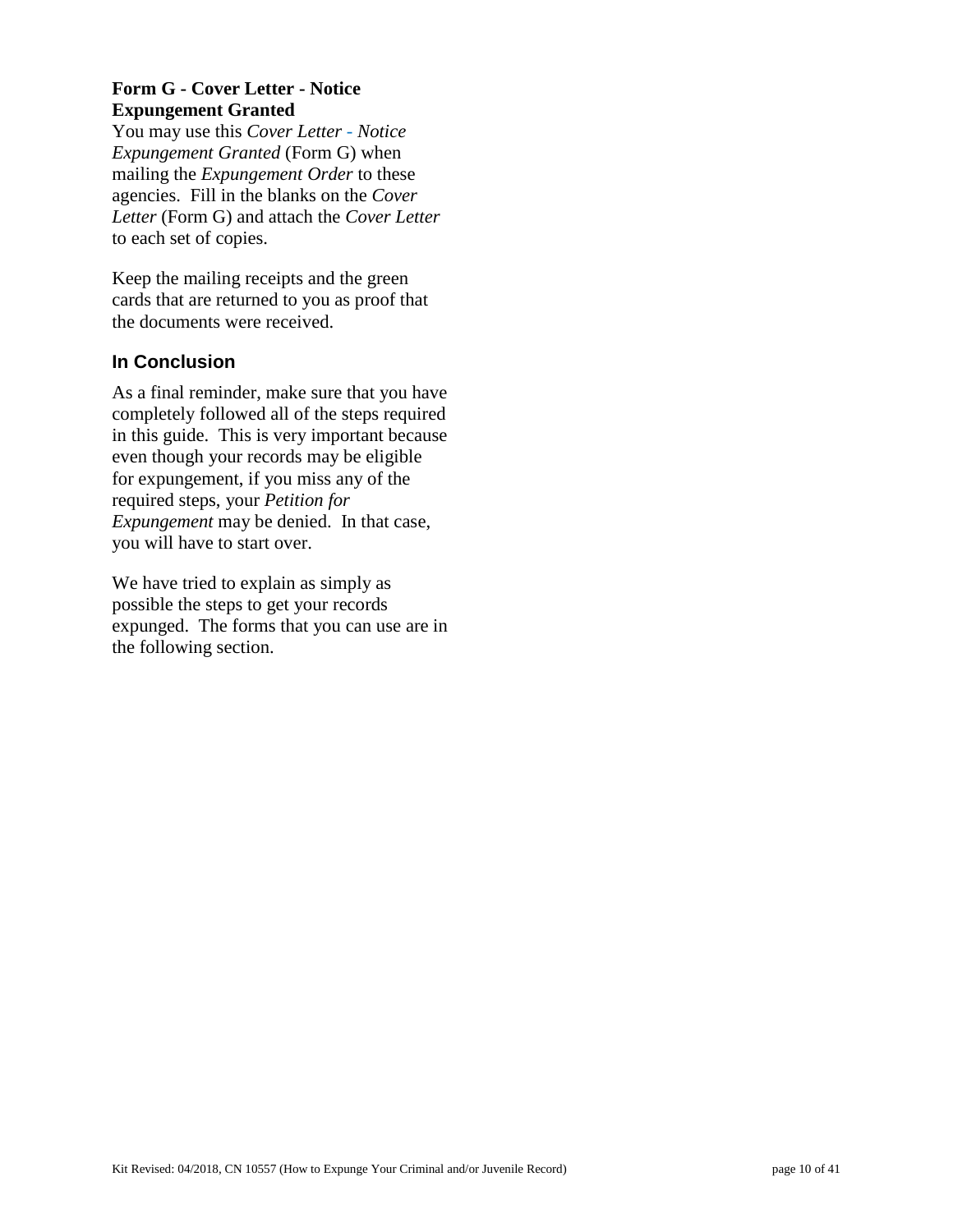# **Expungement Forms**

This section contains blank expungement forms and instructions. Follow the instructions in this guide and complete these forms with information about your case(s).

The following forms and instructions are included in this guide:

## **Form A - Petition for Expungement**

The application to the court requesting that the court expunge your record.

## **Form B - Order for Hearing**

The document on which the court will schedule a hearing of your case.

## **Form C - Expungement Order**

The document to be signed by the judge if your Petition for Expungement is granted.

#### **Form D - Cover Letter - For Filing**

The form letter to be sent to the court when filing your Petition for Expungement, Order for Hearing and proposed Expungement Order.

## **Form E - Cover Letter - Notice of Hearing**

The form letter to be sent when giving notice of the hearing.

## **Form F - Proof of Notice**

The document to be filed with the court after notice is given.

## **Form G - Cover Letter - Notice Expungement Granted**

The form letter to be sent when giving notice that the expungement was granted.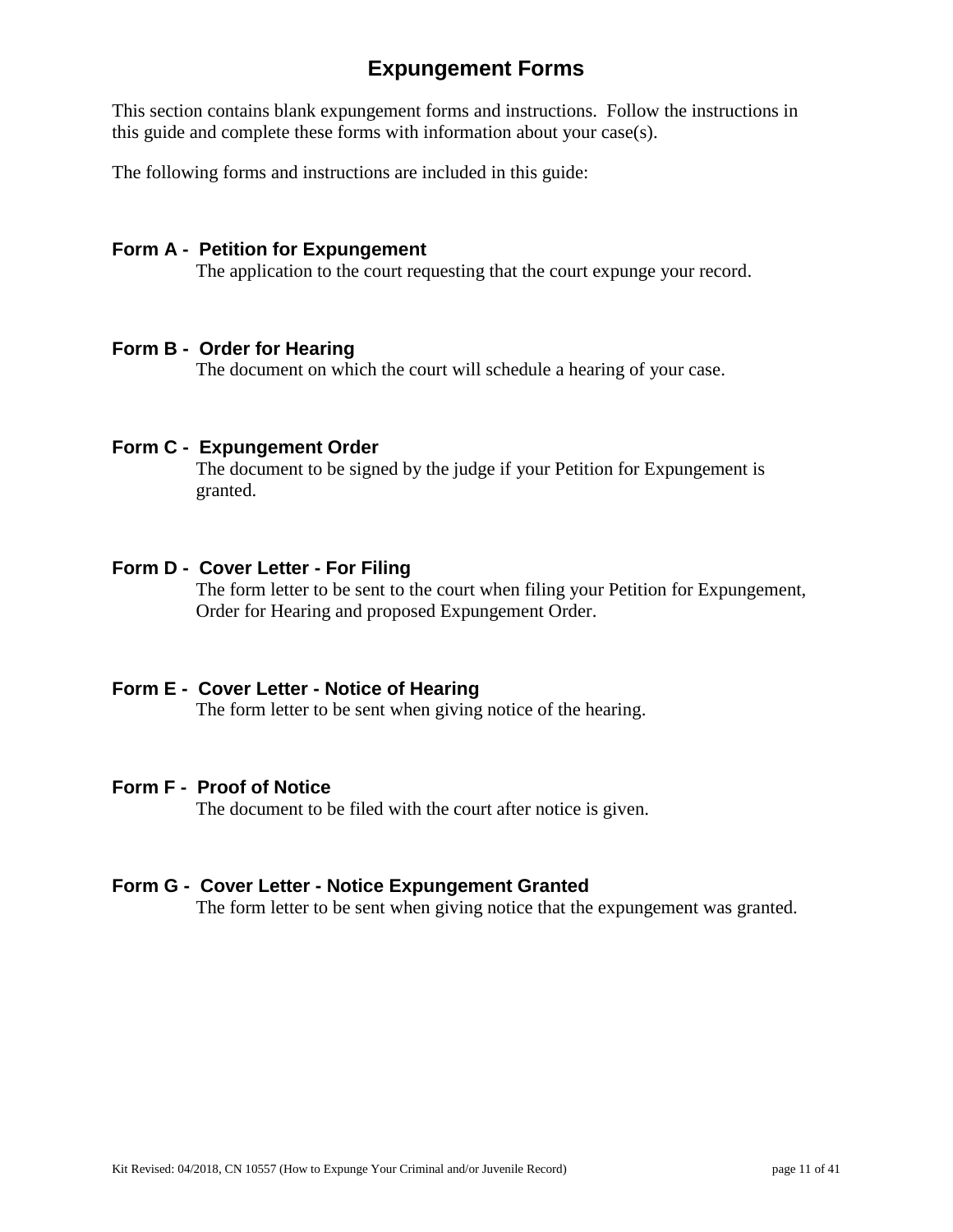# **Instructions for Petition for Expungement (Form A)**

- 1. Fill in your name, address, telephone number, and your State Bureau of Identification (SBI) number, if available, and date of birth, at the top left-hand corner of the form. Your SBI number, if you have one, may be found in a number of places including on your judgment of conviction, your criminal/juvenile history record ("rap sheet"), or your summons/warrant complaint.
- 2. At the top right-hand corner, fill in the name of the county in which you will be filing the *Petition for Expungement*.
- 3. **Do not** fill in "Expungement Reference Number." Leave this space blank. The court clerk will give you an expungement reference number and will fill in the blank.
- 4. In the box where it states "In the Matter of the Expungement of the Criminal/Juvenile Records of \_\_\_\_\_\_\_," print your full name.
- 5. Under "Petition for Expungement" are two "Check only if applies" checkboxes for expungements that do not require a fee.
	- Check the first box **only if** your Petition is filed pursuant to *N.J.S.A.* 2C:35-14m, successful graduation from drug court. Enter the date of your successful graduation from drug court in the "(date)\_\_\_\_\_" field.
	- Check the second box **only if** your Petition is filed pursuant to *N.J.S.A.* 2C:52-6, arrest/charge not resulting in a conviction or adjudication of delinquency (dismissal, acquittal, discharge without a conviction or finding of guilt).
	- Check the third box **only if** your Petition is filed pursuant to *N.J.S.A.* 2C:43-12, *N.J.S.A.* 2C:36A-1, *N.J.S.A.* 2C:43-13.1, and/or *N.J.S.A.* 2C:43-26, charges dismissed after PTI program, conditional discharge, conditional dismissal, or Veterans Diversion Program.
- 6. Where it states, "I, \_\_\_\_\_\_\_," fill in your full name.
- 7. Where it states "residing at," fill in your current address.
- 8. In paragraph 1, fill in the date you were arrested/taken into custody. **Include any arrests that may have occurred when you were a juvenile, whether they were sealed or unsealed**.

Fill in the name of the offense you were charged with, the New Jersey statute under which you were arrested, the town (municipality) where you were arrested, and the original indictment, accusation, summons, warrant, complaint, or docket number(s). Include FJ and FO docket number(s) in Family Part matters.

- 9. Choose all that apply to complete the arrest information in paragraph 1.
	- a. Fill in the date on which the charge was dismissed, the name of the charge that was dismissed, and the name of the court that dismissed the charge. Check "Yes" or "No" to whether the dismissal was a result of a plea bargain.
	- b. Fill in the date on which the charge was acquitted, the name of the charge that was acquitted, and the name of the court that acquitted the charge.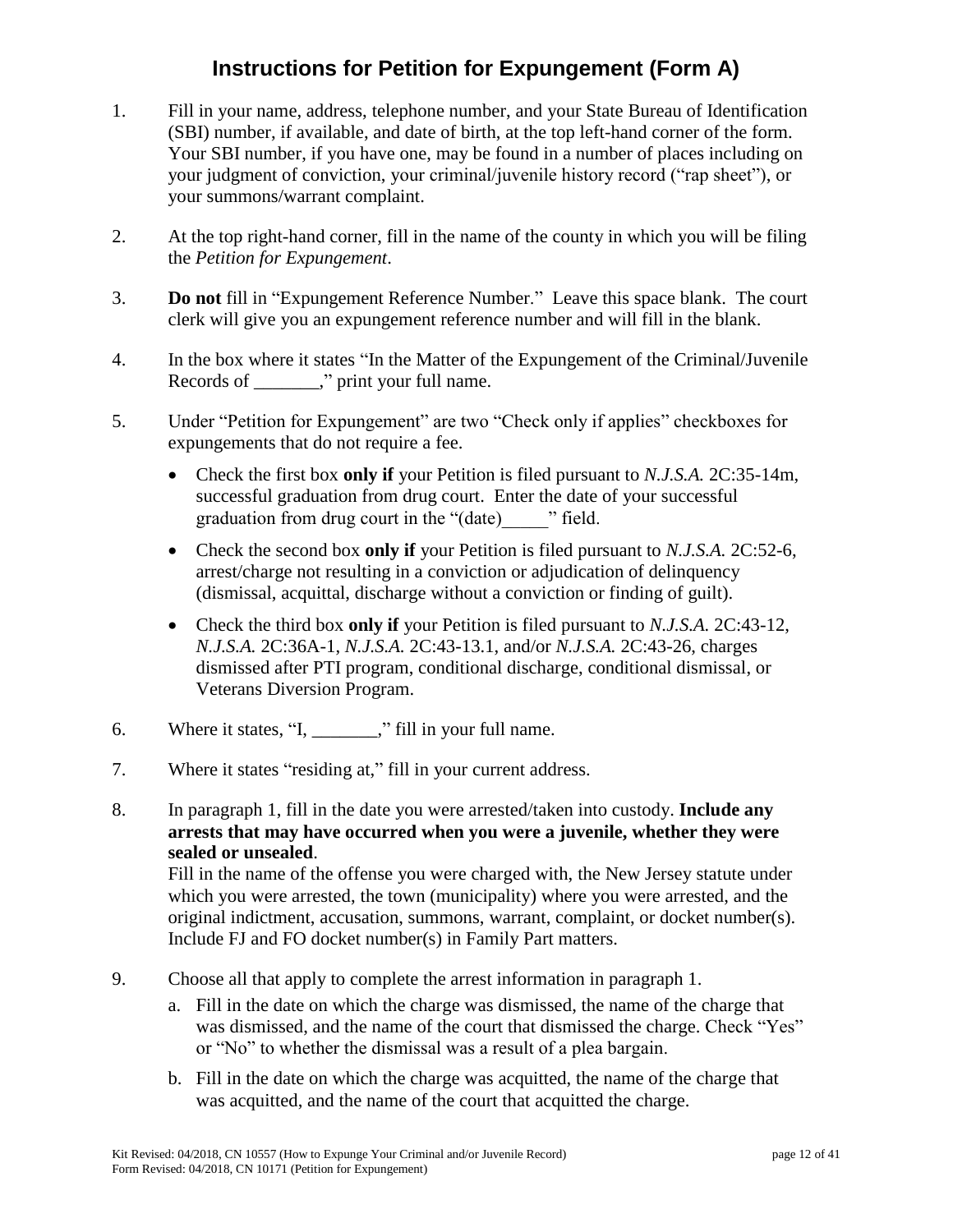# **Instructions for Petition for Expungement (Form A) - Continued**

- c. Fill in the date on which the charge was dismissed, the name of the charge that was dismissed, and the name of the court that dismissed the charge after conditional discharge, conditional dismissal, Pretrial Intervention Program (PTI), Veterans Diversion Program, Juvenile Conference Committee, Intake Service Conference, deferred disposition, or was successfully completed.
- d. Fill in the date you pled guilty or were found guilty, or were adjudicated delinquent, the name of the offense to which you pled guilty or were found guilty, or were adjudicated delinquent, and the law under which you pled guilty or were found guilty, or were adjudicated delinquent (example, *N.J.S.A*. 2C:33-4 (harassment)). **Remember**, this is the law under which you pled or were found guilty, or adjudicated delinquent, not the law under which you were arrested or taken into custody.

Fill in the final sentence or disposition. For example, the sentence/disposition could have been jail/prison/incarceration time, a fine or probation, or a combination of these. Also fill in the Court name where you were sentenced, the date that you were released from jail/prison/incarceration, the date that probation or parole was completed, and the date the fine(s) was paid.

**Note:** All of your arrests, charges, or prosecutions, even those for which you are not seeking an expungement, must be listed in your petition.

- 10. Use *Form A – Addendum Page* to list any additional arrests, charges, or prosecutions. Use one addendum page for each arrest. Number each paragraph in the space provided, starting with "2".
- 11. On *Form A – Continued* sign and print your name following the paragraph, on the lines that state "your signature" and "your name printed."
- 12. You must sign the *Verification* page in the presence of a Notary Public because this page must have a notary seal.
- 13. On the first line of the *Verification* page, fill in your full name.
- 14. In paragraph 3 of the *Verification* page, select the checkbox if you are seeking expungement of a conviction/adjudication of an indictable offense (1st through 4th degree). This statement tells the court that you have never been granted expungement, sealing, or other relief regarding a criminal conviction or adjudication of delinquency.
- 15. In the presence of a Notary sign and print your name on the lines that indicate "your signature before a Notary" and "your name printed."

You must sign this *Verification* page in the presence of a Notary who will then affix their seal to this page.

# **The** *Petition* **must be signed at the end of** *Form A – Continued* **and at the bottom of the**  *Verification* **page.**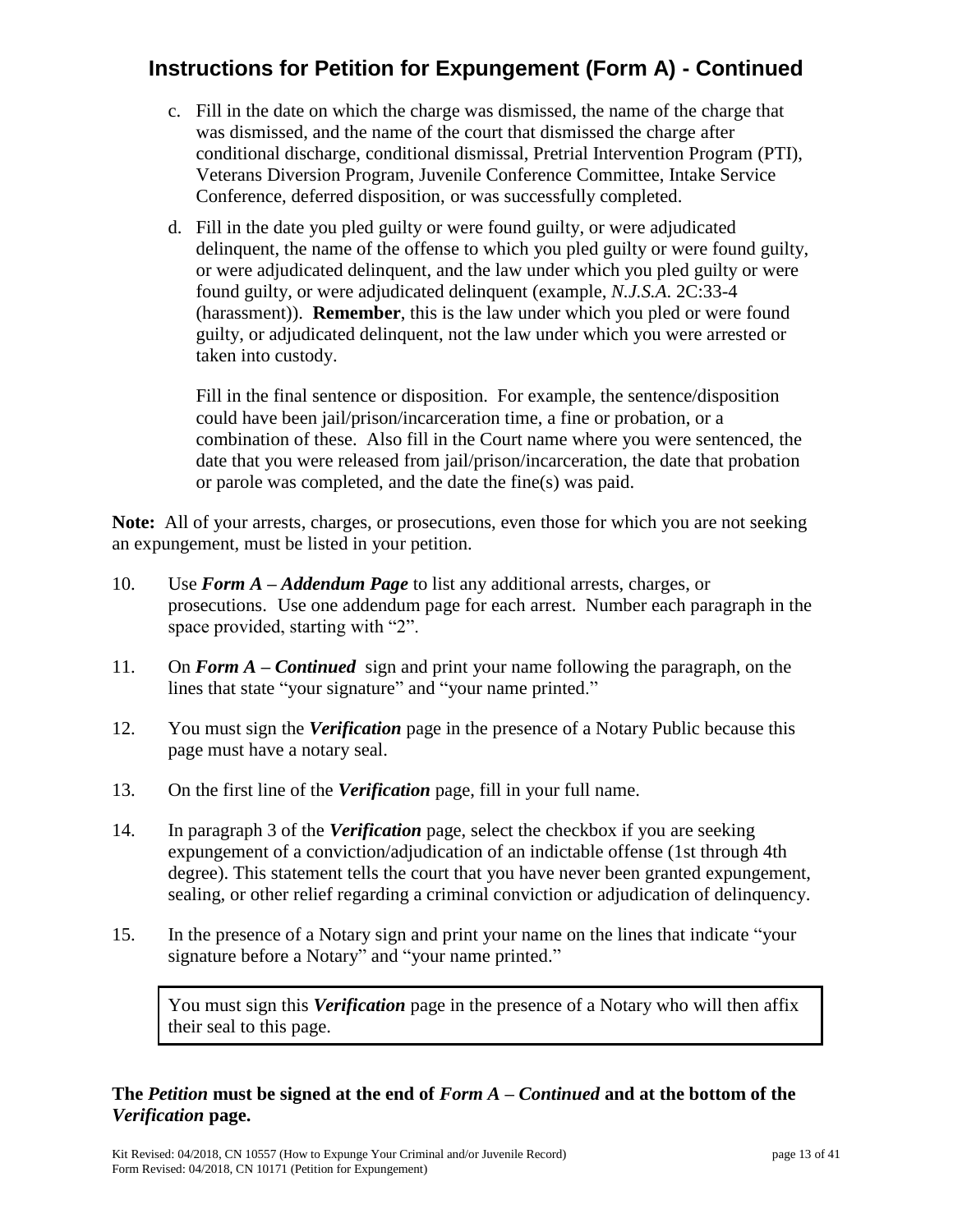|                                                                                                                                         |                                            | Save                                                                                                                                                                                                                                                                                                                                                                                                                                                                      | Print                                 | Clear |
|-----------------------------------------------------------------------------------------------------------------------------------------|--------------------------------------------|---------------------------------------------------------------------------------------------------------------------------------------------------------------------------------------------------------------------------------------------------------------------------------------------------------------------------------------------------------------------------------------------------------------------------------------------------------------------------|---------------------------------------|-------|
| <b>Petition for Expungement (Form A)</b>                                                                                                |                                            |                                                                                                                                                                                                                                                                                                                                                                                                                                                                           |                                       |       |
|                                                                                                                                         | Superior Court of New Jersey               |                                                                                                                                                                                                                                                                                                                                                                                                                                                                           |                                       |       |
| (your name)                                                                                                                             | Law Division                               |                                                                                                                                                                                                                                                                                                                                                                                                                                                                           |                                       |       |
| (your address)                                                                                                                          |                                            |                                                                                                                                                                                                                                                                                                                                                                                                                                                                           |                                       |       |
| (city, state, zip code)                                                                                                                 |                                            | (where you are filing)                                                                                                                                                                                                                                                                                                                                                                                                                                                    |                                       |       |
| (your telephone number)                                                                                                                 | Expungement                                |                                                                                                                                                                                                                                                                                                                                                                                                                                                                           |                                       |       |
| (State Bureau of Identification (SBI) number, if available)                                                                             | Reference Number:                          |                                                                                                                                                                                                                                                                                                                                                                                                                                                                           |                                       |       |
| (Date of Birth)                                                                                                                         |                                            |                                                                                                                                                                                                                                                                                                                                                                                                                                                                           | (leave blank - clerk<br>will fill in) |       |
| <b>Appearing Pro Se</b>                                                                                                                 |                                            | <b>Civil Action</b>                                                                                                                                                                                                                                                                                                                                                                                                                                                       |                                       |       |
| In the Matter of the Expungement of the<br>Criminal/Juvenile Records of                                                                 |                                            | <b>Petition for Expungement</b>                                                                                                                                                                                                                                                                                                                                                                                                                                           |                                       |       |
|                                                                                                                                         | Check only if applies.                     |                                                                                                                                                                                                                                                                                                                                                                                                                                                                           |                                       |       |
|                                                                                                                                         |                                            | No Fee Required. Petition filed pursuant                                                                                                                                                                                                                                                                                                                                                                                                                                  |                                       |       |
| (your name)                                                                                                                             |                                            | to N.J.S.A. 2C:35-14m, successful                                                                                                                                                                                                                                                                                                                                                                                                                                         |                                       |       |
|                                                                                                                                         | $(data)$ .                                 | graduation from drug court on                                                                                                                                                                                                                                                                                                                                                                                                                                             |                                       |       |
|                                                                                                                                         | of guilt).                                 | No Fee Required. Petition filed pursuant<br>to N.J.S.A. 2C:52-6, arrest/charge not<br>resulting in a conviction or adjudication<br>of delinquency (dismissal, acquittal,<br>discharge without a conviction or finding<br>No Fee Required. Petition filed pursuant<br>to N.J.S.A. 2C:43-12, N.J.S.A. 2C:36A-1,<br>N.J.S.A. 2C:43-13.1, N.J.S.A. 2C:43-26<br>charges dismissed after PTI program,<br>conditional discharge, conditional<br>dismissal, or Veterans Diversion |                                       |       |
|                                                                                                                                         | Program.                                   |                                                                                                                                                                                                                                                                                                                                                                                                                                                                           |                                       |       |
| (your name)                                                                                                                             |                                            | , residing at                                                                                                                                                                                                                                                                                                                                                                                                                                                             |                                       |       |
| (Street Address)                                                                                                                        |                                            |                                                                                                                                                                                                                                                                                                                                                                                                                                                                           |                                       |       |
| (City)                                                                                                                                  | (State)<br>(Zip Code)                      |                                                                                                                                                                                                                                                                                                                                                                                                                                                                           | SAY.                                  |       |
| I was arrested/taken into custody on (date)<br>1.<br>(name of offense(s))                                                               |                                            | and was charged with                                                                                                                                                                                                                                                                                                                                                                                                                                                      |                                       |       |
| in violation of $N.J.S.A.$ (statute(s))                                                                                                 |                                            |                                                                                                                                                                                                                                                                                                                                                                                                                                                                           | arising out of                        |       |
| (municipalities)                                                                                                                        |                                            | as set forth in the                                                                                                                                                                                                                                                                                                                                                                                                                                                       |                                       |       |
| (original indictment/accusation/summons/warrant/complaint/docket number (include FJ and FO docket number(s) in<br>Family Part matters)) |                                            |                                                                                                                                                                                                                                                                                                                                                                                                                                                                           |                                       |       |
|                                                                                                                                         |                                            |                                                                                                                                                                                                                                                                                                                                                                                                                                                                           |                                       |       |
| Choose all that apply:                                                                                                                  |                                            |                                                                                                                                                                                                                                                                                                                                                                                                                                                                           |                                       |       |
| a. On (date)<br>ப                                                                                                                       | the charge(s) of $(name of of fense(s))$   |                                                                                                                                                                                                                                                                                                                                                                                                                                                                           |                                       |       |
|                                                                                                                                         |                                            |                                                                                                                                                                                                                                                                                                                                                                                                                                                                           |                                       |       |
| was/were dismissed by the (name of Court)<br>Was the dismissal a result of a plea bargain?                                              | Yes<br>N <sub>o</sub>                      |                                                                                                                                                                                                                                                                                                                                                                                                                                                                           |                                       |       |
| b. On (date)<br>ப                                                                                                                       | ., I was acquitted of (name of offense(s)) |                                                                                                                                                                                                                                                                                                                                                                                                                                                                           |                                       |       |
| in the (name of Court)                                                                                                                  | Court.                                     |                                                                                                                                                                                                                                                                                                                                                                                                                                                                           |                                       |       |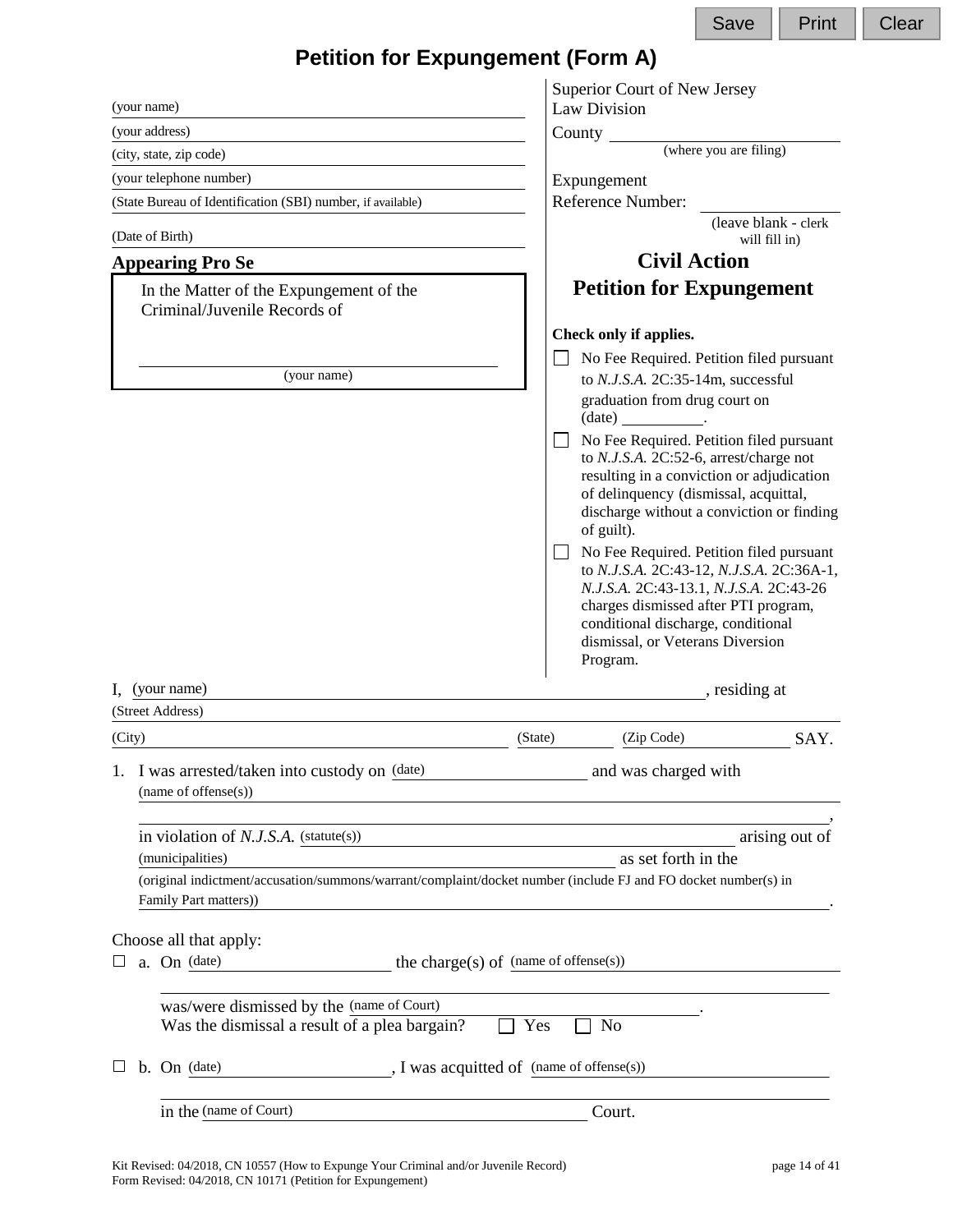## **Petition for Expungement Form A – Continued**

|    |                                     | c. On (date)                                                                                  | the charge(s) of (name of offense(s))                                                                                                                                                   |                  |
|----|-------------------------------------|-----------------------------------------------------------------------------------------------|-----------------------------------------------------------------------------------------------------------------------------------------------------------------------------------------|------------------|
|    |                                     | was/were dismissed by the (name of Court)<br>disposition was successfully completed.          | conditional discharge, conditional dismissal, Pretrial Intervention Program (PTI), Veterans<br>Diversion Program, Juvenile Conference Committee, Intake Service Conference, or deferred | Court after      |
| d. | $On$ (date)<br>(name of offense(s)) | I pled/was found guilty/adjudicated delinquent of the charge(s) of                            |                                                                                                                                                                                         |                  |
|    |                                     | in violation of $N.J.S.A.$ (statute(s))<br>(final sentence)                                   |                                                                                                                                                                                         | and sentenced to |
|    |                                     | by the (name of Court)<br>I completed (jail/prison/incarceration time)<br>probation on (date) | Court.<br>on (date)<br>and I paid the fine(s) on $(data)$                                                                                                                               |                  |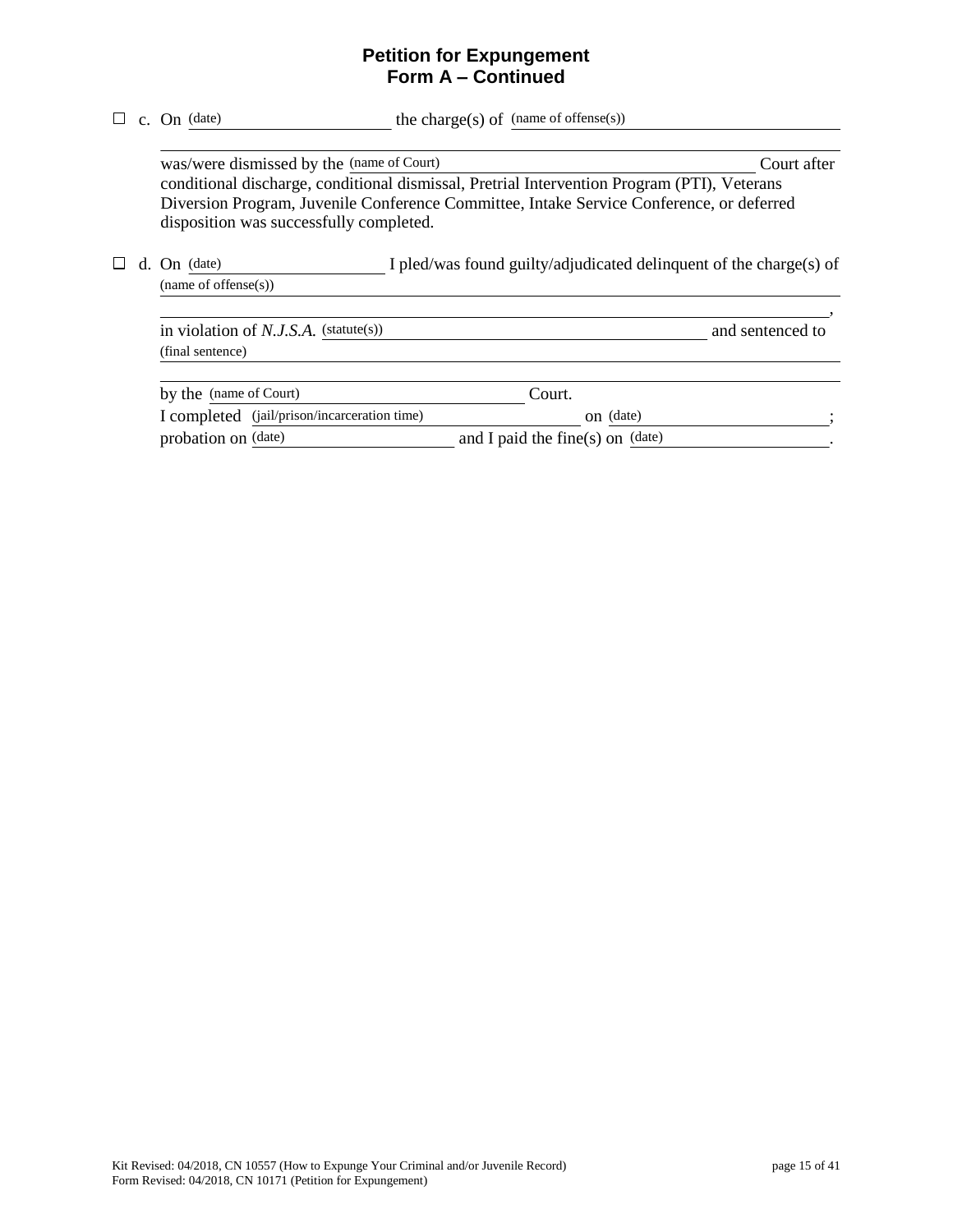# **Petition for Expungement Form A – Addendum Page**

# **If you have no other arrests, do not include this page in your petition. If you do have additional arrests, use one addendum page for each arrest. Number each paragraph in the space provided, starting with "2".**

|   | I was arrested/taken into custody on (date)   | and was charged with                                                                                           |
|---|-----------------------------------------------|----------------------------------------------------------------------------------------------------------------|
|   | (name of offense(s))                          |                                                                                                                |
|   | in violation of $N.J.S.A.$ (statute(s))       | arising out of                                                                                                 |
|   | (municipalities)                              | as set forth in the                                                                                            |
|   |                                               | (original indictment/accusation/summons/warrant/complaint/docket number (include FJ and FO docket number(s) in |
|   | Family Part matters))                         |                                                                                                                |
|   | Choose all that apply:                        |                                                                                                                |
| ப | a. On (date)                                  | the charge(s) of (name of offense(s))                                                                          |
|   | was/were dismissed by the (name of Court)     |                                                                                                                |
|   | Was the dismissal a result of a plea bargain? | Yes<br><b>No</b>                                                                                               |
|   | b. On (date)                                  | , I was acquitted of (name of offense(s))                                                                      |
|   | in the (name of Court)                        | Court.                                                                                                         |
|   | c. On (date)                                  |                                                                                                                |
|   |                                               | the charge(s) of $(name of of fense(s))$                                                                       |
|   | was/were dismissed by the (name of Court)     | Court after                                                                                                    |
|   |                                               | conditional discharge, conditional dismissal, Pretrial Intervention Program (PTI), Veterans                    |
|   | disposition was successfully completed.       | Diversion Program, Juvenile Conference Committee, Intake Service Conference, or deferred                       |
|   | d. On (date)                                  | I pled/was found guilty/adjudicated delinquent of the charge(s) of                                             |
|   | (name of offense $(s)$ )                      |                                                                                                                |
|   | in violation of $N.J.S.A.$ (statute(s))       | and sentenced to                                                                                               |
|   | (final sentence)                              |                                                                                                                |
|   | by the (name of Court)                        | Court.                                                                                                         |
|   | I completed (jail/prison/incarceration time)  | on (date)                                                                                                      |
|   | probation on (date)                           | and I paid the fine(s) on (date)                                                                               |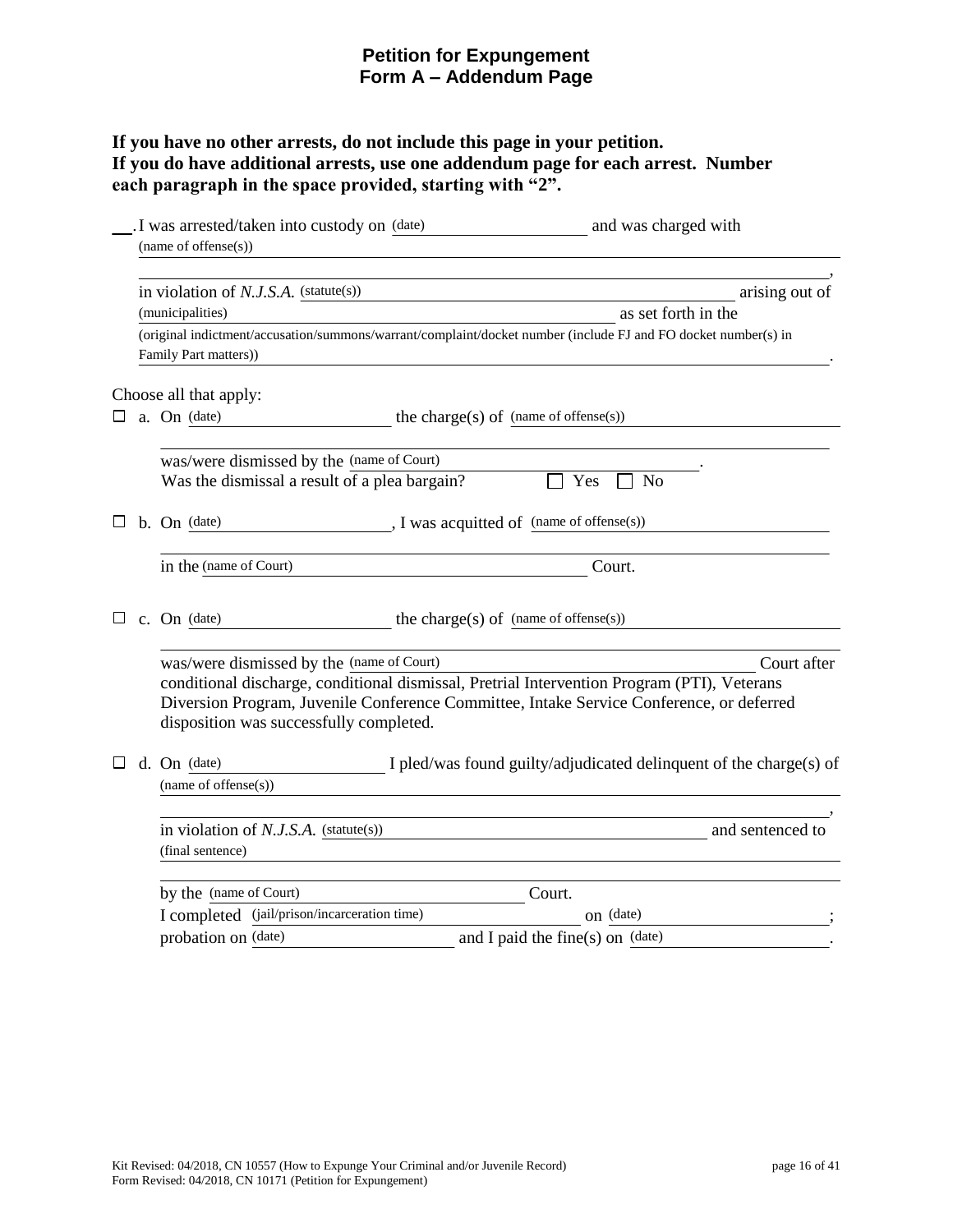# **Petition for Expungement (Form A - Continued)**

## **NOTE: If you have additional arrests as an adult or were taken into custody as a juvenile by the police, use the Form A - Addendum Page and include those page(s) in this petition.**

I request that this Court grant me an Expungement Order as authorized by *N.J.S.A.* 2C:52-1, *et seq.,* directing the Clerk of the Court and all relevant criminal/juvenile justice and law enforcement services of the State of New Jersey to expunge from their records all evidence of the arrest/conviction/disposition (police record of when you were taken into custody as a juvenile/adjudication of delinquency/disposition) and all proceedings in this matter, and further directing any New Jersey law enforcement agency which sent records of the adult arrest/juvenile custody and proceedings to the Federal Bureau of Investigation or any other law enforcement agency outside of New Jersey to inform the recipient and the agencies designated to retain control of expunged records to take sufficient precautions to ensure that such records and information are not released.

Respectfully submitted,

Signed:

(your signature)

(your name printed)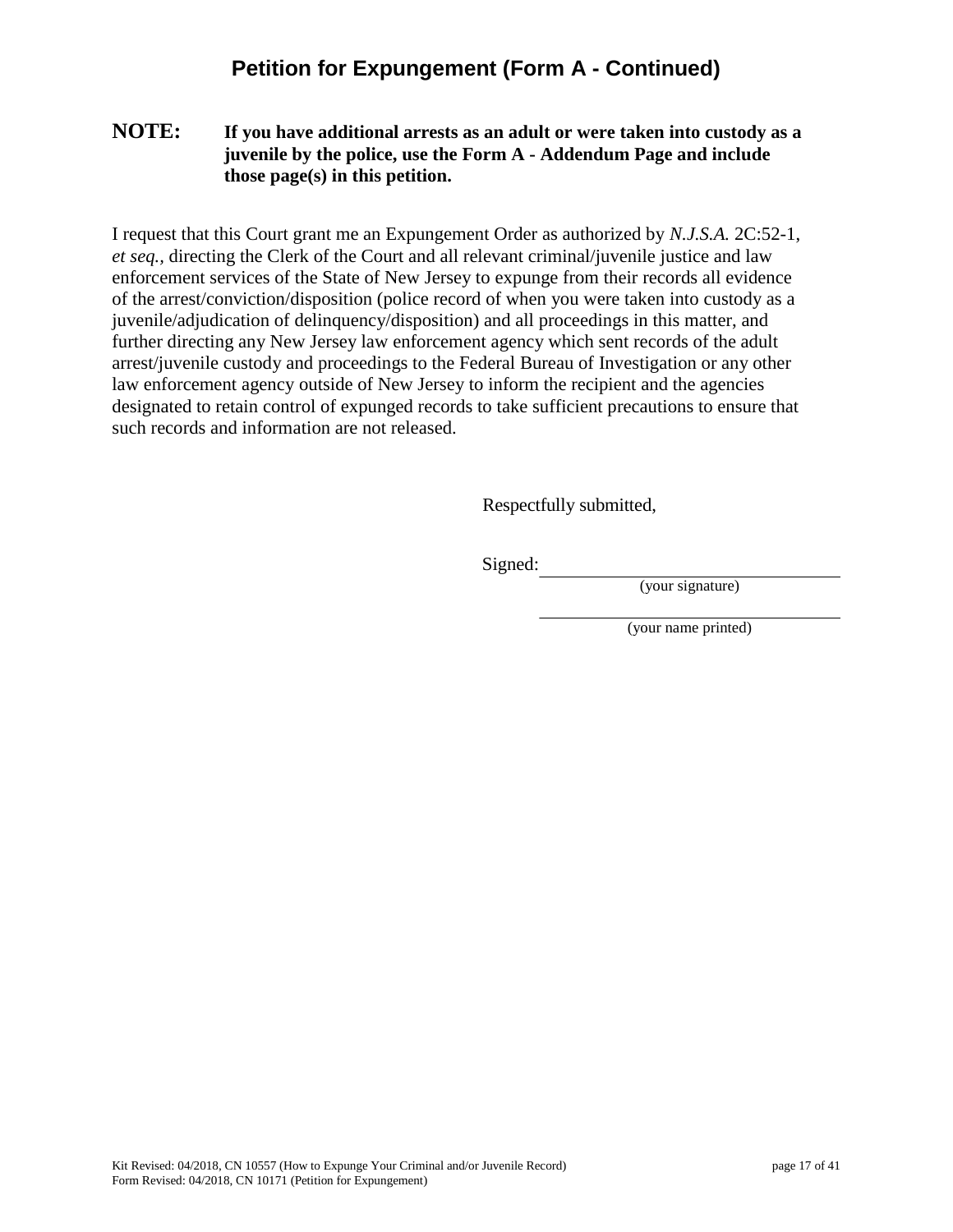## **Petition for Expungement Verification (Form A - Continued)**

(Your Name) , of full age, being duly sworn

according to law, upon his oath deposes and says:

- 1. I am the Petitioner in this matter and statements made in this Petition are true to the best of my knowledge.
- 2. There are no disorderly persons, petty disorderly persons, indictable charges or juvenile delinquency matters pending against me at this time.
- 3. Check if this applies:
	- $\Box$  I am seeking expungement of a conviction on a criminal case or an adjudication of delinquency on a juvenile case and I have never been granted an expungement, or sealing, of an indictable conviction by any state or federal court.

Signed:

(your signature before a Notary)

(your name printed)

Sworn to and subscribed before me this  $\frac{day \text{ of }$ 

(Notary's signature)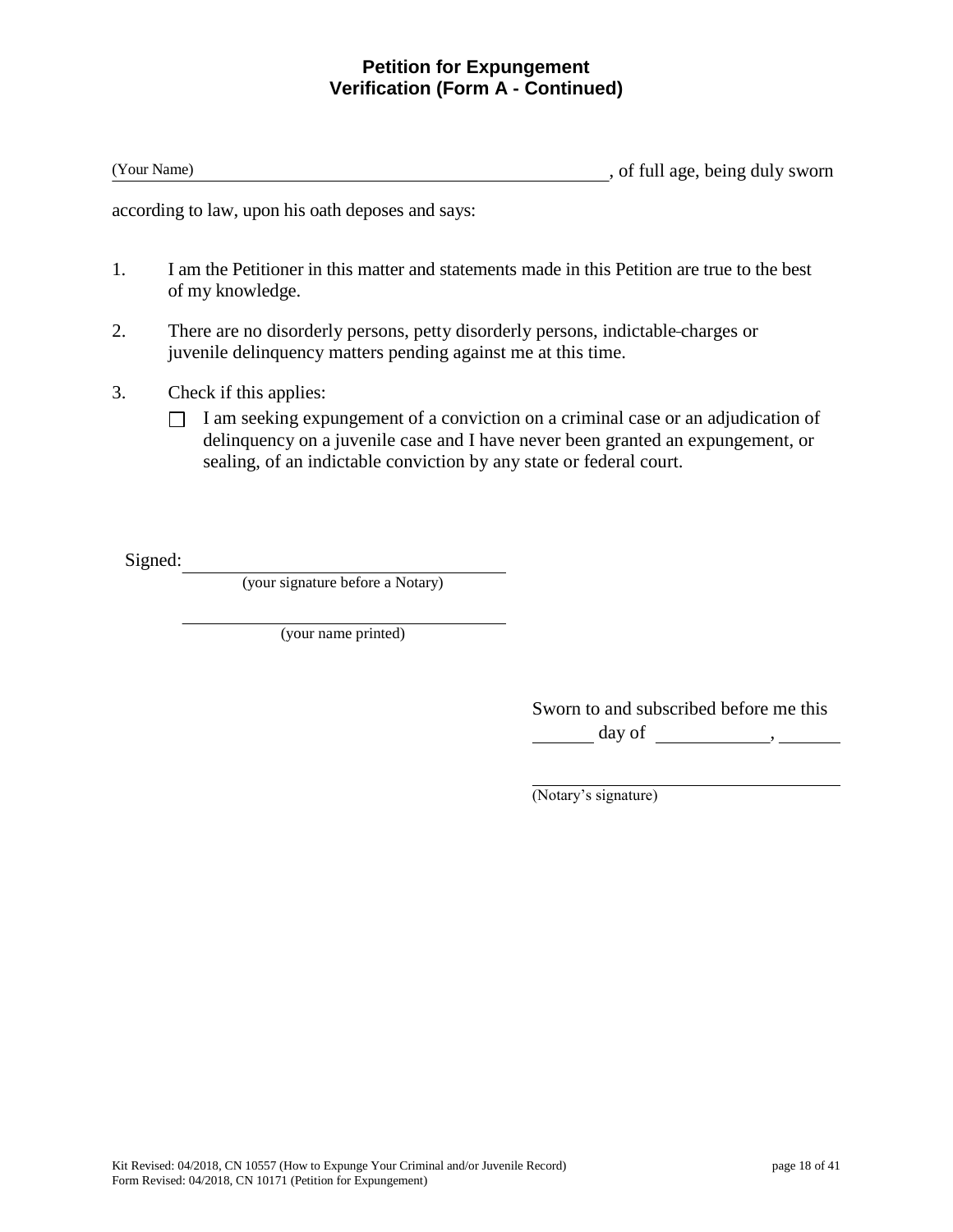# **Instructions for Order for Hearing (Form B)**

- 1. At the top left-hand corner, fill in your name and address.
- 2. At the top right-hand corner, fill in the county in which you will be filing your petition.
- 3. Do not fill in "Expungement Reference Number." Leave this space blank. The court clerk will give you an expungement reference number and will fill in the blank.
- 4. In the box where it states "In the Matter of the Expungement of the Criminal/Juvenile Records of \_\_\_\_\_\_\_\_\_," print your full name.
- 5. Where it states, "This matter having been opened to the Court upon the annexed Petition of \_\_\_\_\_\_\_\_," fill in your name.
- 6. Leave the lines blank in the paragraph that begins "IT IS ORDERED this…." The court clerk with fill in the date and time of the hearing.
- 7. On the line "The Prosecutor of County," fill in the county name where you were arrested as an adult or taken into custody as a juvenile. If you were arrested or taken into custody in more than one county, enter the names of each county.
- 8. On the lines "The administrator(s) of the \_\_\_\_\_\_\_\_\_\_ Municipal Court(s)" and "Chief(s) of the  $Police Department(s)$ ," fill in the town where you were arrested as an adult or taken into custody as a juvenile. If you were arrested or taken into custody in more than one town, enter the names of each town.
- 9. On the line "The County(ies) Probation Division", fill in the county name for the probation division, if you were granted a conditional discharge, were granted a conditional dismissal, enrolled into the Pretrial Intervention Program (PTI), participated in a Juvenile Conference Committee, participated in Intake Service Conference, received a deferred disposition, performed community service, owed restitution or fines or you served a term of probation. If your case was transferred to another county for supervision, you should send the information to the original county probation office **and** the county probation office where your supervision was transferred. If the probation division was not involved in your case, you may cross this off.
- 10. On the line "The Warden(s) of the \_\_\_\_\_\_\_\_\_\_\_\_\_\_\_\_\_\_ Jail(s) / Prison(s)" and "The Superintendent(s) of  $\frac{1}{\sqrt{2}}$  (name of institution for juveniles only)," fill in the name(s) of the jail(s), place(s) of incarceration or prison(s) if you were incarcerated. If you were not incarcerated, you may cross this off.
- 11. Leave the space blank that states "Judge, Superior Court of New Jersey." This is where the judge will sign the order.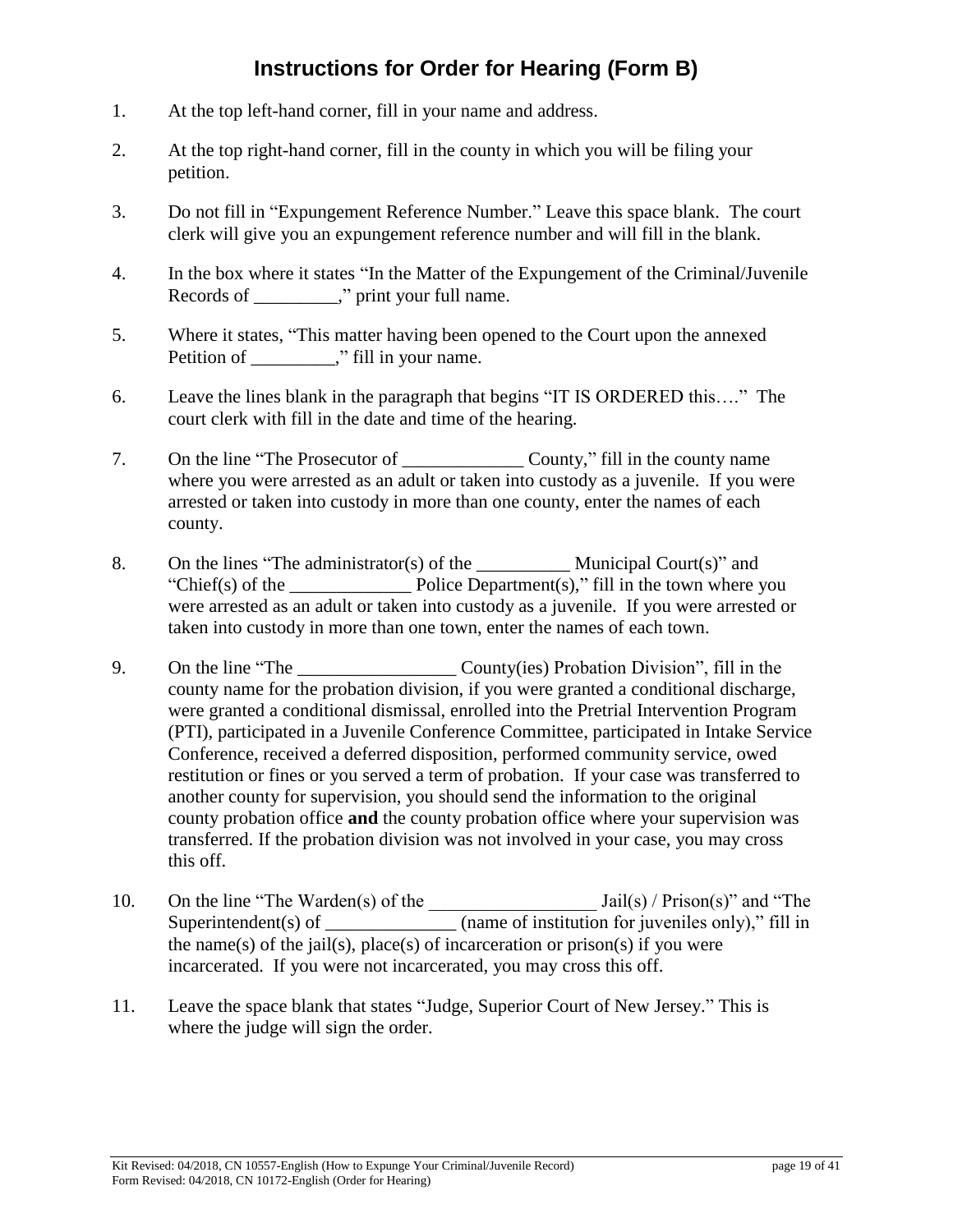# **Order for Hearing (Form B)**

|                                                                                                                                                                                                                                | Superior Court of New Jersey                                          |  |
|--------------------------------------------------------------------------------------------------------------------------------------------------------------------------------------------------------------------------------|-----------------------------------------------------------------------|--|
| (your name)                                                                                                                                                                                                                    | Law Division                                                          |  |
| (your address)                                                                                                                                                                                                                 | County<br>(where you are filing)                                      |  |
| (city, state, zip code)                                                                                                                                                                                                        |                                                                       |  |
| <b>Appearing Pro Se</b>                                                                                                                                                                                                        | Expungement<br>Reference Number (leave blank - clerk<br>will fill in) |  |
| In the Matter of the Expungement of the<br>Criminal/Juvenile Records of                                                                                                                                                        | <b>Civil Action</b>                                                   |  |
| (your name)                                                                                                                                                                                                                    | <b>Order for Hearing</b>                                              |  |
| This matter having been opened to the Court upon the annexed Petition of<br>(your name)<br>and for good cause appearing;                                                                                                       |                                                                       |  |
|                                                                                                                                                                                                                                |                                                                       |  |
|                                                                                                                                                                                                                                |                                                                       |  |
| at o'clock .m. to determine whether an Order of Expungement shall be granted;                                                                                                                                                  |                                                                       |  |
| IT IS FURTHER ORDERED that Petitioner shall send by certified mail, copies of this Order<br>and Petition to the following officials within five (5) days of this Order:                                                        |                                                                       |  |
| The Attorney General of New Jersey                                                                                                                                                                                             |                                                                       |  |
| The Superintendent of the New Jersey State Police, Expungement Unit,                                                                                                                                                           |                                                                       |  |
| The Prosecutor of County (ies),                                                                                                                                                                                                |                                                                       |  |
|                                                                                                                                                                                                                                |                                                                       |  |
|                                                                                                                                                                                                                                |                                                                       |  |
| The County (ies) Probation Division,                                                                                                                                                                                           |                                                                       |  |
| The Warden of the University of the University of the University of the University of the University of the University of the University of the University of the University of the University of the University of the Univer |                                                                       |  |
| only),                                                                                                                                                                                                                         |                                                                       |  |
| The Division of Criminal Justice, Records and Identification Unit.                                                                                                                                                             |                                                                       |  |

Judge, Superior Court of New Jersey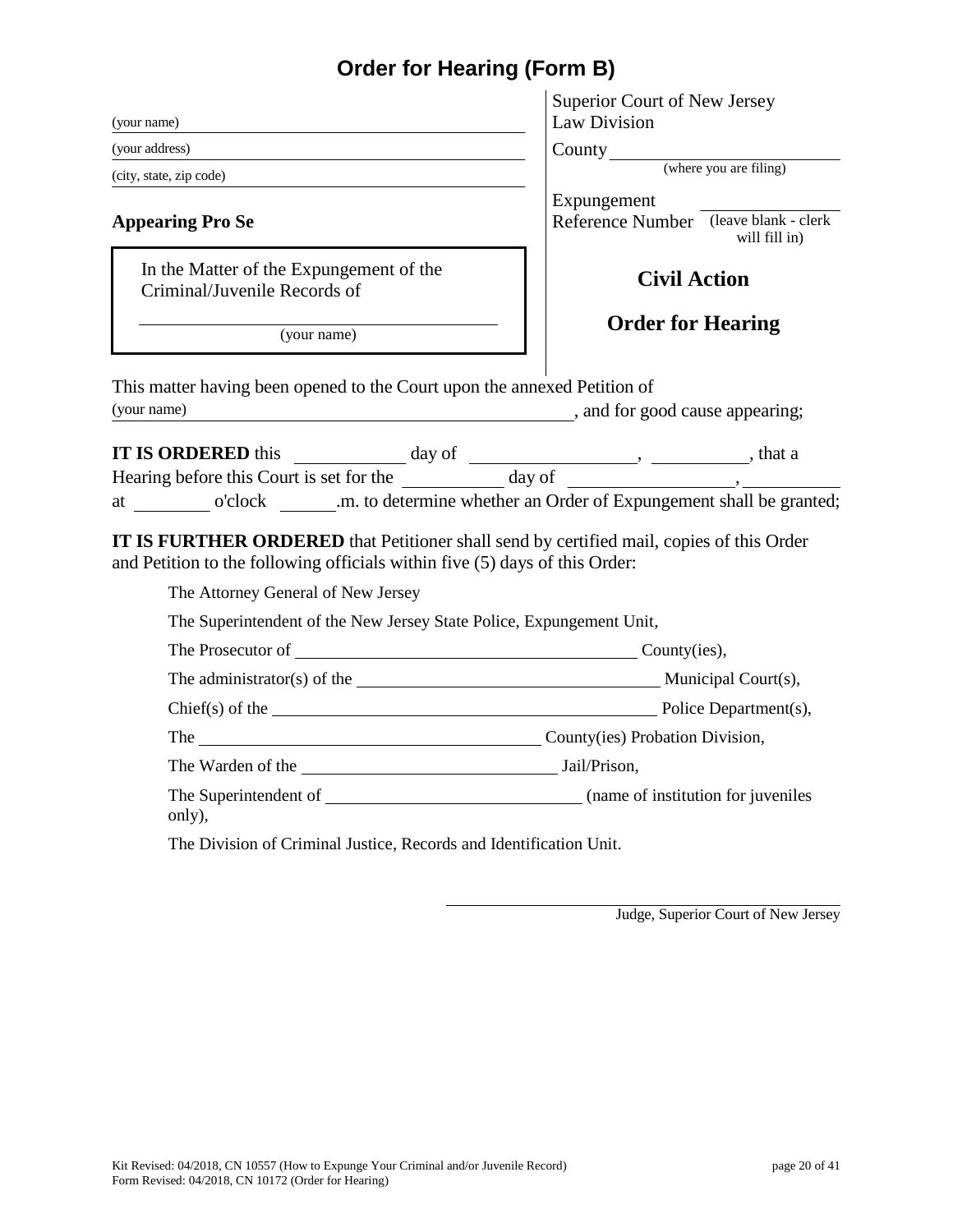# **Instructions for Expungement Order (Form C)**

- 1. At the top left-hand corner, fill in your full name and address.
- 2. At the top right-hand corner, indicate the county in which you will be filing your petition.
- 3. Do not fill in "Expungement Reference Number" leave this space blank. For cases filed in the Criminal Division, the court clerk will give you an expungement reference number and will fill in the blank. For cases filed in the Family Division, i.e., expungement was for arrest/charge not resulting in adjudication of delinquency (dismissal, acquittal, discharge without a conviction or finding of guilt) on or after 04/18/2016 pursuant to *N.J.S.A.* 2C:52-6a, the Expungement Reference Number is not entered.
- 4. In the box where it states, "In the Matter of the Expungement of the Criminal/Juvenile Records of \_\_\_\_\_\_\_\_\_\_\_\_\_\_\_," print your full name.
- 5. Under "Expungement Order" is a "Check only if applies" section:
	- Check the first checkbox **only** for expungements that involve a successful graduation from drug court.
	- Check the second checkbox **only** for expungements that involve arrest/charge not resulting in a conviction or adjudication of delinquency (dismissal, acquittal, discharge without a conviction or finding of guilt) pursuant to *N.J.S.A.* 2C:52-6,
- 6. In the first paragraph of the *Expungement Order*,
	- Check the first checkbox if you successfully graduated drug court on or after 4/18/2016.
	- Check the second checkbox if your dismissal, acquittal, discharge without a conviction, adjudication of delinquency or finding of guilt on or after 4/18/2016,
	- Check the third checkbox for all other expungements.
- 7. In the first paragraph of the *Expungement Order*, after "…Verified Petition of," print your full name, date of birth, and your State Bureau of Identification (SBI) number, if available, where it is indicated.
- 8. Leave the next three spaces blank where it states "IT IS ORDERED this  $\_\_\_$  day of \_\_\_\_\_\_\_\_\_\_, \_\_\_\_\_\_\_\_\_\_\_\_\_\_." They will be filled in by the court.
- 9. On the line "The Prosecutor of \_\_\_\_\_\_\_\_\_\_\_\_\_ County," fill in the county name where you were arrested as an adult or taken into custody as a juvenile. If you were arrested or taken into custody in more than one county, enter the names of each county.
- 10. On the lines "The administrator(s) of the Municipal Court(s)" and "Chief(s) of the Police Department(s)," fill in the town where you were arrested as an adult or taken into custody as a juvenile. If you were arrested or taken into custody in more than one town, enter the names of each town.
- 11. On the lines "The Warden(s) of the  $Jail(s) / Prison(s)$ " and "The Superintendent(s) of  $\frac{1}{\sqrt{2}}$  (name of institution for juveniles only)," fill in the name(s) of the jail(s), place(s) of incarceration or prison(s) if you were incarcerated. If you were not incarcerated, you may cross this off.
- 12. On the line "The \_\_\_\_\_\_\_\_\_\_\_\_\_\_\_\_\_ County Probation Division", fill in the county name for the probation division, if you were granted a conditional discharge, were granted a conditional dismissal, enrolled into the Pretrial Intervention Program (PTI), participated in a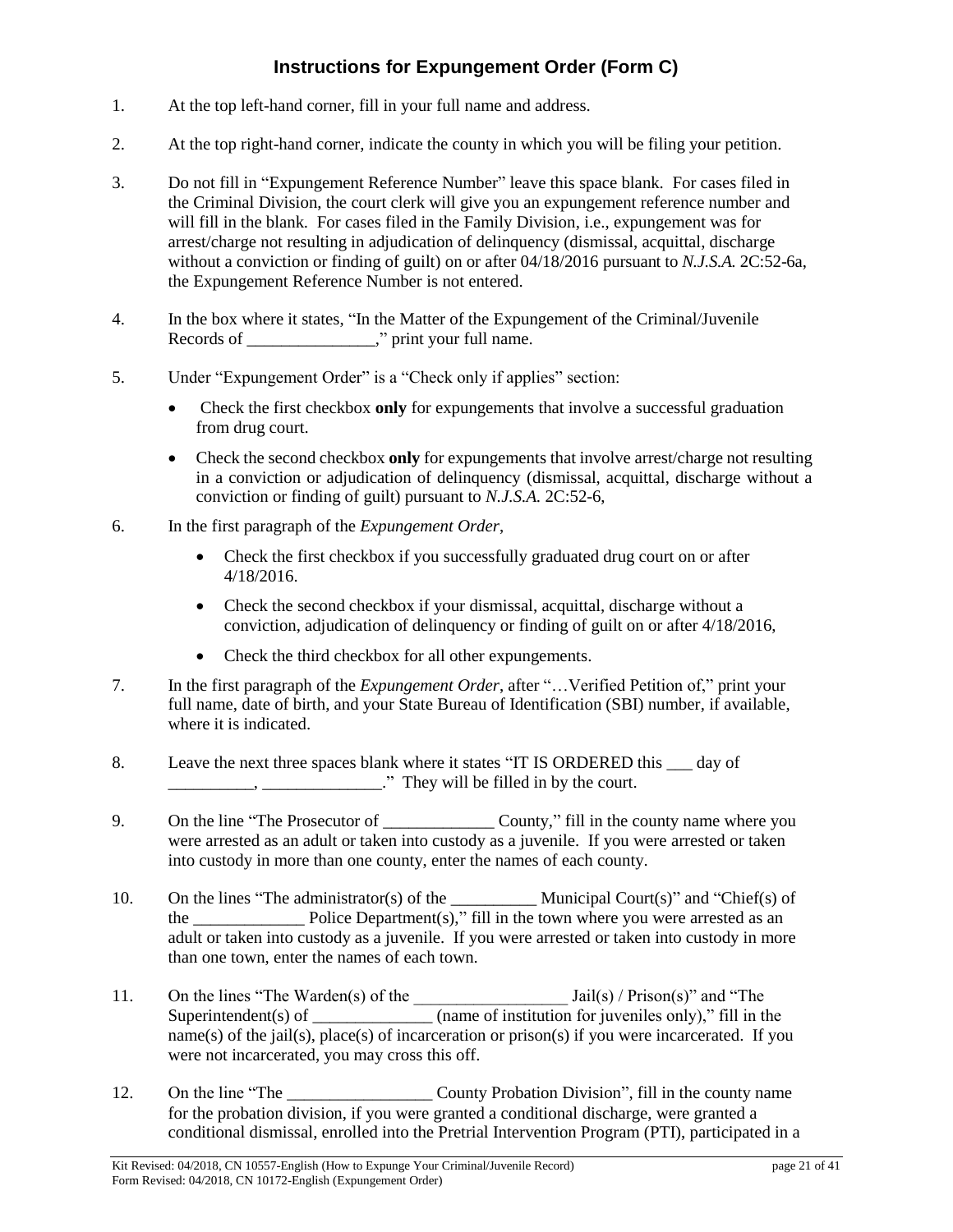# **Instructions for Expungement Order (Form C)**

Juvenile Conference Committee, participated in Intake Service Conference, received a deferred disposition, performed community service, owed restitution or fines or you served a term of probation. If your case was transferred to another county for supervision, you should send the information to the original county probation office **and** the county probation office where your supervision was transferred. If the probation division was not involved in your case, you may cross this off.

- 13. On the lines "Deputy Clerk of the Superior Court of New Jersey, County" fill in the county or counties where your records will be expunged (this includes the Criminal and/or Family Divisions, if applicable).
- 14. After "all information relating to," fill in your full name.
- 15. On lines 1-5, fill in the dates, the law(s) under which you were arrested or taken into custody, and the original indictment, accusation, summons, warrant, complaint, or FJ and FO docket number(s) in Family Part matters. If you need more than five rows, attach a separate sheet of paper with the additional information.
- 16. On line 6, if you were a co-delinquent in any juvenile delinquency matters, list those FJ docket numbers separately after "in which I am a co-delinquent
- 17. Leave the signature line on the next page blank. This is where the judge will sign the order.
- 18. Under the signature line are two checkboxes about who should distribute the Order.

Check the Public Defender box **only if** you had a successful graduation from drug court on or after 04/18/2016. Pursuant to *N.J.S.A.* 2C:35-14m(3), if represented by the Public Defender, the Public Defender shall promptly distribute copies of the expungement order to appropriate agencies who have custody and control of the records specified within the expungement order.

Check the Prosecutor box **only if** your expungement was for arrest/charge not resulting in a conviction or adjudication of delinquency (dismissal, acquittal, discharge without a conviction or finding of guilt) on or after 04/18/2016. Pursuant to *N.J.S.A.* 2C:52-6a(4), the Prosecutor shall promptly distribute copies of the expungement order to appropriate law enforcement agencies and correctional institutions who have custody and control of the records specified within the expungement order.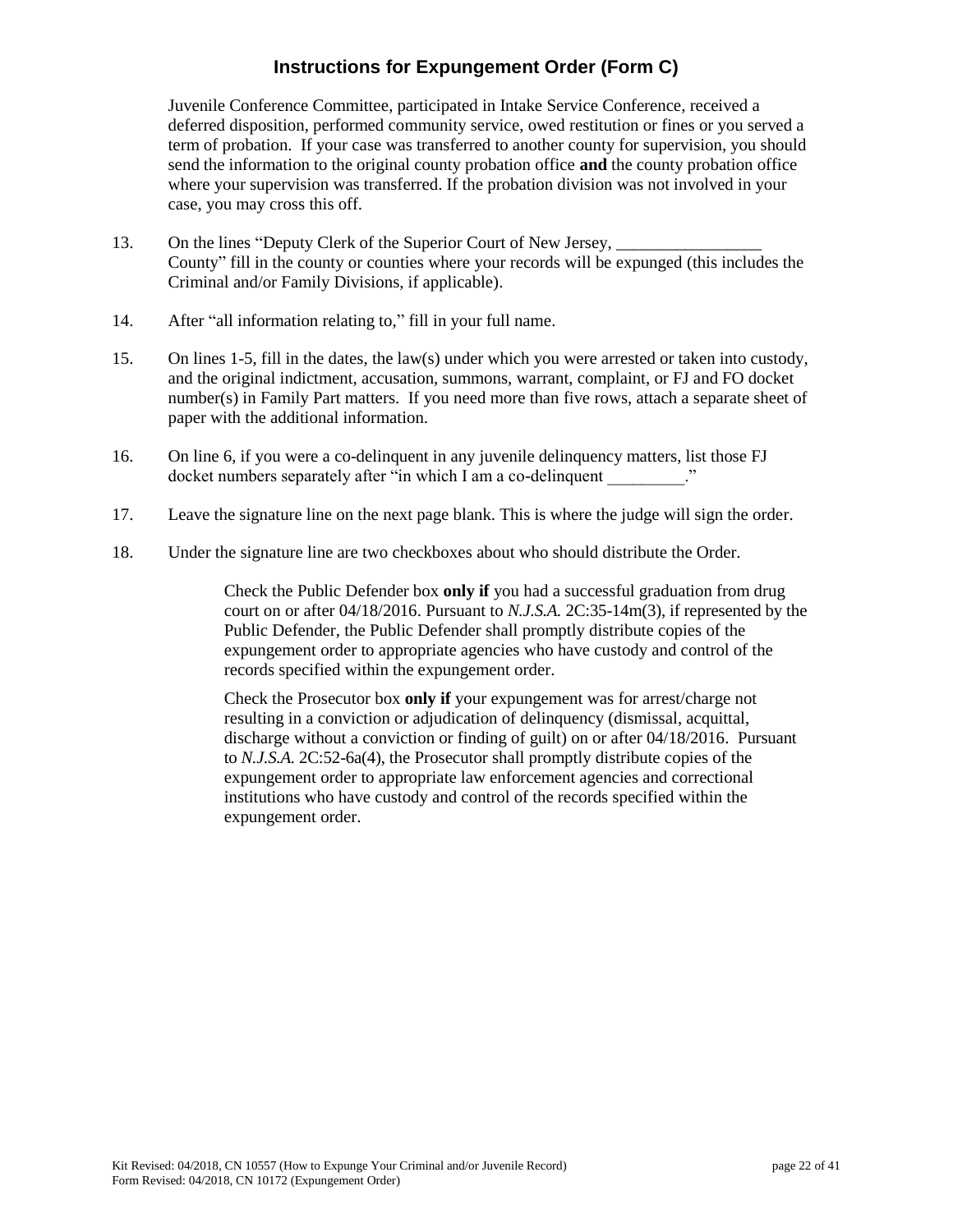# **Expungement Order (Form C)**

| (your name)                                                                                                                                                           | Superior Court of New Jersey<br>Law Division                                                                                                                    |
|-----------------------------------------------------------------------------------------------------------------------------------------------------------------------|-----------------------------------------------------------------------------------------------------------------------------------------------------------------|
| (your address)                                                                                                                                                        | County                                                                                                                                                          |
| (city, state, zip code)                                                                                                                                               | (where you are filing)                                                                                                                                          |
|                                                                                                                                                                       | Expungement                                                                                                                                                     |
| <b>Appearing Pro Se</b>                                                                                                                                               | (leave blank - clerk<br>Reference Number:<br>will fill in)                                                                                                      |
| In the Matter of the Expungement of the<br>Criminal/Juvenile Records of                                                                                               | <b>Civil Action</b>                                                                                                                                             |
| (your name)                                                                                                                                                           | <b>Expungement Order</b>                                                                                                                                        |
|                                                                                                                                                                       | <b>Check only if applicable:</b>                                                                                                                                |
|                                                                                                                                                                       | Successful graduation from drug court<br>pursuant to N.J.S.A. 2C:35-14m,                                                                                        |
|                                                                                                                                                                       | Arrest/charge not resulting in a conviction<br>or adjudication of delinquency (dismissal,<br>acquittal, discharge without a conviction<br>or finding of guilt). |
| This matter having been opened to the Court upon<br>$4/18/2016$ of<br>(check one)                                                                                     | successful graduation from drug court on or after                                                                                                               |
|                                                                                                                                                                       | dismissal/acquittal/discharge without conviction,<br>adjudication of delinquency, or finding of guilt on<br>or after 4/18/2016 of                               |
|                                                                                                                                                                       | the Verified Petition of                                                                                                                                        |
| (your name)                                                                                                                                                           | whose date of birth is (date)<br>$\alpha$ , and                                                                                                                 |
| State Bureau of Identification (SBI) number, if available, is (SBI number, if available)                                                                              | $\frac{1}{\sqrt{1-\frac{1}{2}}}\,$ , and it                                                                                                                     |
| appearing that the requirements for Expungement under N.J.S.A. 2C:52-1, et seq. have been satisfied;                                                                  |                                                                                                                                                                 |
| <b>IT IS ORDERED</b> this<br>day of                                                                                                                                   | , that the                                                                                                                                                      |
| The Attorney General of New Jersey,                                                                                                                                   |                                                                                                                                                                 |
| The Superintendent of the New Jersey State Police, Expungement Unit,                                                                                                  |                                                                                                                                                                 |
| The Prosecutor of County (ies),                                                                                                                                       |                                                                                                                                                                 |
| The administrator(s) of the Municipal Court(s),                                                                                                                       |                                                                                                                                                                 |
|                                                                                                                                                                       |                                                                                                                                                                 |
| The County(ies) Probation Department                                                                                                                                  |                                                                                                                                                                 |
|                                                                                                                                                                       |                                                                                                                                                                 |
|                                                                                                                                                                       |                                                                                                                                                                 |
| Deputy Clerk of the Superior Court of New Jersey, Criminal and/or Family Divisions,<br>County, remove from their records all information relating to                  |                                                                                                                                                                 |
| (your name)                                                                                                                                                           | 's                                                                                                                                                              |
| and the control of the control of the control of the control of the control of the control of the control of the<br>(1)                                               |                                                                                                                                                                 |
| $arrest/custody$ on the charge of violating $N.J.S.A.$ (statute)<br>(date)<br>under (original indictment/accusation/summons/warrant/complaint/FJ or FO docket number) |                                                                                                                                                                 |
|                                                                                                                                                                       |                                                                                                                                                                 |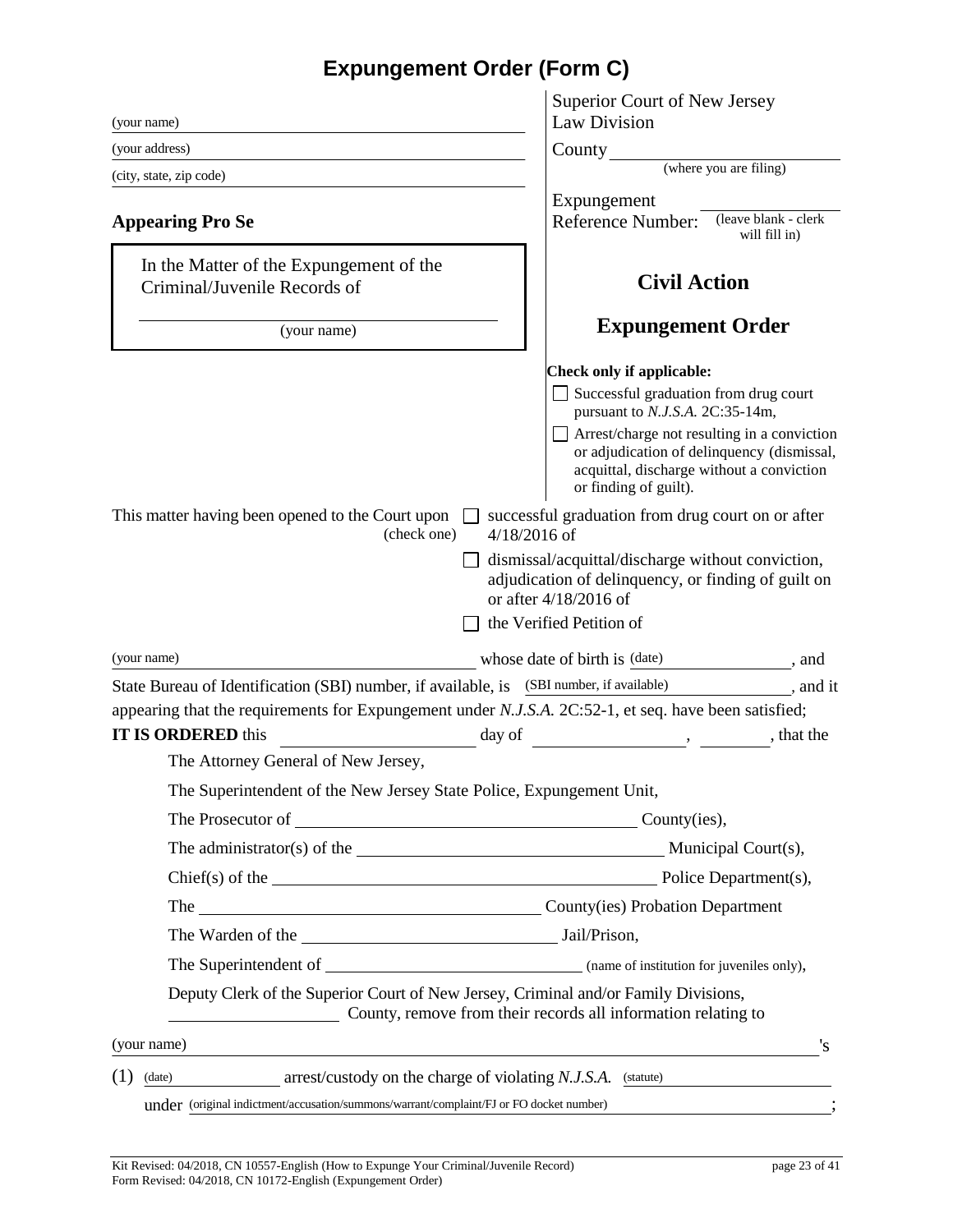# **Expungement Order (Form C - Continued)**

| date)  | arrest/custody on the charge of violating N.J.S.A.                                      | (statute) |
|--------|-----------------------------------------------------------------------------------------|-----------|
|        | under (original indictment/accusation/summons/warrant/complaint/FJ or FO docket number) |           |
| (date) | arrest/custody on the charge of violating N.J.S.A.                                      | (statute) |
|        | under (original indictment/accusation/summons/warrant/complaint/FJ or FO docket number) |           |
| (date) | arrest/custody on the charge of violating N.J.S.A.                                      | (statute) |
|        | under (original indictment/accusation/summons/warrant/complaint/FJ or FO docket number) |           |
| (date) | arrest/custody on the charge of violating N.J.S.A.                                      | (statute) |
|        | under (original indictment/accusation/summons/warrant/complaint/FJ or FO docket number) |           |

(6) If applicable, including the following Family Part docket numbers in which I am a co-delinquent (FJ docket numbers)

and remove all records concerning the subsequent criminal and/or juvenile proceedings regarding such charge(s), including any conviction(s), adjudication(s) of delinquency or disposition(s), if applicable, and place such information in the control of a person within the office designated to retain control over expunged records.

**IT IS FURTHER ORDERED** that any of the above officers or agencies which sent fingerprints and/or any records of the above arrest/conviction/adjudication/disposition and proceedings to the Federal Bureau of Investigation or any other office or agency shall notify same of this Order and that the agencies designated to retain such records take sufficient precautions to insure that such records and information are not released.

**IT IS FURTHER ORDERED** that any records, or the information therein, shall not be released except as provided under the provision of *N.J.S.A.* 2C:52-1, *et seq.* and that the persons designated to retain control over expunged records take sufficient precautions to insure that such records and information are not released.

**IT IS FURTHER ORDERED** that in response to requests for information or records, the court office or law enforcement agency shall reply with respect to the arrest/conviction/ adjudication/disposition, which is the subject of this Order, that there is no record.

**IT IS FURTHER ORDERED** that the arrest/conviction/adjudication/disposition, which is the subject of this Order, shall be deemed not to have occurred, and the Petitioner may answer accordingly any question relating to this occurrence pursuant to *N.J.S.A.* 2C:52-27.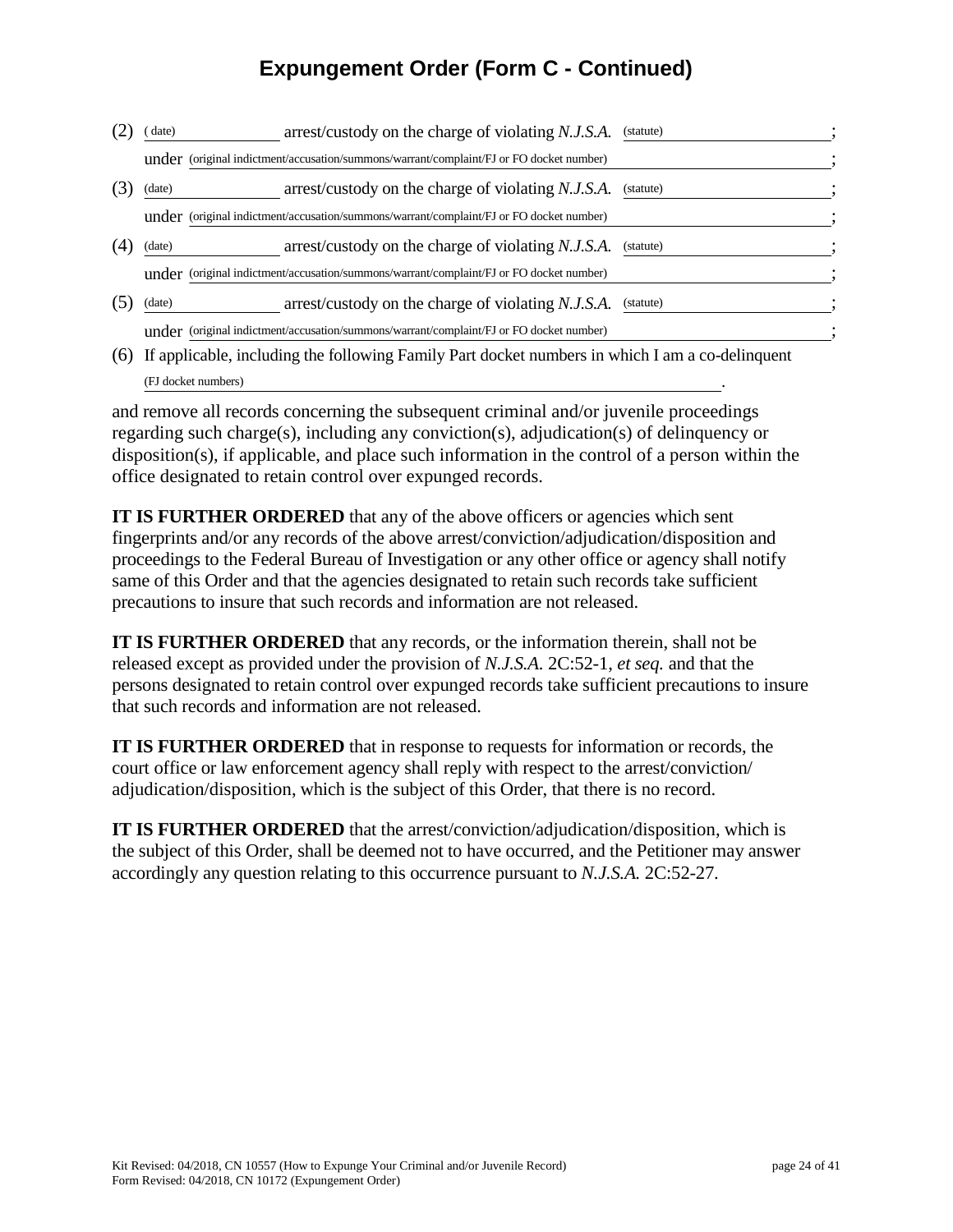# **Expungement Order (Form C - Continued)**

**IT IS FURTHER ORDERED** that this Order does not expunge the records contained in the Controlled Dangerous Substances Registry created pursuant to *P.L.* 1970, c. 227 (C.26:2G-17 et seq.) or the registry created by the Administrative Office of the Courts pursuant to *N.J.S.A.* 2C:43-21.

Judge, Superior Court of New Jersey

Provide Copy of Order: Check only if applicable to the following for distribution:

 $\Box$ Public Defender if: successful graduation from term of drug court on or after 4/18/2016 (Required if represented person, *N.J.S.A.* 2C:35-14m(3)). The Public Defender shall promptly distribute copies of the expungement order to appropriate agencies who have custody and control of the records specified within this expungement order.  $\Box$ Prosecutor if: arrests NOT resulting in conviction on or after 4/18/2016 (dismissal, acquittal, discharge without a conviction, adjudication of delinquency, or finding of guilt) (Required by *N.J.S.A.* 2C:52-6a(4)). The Prosecutor shall promptly distribute copies of the expungement order to appropriate law enforcement agencies and correctional institutions

who have custody and control of the records specified within this expungement order.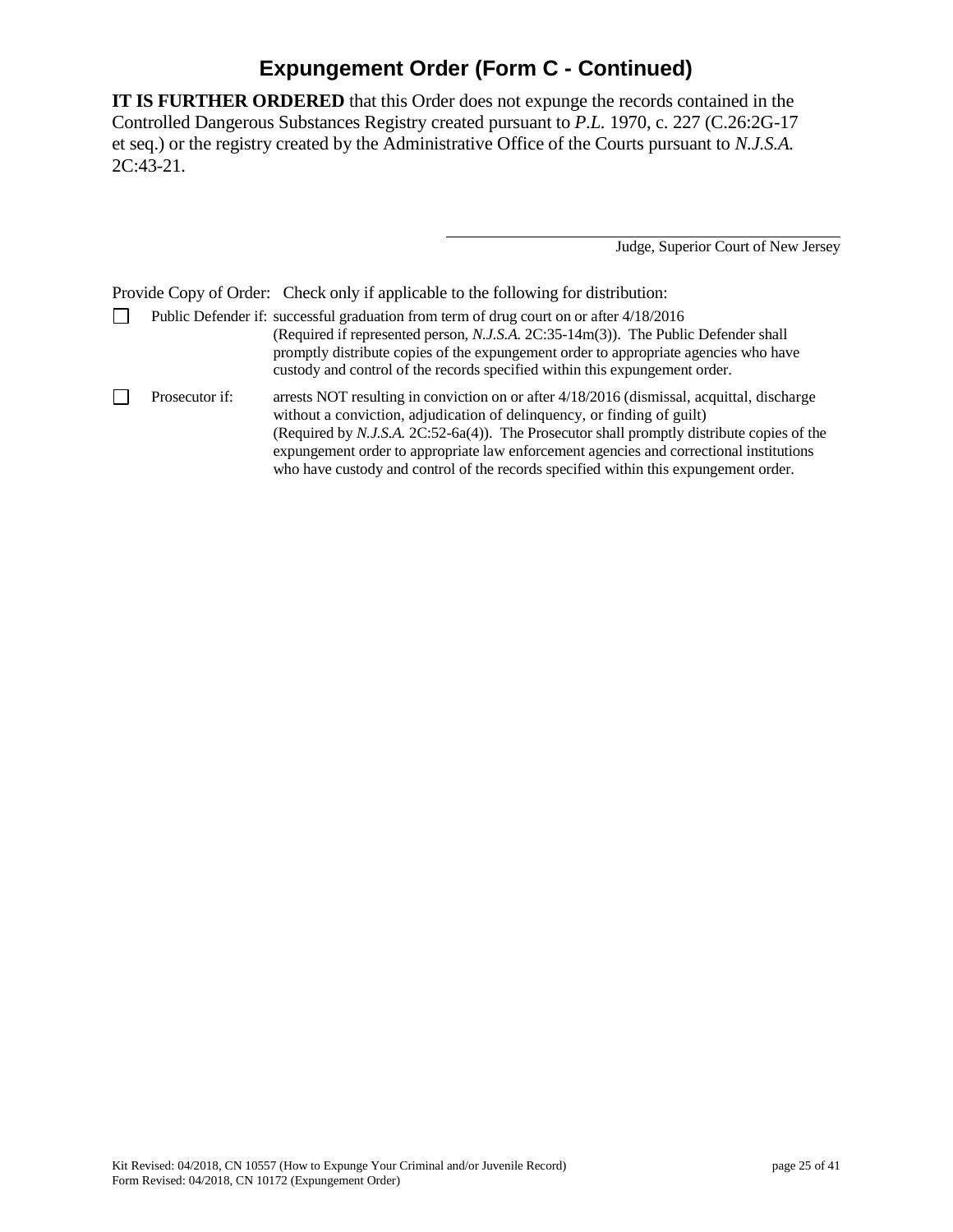# **Instructions for Cover Letter - For Filing (Form D)**

- 1. At the top right-hand corner of the page, fill in the date.
- 2. At the top-left-hand corner, print the county and the mailing address of the Criminal Case Management Office where you are filing your petition papers. (A list of County Criminal Case Management Offices appears at the end of this guide).
- 3. On the line that states "your name," print your full name.
- 4. In the bottom right-hand corner, sign your name on the line that states "Your signature" and then print your name and mailing address where indicated.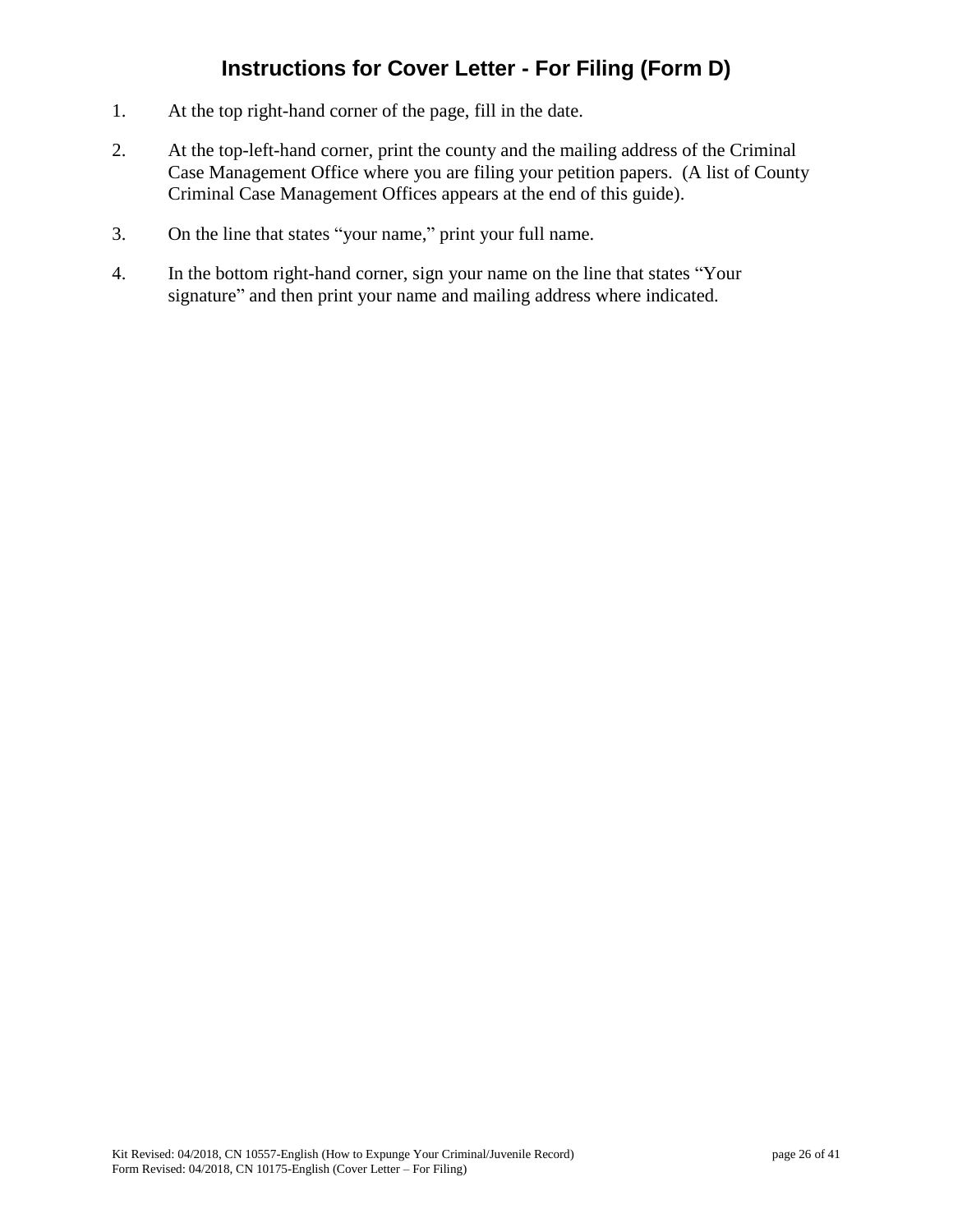# **Cover Letter to Court – For Filing (Form D)**

(date)

Clerk, Superior Court of New Jersey

(county)

(address)

(city, state, zip code)

Re: In the Matter of the Expungement of the Criminal/Juvenile Records of: (your name)

Dear Sir or Madam:

Enclosed are an original and two copies of a *Petition*, *Order for Hearing* and *Proposed Final Order* in this matter. Kindly submit them to the appropriate Judge and return copies marked "Filed."

Thank you.

Sincerely,

(your signature)

(your name)

(address)

(city, state, zip code)

Enc: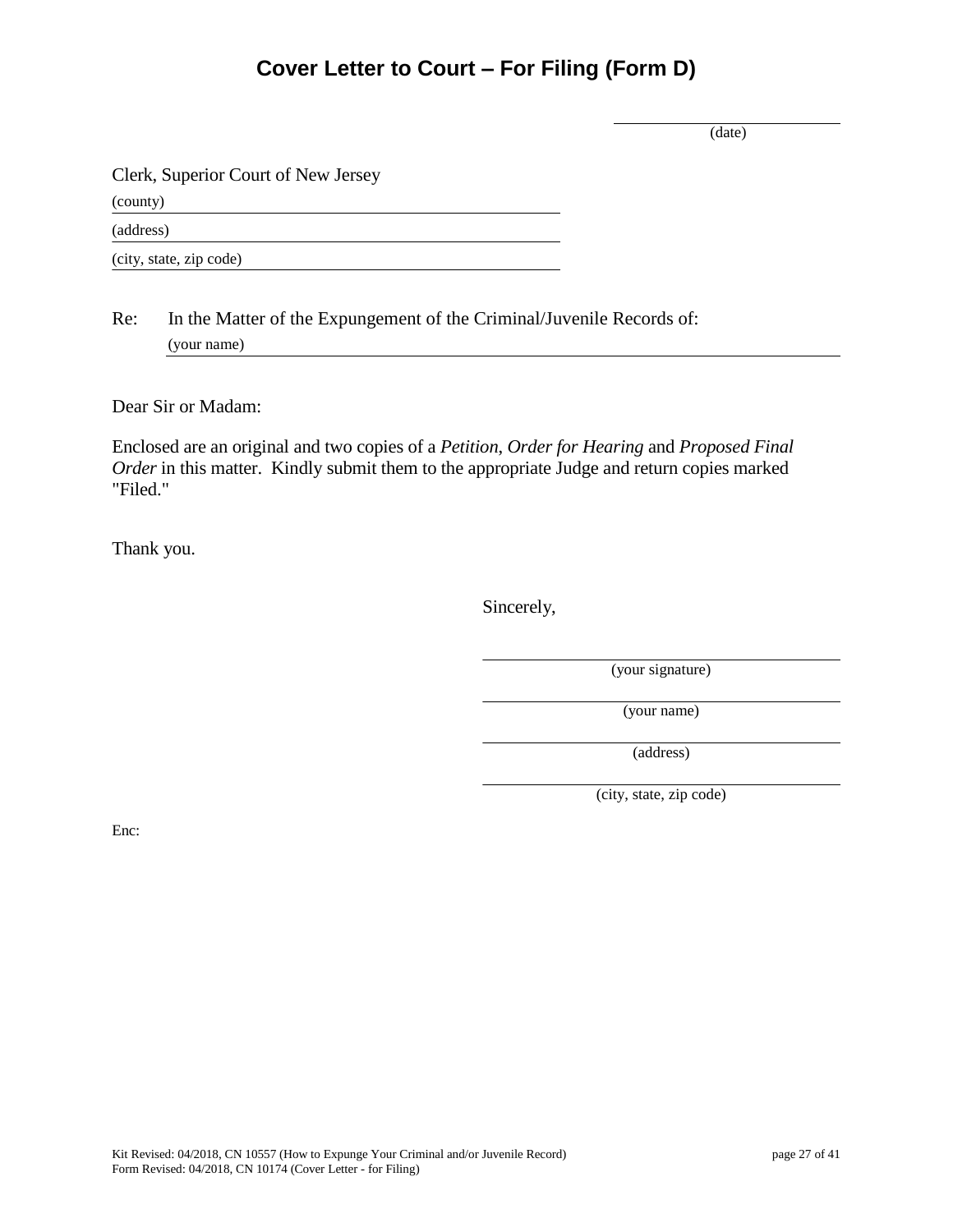# **Instructions for Cover Letter – Notice of Hearing (Form E)**

- 1. At the top right-hand corner of the page, fill in the date.
- 2. Fill in the addresses you have located for each applicable agency that was involved with your case(s). Some of the addresses have been provided for you. If there are multiple agencies in each category listed in the address section, you should make a copy or copies of the cover letter.
- 3. On the line "County Probation", if your case was transferred to another county for supervision, you should send the information to the original county probation office **and** the county probation office where your supervision was transferred.
- 4. On the line that states "Expungement Hearing: (date), (time)," fill in the date and time that appear on your copy of the *Order for Hearing*.
- 5. On the line that states "Expungement Reference Number," fill in the docket number that appears in the upper right-hand corner of your filed copies of the *Petition for Expungement*, the *Order for Hearing*, and the proposed final order (*Expungement Order*).
- 6. In the bottom right-hand corner, sign your name on the line that states "your signature" and then print your name and mailing address where indicated.
- 7. Each Form E must be mailed via certified mail. Therefore, you must purchase/secure more than one certified mail card/receipt from the post office if you are mailing Form E to multiple agencies and/or locations.
- 8. Attach a copy of this *Cover Letter* (Form E) to each copy of the filed expungement package and mail a package via certified mail return receipt requested, to each agency. Keep a copy of Form E and your certified mail receipts for your records.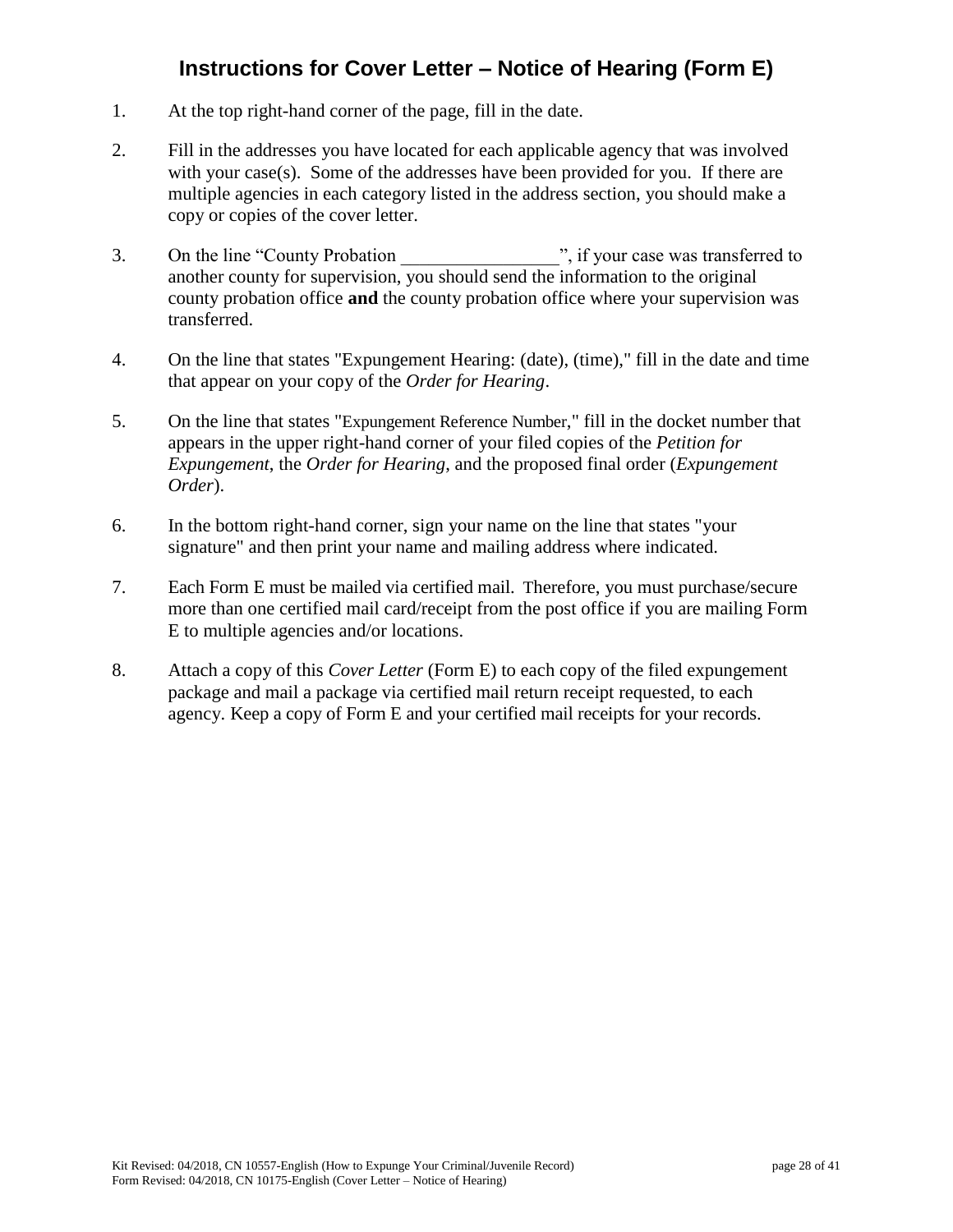# **Cover Letter – Notice of Hearing (Form E)**

|                                                                                                                                         | (date)                                       |
|-----------------------------------------------------------------------------------------------------------------------------------------|----------------------------------------------|
| Attorney General, State of New Jersey                                                                                                   | Superintendent, State Police                 |
| Hughes Justice Complex                                                                                                                  | <b>Expungement Unit</b>                      |
| Post Office Box 080                                                                                                                     | Post Office Box 7068                         |
| Trenton, NJ 08625-0080                                                                                                                  | West Trenton, NJ 08628                       |
| Prosecutor,                                                                                                                             | Municipal Court Administrator                |
| (address)                                                                                                                               | (address)                                    |
| (city, state, zip code)                                                                                                                 | (city, state, zip code)                      |
| Chief of Police,                                                                                                                        | Warden/Jail                                  |
|                                                                                                                                         | (name of jail/prison)                        |
| (address)                                                                                                                               | (address)                                    |
| (city, state, zip code)                                                                                                                 | (city, state, zip code)                      |
| <b>County Probation</b>                                                                                                                 | <b>County Probation</b>                      |
| Original County                                                                                                                         | Transfer County (use in Transfer Cases only) |
| (address)                                                                                                                               | (address)                                    |
| (city, state, zip code)                                                                                                                 | (city, state, zip code)                      |
| Superintendent                                                                                                                          | County Sheriff,                              |
| (name of institution for juveniles only)                                                                                                |                                              |
| (address)                                                                                                                               | (address)                                    |
| (city, state, zip code)                                                                                                                 | (city, state, zip code)                      |
| Division of Criminal Justice<br>Records and Identification Unit<br>25 Market Street<br>Post Office Box 085<br>Trenton, New Jersey 08625 |                                              |
|                                                                                                                                         | <b>Expungement Reference Number</b>          |
| Re: Expungement Hearing: $\frac{at}{(date)}$ at $\frac{at}{(time)}$                                                                     |                                              |
| Dear Sir or Madam:                                                                                                                      |                                              |
| Enclosed are copies of the Petition for Expungement, Order for Hearing, and proposed Final<br>Order in this matter.                     |                                              |
|                                                                                                                                         | Sincerely,                                   |
|                                                                                                                                         | (your signature)                             |
|                                                                                                                                         | (your name)                                  |

(address)

(city, state, zip code)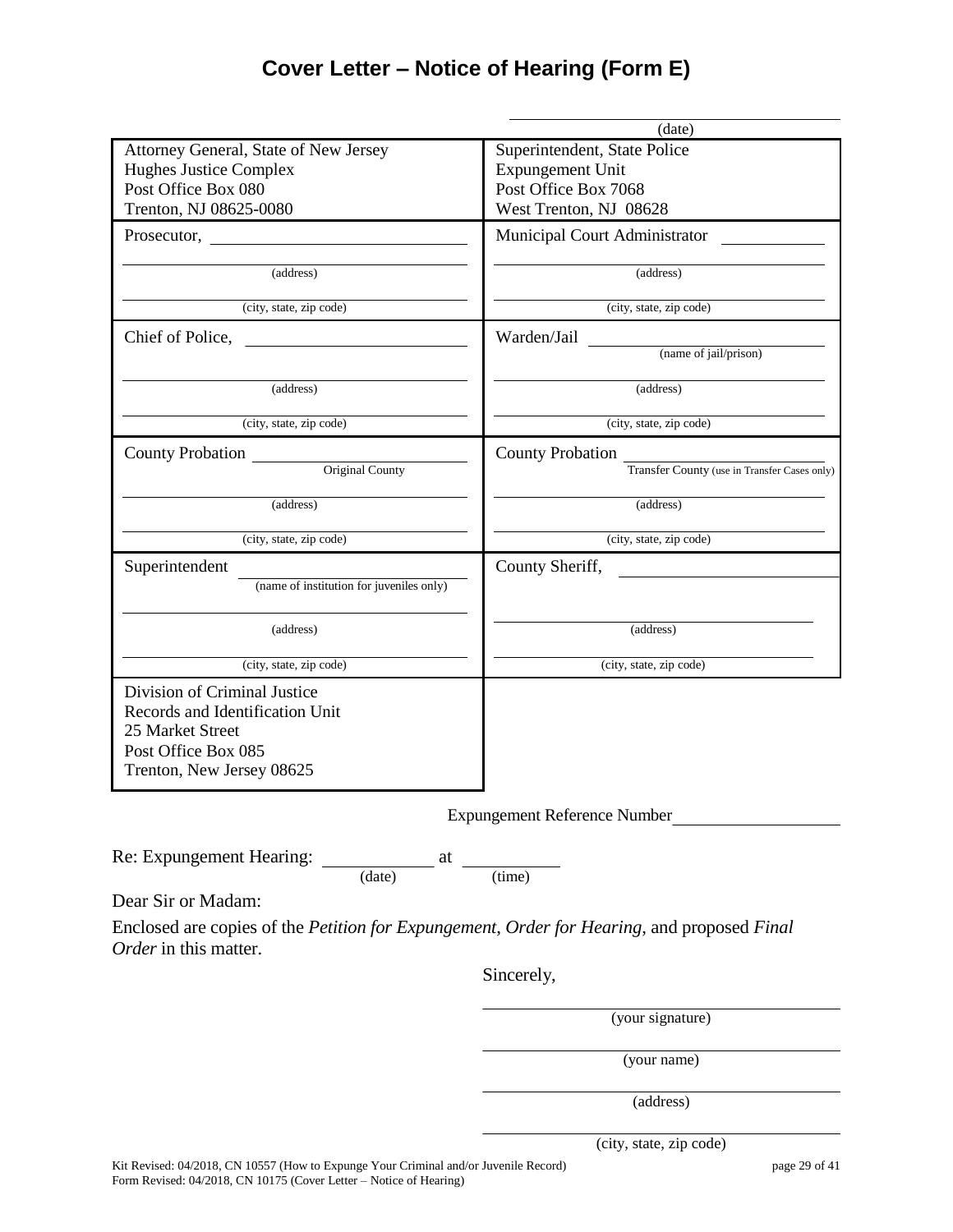# **Instructions for Proof of Notice (Form F)**

This form is to be used only if the proof of mailing of the filed expungement package to each agency is required to be submitted to the court prior to the court hearing. Submit this form pursuant to the clerk's instructions.

- 1. In the upper left-hand corner, print your full name and address.
- 2. In the upper right-hand corner, fill in the county in which you filed the petition.
- 3. Fill in the Expungement Reference Number.
- 4. In the box where it states "In the Matter of the Expungement of the Criminal/Juvenile Records of \_\_\_\_\_\_\_\_\_," print your full name.
- 5. Fill in the date that you mailed copies of the filed *Petition for Expungement*, the *Order for Hearing*, and the proposed *Expungement Order* to each agency. The date will be found on your certified mail receipts.
- 6. Fill in the location (town or county) for each agency to which you sent your expungement package.
- 7. On the line "The County(ies) Probation Division", if your case was transferred to another county for supervision, you should send the information to the original county probation office **and** the county probation office where your supervision was transferred.
- 8. Sign and date this form at the bottom.
- 9. Mail Form F, along with the certified mail receipts, to the Court where your hearing is scheduled. Keep a copy of Form F and your certified mail receipts for your records.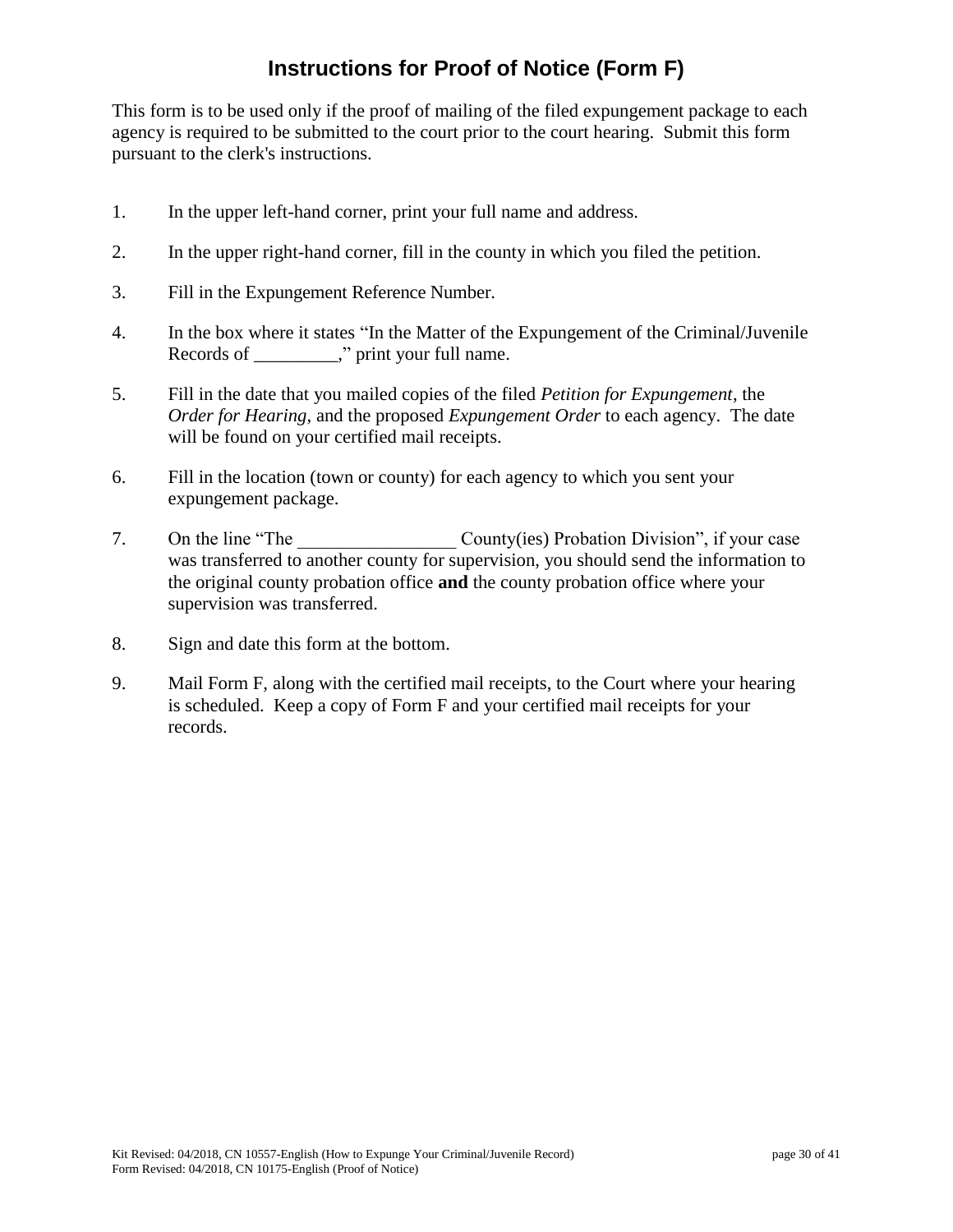# **Proof of Notice (Form F)**

| (your name)                                                             | Superio<br>Law Di |  |
|-------------------------------------------------------------------------|-------------------|--|
| (your address)                                                          |                   |  |
| (city, state, zip code)                                                 |                   |  |
| <b>Appearing Pro Se</b>                                                 | Expung<br>Referen |  |
| In the Matter of the Expungement of the<br>Criminal/Juvenile Records of |                   |  |
| (your name)                                                             |                   |  |

| <b>Superior Court of New Jersey</b> |  |
|-------------------------------------|--|
| Law Division                        |  |

ounty

(where you are filing)

Expungement eference Number: (leave blank - clerk will fill in)

# **Civil Action**

# **Proof of Notice**

On (date) , I mailed a copy of the Petition for Expungement, Order for Hearing and Proposed Final Order by way of certified mail, return receipt requested to the following:

The Attorney General of New Jersey,

The Superintendent of the New Jersey State Police, Expungement Unit,

| The Prosecutor of Changes and Changes and Changes and Changes and Changes and Changes and Changes and Changes and Changes and Changes and Changes and Changes and Changes and Changes and Changes and Changes and Changes and | County(ies),                    |
|-------------------------------------------------------------------------------------------------------------------------------------------------------------------------------------------------------------------------------|---------------------------------|
|                                                                                                                                                                                                                               |                                 |
| $Chief(s)$ of the $\qquad \qquad$                                                                                                                                                                                             | Police Department(s),           |
| The Warden of the                                                                                                                                                                                                             | Jail/Prison,                    |
| The Superintendent of<br>juveniles only),                                                                                                                                                                                     | (name of institution for        |
| The                                                                                                                                                                                                                           | County(ies) Probation Division, |

The Division of Criminal Justice, Records and Identification Unit.

Enclosed are the certified mail receipts that were returned to me.

(your signature) (date)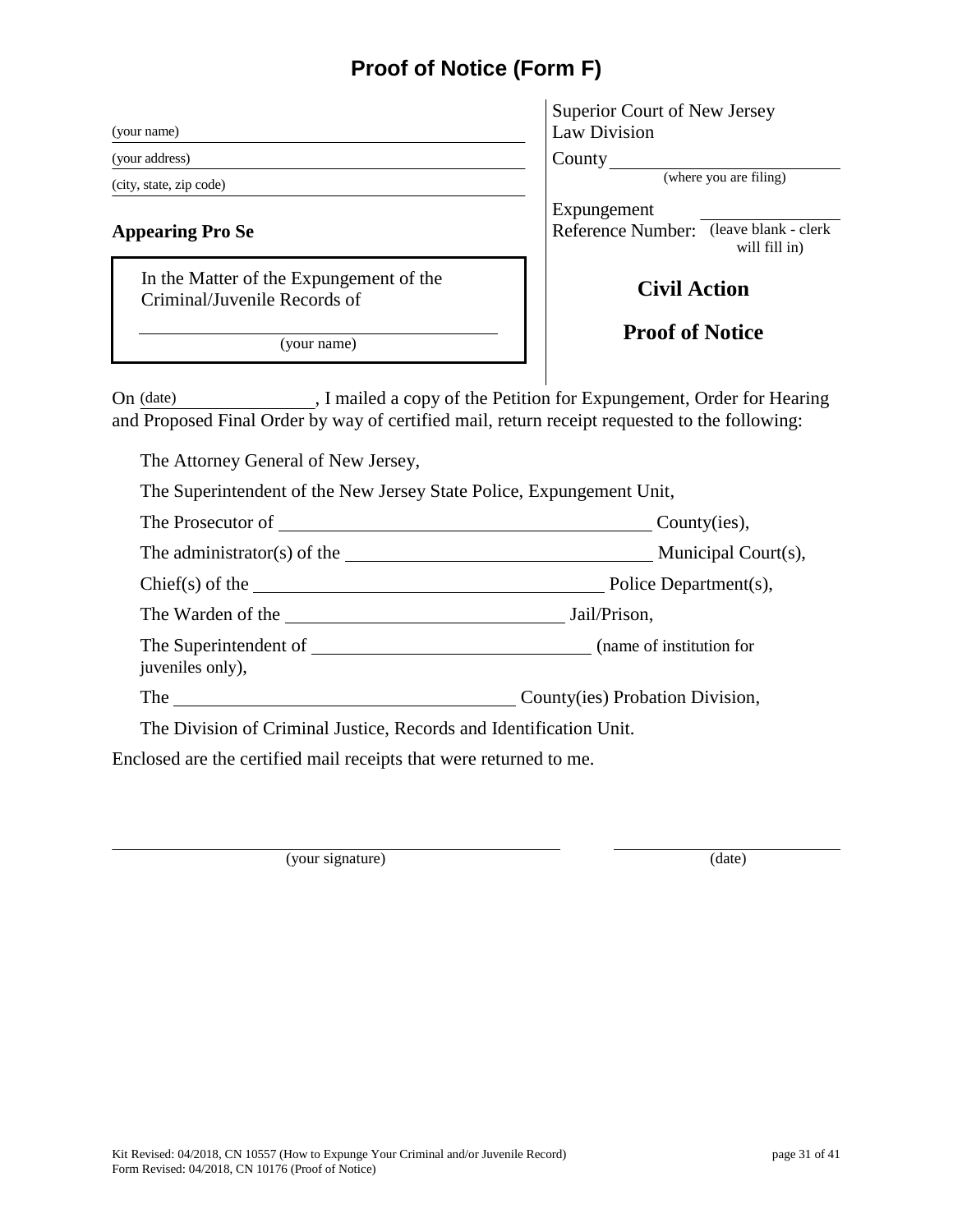# **Instructions for Cover Letter – Notice Expungement Granted (Form G)**

- 1. At the top right-hand corner of the page, fill in the date.
- 2. Next, fill in the addresses for each applicable agency that you want to notify that your record has been expunged. If there are multiple agencies in each category listed in the address section, you should make a copy or copies of the cover letter.
- 3. On the line "County Probation", if your case was transferred to another county for supervision, you should send the information to the original county probation office **and** the county probation office where your supervision was transferred.
- 4. On the line that states "your name," print your full name as it appears on your *Expungement Order*.
- 5. On the line that states "Expungement Reference Number," fill in the expungement reference number that appears on your *Expungement Order*.
- 6. In the bottom right-hand corner, sign your name on the line that states "your signature" and then print your name and mailing address where indicated.
- 6. Each Form G must be mailed via certified mail. Therefore, you must purchase/secure more than one certified mail card/receipt from the post office if you are mailing Form G to multiple agencies and/or locations.
- 7. Attach a copy of this *Cover Letter* (Form G) to each copy of the **signed** and **filed** *Expungement Order* and mail it via certified mail, return receipt requested, to each agency. Keep a copy of Form G and your certified mail receipts for your records.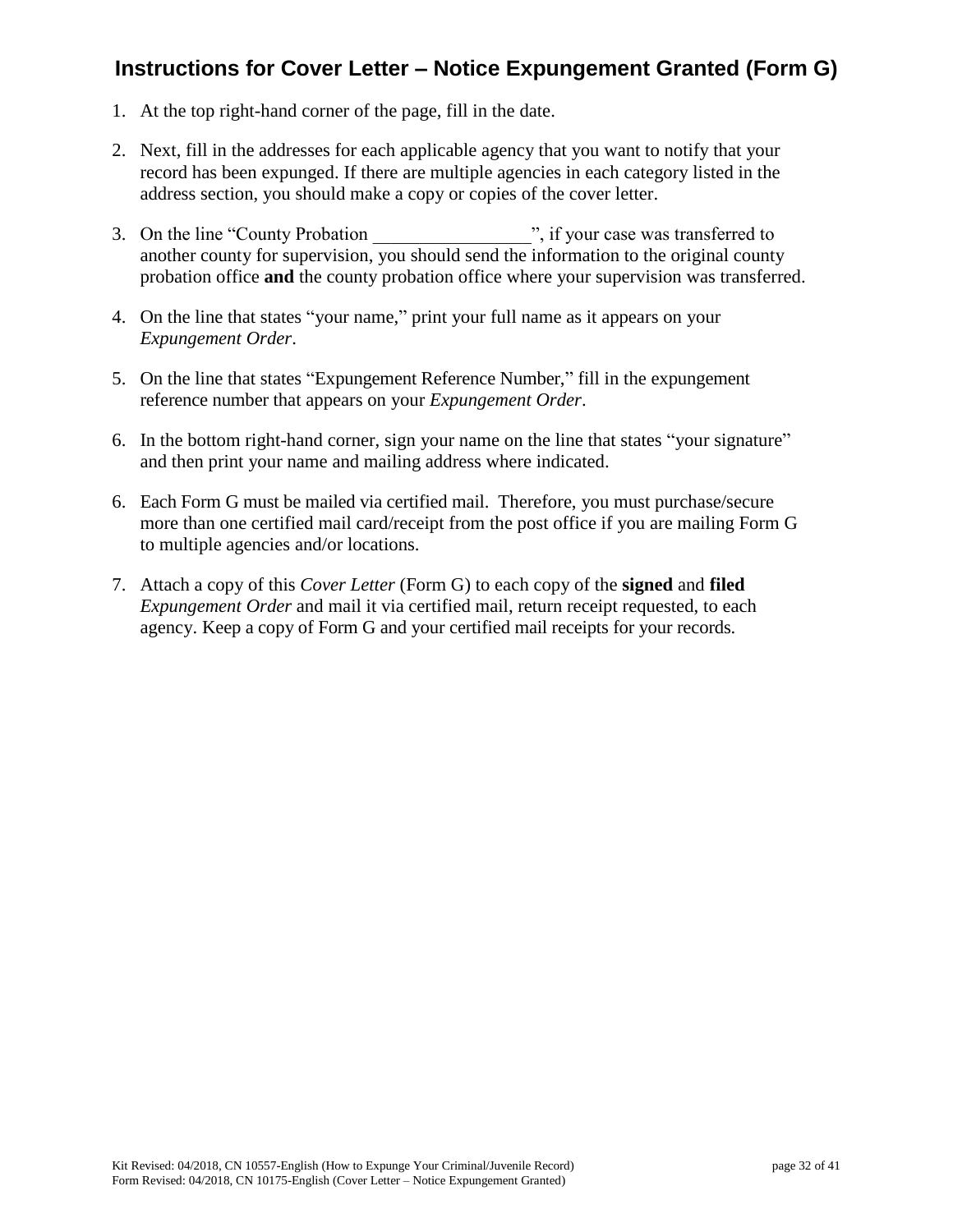# **Cover Letter – Notice Expungement Granted (Form G)**

|                                                                                                                                         | (date)                                                                |
|-----------------------------------------------------------------------------------------------------------------------------------------|-----------------------------------------------------------------------|
| Attorney General, State of New Jersey                                                                                                   | Superintendent, State Police                                          |
| <b>Hughes Justice Complex</b>                                                                                                           | <b>Expungement Unit</b>                                               |
| Post Office Box 080                                                                                                                     | Post Office Box 7068                                                  |
| Trenton, NJ 08625-0080                                                                                                                  | West Trenton, NJ 08628                                                |
|                                                                                                                                         | <b>Municipal Court Administrator</b>                                  |
| (address)                                                                                                                               | (address)                                                             |
| (city, state, zip code)                                                                                                                 | (city, state, zip code)                                               |
| Chief of Police,                                                                                                                        | Warden/Jail                                                           |
|                                                                                                                                         | (name of jail/prison)                                                 |
| (address)                                                                                                                               | (address)                                                             |
| (city, state, zip code)                                                                                                                 | (city, state, zip code)                                               |
| <b>County Probation</b>                                                                                                                 | <b>County Probation</b>                                               |
| Original County                                                                                                                         | Transfer County (use for transfers only)                              |
| (address)                                                                                                                               | (address)                                                             |
| (city, state, zip code)                                                                                                                 | (city, state, zip code)                                               |
| Superintendent<br>(name of institution for juvenile only)                                                                               | County Identification Bureau,                                         |
| (address)                                                                                                                               | (address)                                                             |
| (city, state, zip code)                                                                                                                 | (city, state, zip code)                                               |
| Division of Criminal Justice<br>Records and Identification Unit<br>25 Market Street<br>Post Office Box 085<br>Trenton, New Jersey 08625 | <b>County Family Division</b><br>(address)<br>(city, state, zip code) |
|                                                                                                                                         |                                                                       |

Re: In the Matter of the Expungement of the Criminal/Juvenile Records of

(your name) (expungement reference number)

Dear Sir or Madam:

Enclosed is a copy of an *Expungement Order*. Please take the appropriate action to see that these records are expunged.

Sincerely,

(your signature)

(your name)

(address)

(city, state, zip code)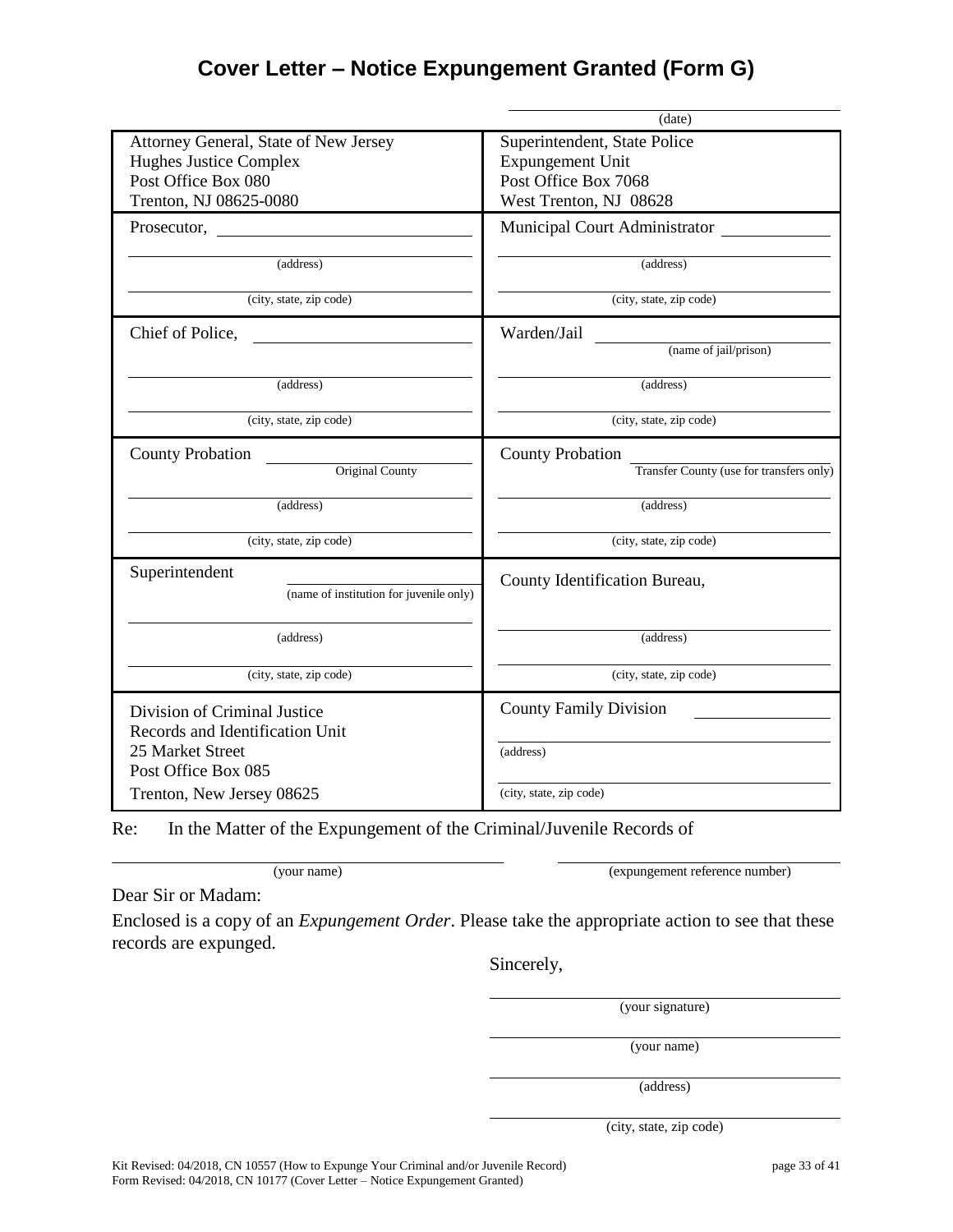# **Criminal Case Management Offices**

All Counties: Filing fee: \$75, Payee: State of N.J. Treasurer

#### **Atlantic County**

Superior Court of Atlantic County Expungement Clerk 4997 Unami Blvd Mays Landing, NJ 08330 (609) 909-8142

#### **Bergen County**

Criminal Case Management Office Bergen County Justice Center Rm 124 10 Main St Hackensack, NJ 07601 (201) 527-2700 ext. 2173 & 2174

#### **Burlington County**

Burlington County Courthouse Processing Office 49 Rancocas Rd, 1st Fl Mount Holly, NJ 08060 (609) 288-9500 ext. 38081

#### **Camden County**

Hall of Justice Expungement Section 101 South 5th St Camden, NJ 08103 (856) 379-2230

## **Cape May County**

Criminal Case Management 9 North Main St Cape May Court House NJ 08210 (609) 463-6550

#### **Cumberland County**

Criminal Division – Expungement Unit Cumberland County Courthouse 60 W Broad St Bridgeton, NJ 08302 (856) 453-4300

## **Essex County**

Veterans Courthouse Criminal Records Office 50 West Market St Rm 1012 Newark, NJ 07102 973-776-9300 ext. 55965

#### **Gloucester County**

Criminal Division – Expungement Unit Gloucester County Justice Complex 70 Hunter St Woodbury, NJ 08096 (856) 686-7500

#### **Hudson County**

Criminal Records Criminal Case Management Administration Bldg 595 Newark Ave, Rm 101 Jersey City 07306 (201) 748-4400

## **Hunterdon County**

Criminal Division Hunterdon Justice Center 65 Park Ave Flemington, NJ 08822 (908) 824-9750

#### **Mercer County**

Mercer County Criminal Courthouse Criminal Records, Expungement Unit 400 South Warren St, Rm 109 Trenton, NJ 08650 (609) 571-4200

## **Middlesex County**

Middlesex County Court House Criminal Records 56 Paterson St PO Box 964 New Brunswick, NJ 08903-0964 (732) 645-4300 ext. 88155

## **Monmouth County**

Monmouth County Superior Court Criminal Division 71 Monument Park PO Box 1271 Freehold, NJ 07728 (732) 677-4500

#### **Morris County**

Superior Court of New Jersey Criminal Records Department PO Box 910 Morristown, NJ 07963 (973) 326-6950

#### **Ocean County**

Ocean County Superior Court Criminal Case Processing 120 Hooper Ave Toms River, NJ 08753 (732) 929-4780

#### **Passaic County**

Superior Court Criminal Division 77 Hamilton St, 2nd Fl Paterson, NJ 07505 (973) 247-8344

#### **Salem County**

Criminal Division – Expungement Unit Salem County Courthouse 92 Market St Salem, NJ 08079 (856) 878-5050, Ext. 15780

#### **Somerset County**

Criminal Case Management 20 North Bridge St PO Box 3000 Somerville, NJ 08876 (908) 231-7600 Ext. 7666

#### **Sussex County**

Sussex County Judicial Center Criminal Division 43-47 High St Newton, NJ 07860 (973) 579-0933

## **Union County**

Criminal Division 2 Broad St Elizabeth, NJ 07207 (908) 787-1650 ext. 21250

## **Warren County**

Criminal Case Management PO Box 900 Belvidere, NJ 07823 (908) 475-6990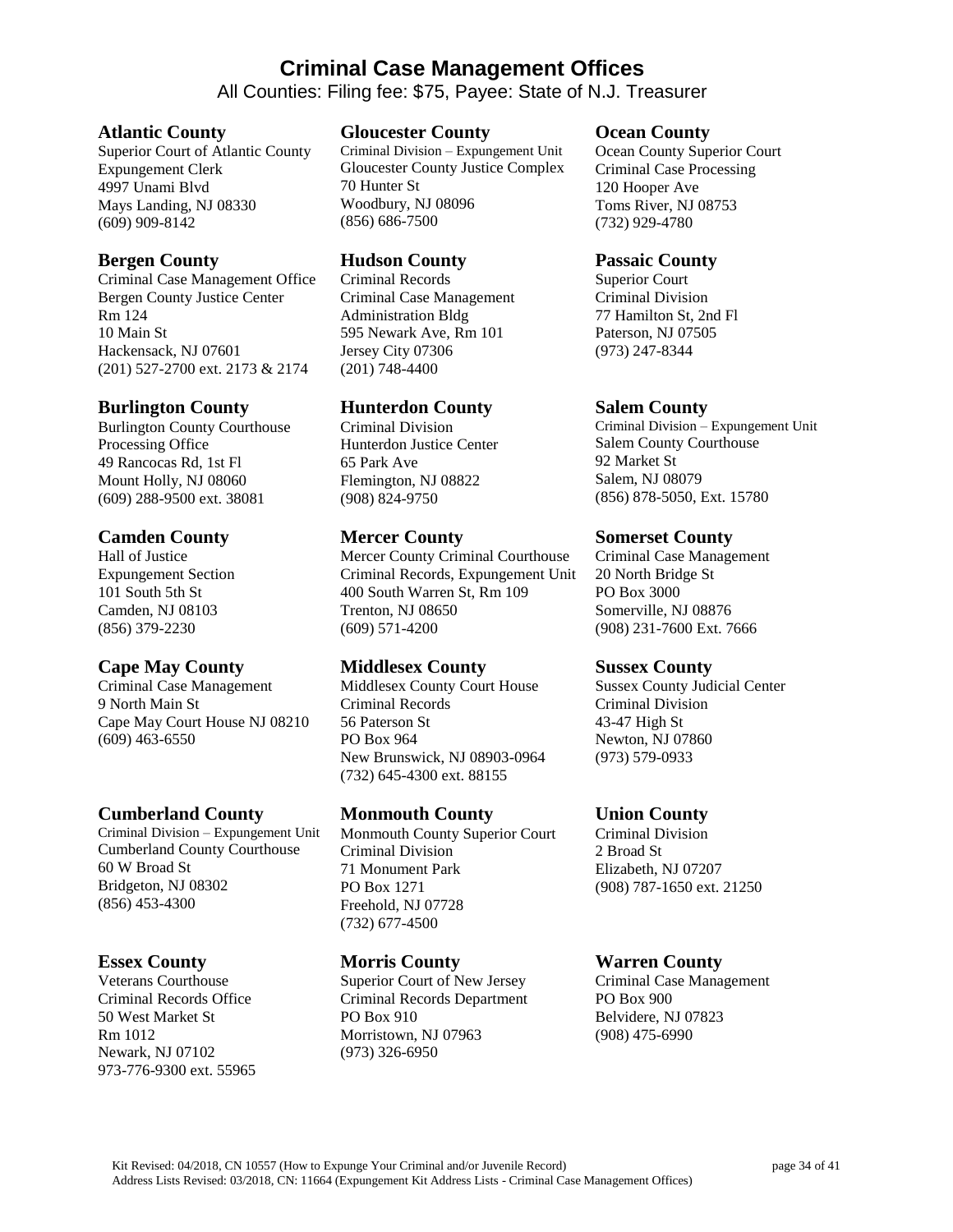# **County Prosecutor Offices**

## **Atlantic County**

4997 Unami Blvd PO Box 2002 Mays Landing, NJ 08330 Phone: (609) 909-7800 Fax: (609) 909-7802

## **Bergen County**

Justice Center 2 Bergen County Plaza Hackensack, NJ 07601 Phone: (201) 646-2300 Fax: (201) 646-3794

## **Burlington County**

County Courts Facility 49 Rancocas Rd PO Box 6000 Mount Holly, NJ 08060 Phone: (609) 265-5035 Fax: (609) 265-5007

## **Camden County**

25 North 5th St Camden, NJ 08102-1231 Phone: (856) 225-8400 Fax: (856) 963-0080

# **Cape May County**

Crest Haven Complex 4 Moore Rd 110 Justice Way Cape May Court House NJ 08210 Phone: (609) 465-1135 Fax: (609) 465-1347

# **Cumberland County**

115 Vine Street Bridgeton, NJ 08302 Phone: (856) 453-0486 Fax: (856) 453-7707

## **Essex County**

Veterans Courthouse 50 West Market St Newark, NJ 07102 Phone: (973) 621-4700 Fax: (973) 621-4560

## **Gloucester County**

70 Hunter Street PO Box 623 Woodbury, NJ 08096 Phone: (856) 384-5500 Fax: (856) 384-8624

#### **Hudson County**

Administration Building 595 Newark Ave, 6th Fl Jersey City, NJ 07306 Phone: (201) 795-6400 Fax: (201) 795-3365

# **Hunterdon County**

Justice Center 65 Park Ave PO Box 756 Flemington, NJ 08822-0756 Phone: (908) 788-1129 Fax: (908) 806-4618

## **Mercer County**

County Court House 209 South Broad St, 3rd Fl PO Box 8068 Trenton, NJ 08650 Phone: (609) 989-6350 Fax: (609) 989-0161

# **Middlesex County**

25 Kirkpatrick St, 3rd Fl New Brunswick, NJ 08901 Phone: (732) 745-3300 Fax: (732) 745-2791

# **Monmouth County**

132 Jerseyville Ave Freehold, NJ 07728 Phone: (732) 431-7160 Fax: (732) 409-3673

# **Morris County**

Administration & Records Building PO Box 900 Morristown, NJ 07963-0900 Phone: (973) 285-6200 Fax: (973) 285-6226

## **Ocean County**

119 Hooper Ave PO Box 2191 Toms River, NJ 08754 Phone: (732) 929-2027 Fax: (732) 506-5088

## **Passaic County**

Administration Building 401 Grand St Paterson, NJ 07505 Phone: (973) 881-4800 Fax: (973) 225-0155

## **Salem County**

87 Market St PO Box 462 Salem, NJ 08079 Phone: (856) 935-7510 Ext. 8333 Fax: (856) 935-8737

## **Somerset County**

40 North Bridge St PO Box 3000 Somerville, NJ 08876 Phone: (908) 231-7100 Fax: (908) 704-0056

# **Sussex County**

19-21 High St Newton, NJ 07860 Phone: (973) 383-1570 Fax: (973) 383-4929

## **Union County**

32 Rahway Ave Elizabeth, NJ 07202-2115 Phone: (908) 527-4500 Fax: (908) 289-1267

# **Warren County**

Court House 413 Second St Belvidere, NJ 07823 Phone: (908) 475-6275

Kit Revised: 04/2018, CN 10557 (How to Expunge Your Criminal and/or Juvenile Record) page 35 of 41 Address Lists Revised: 03/2018, CN: 11663 (Expungement Kit Address Lists - County Prosecutor Offices)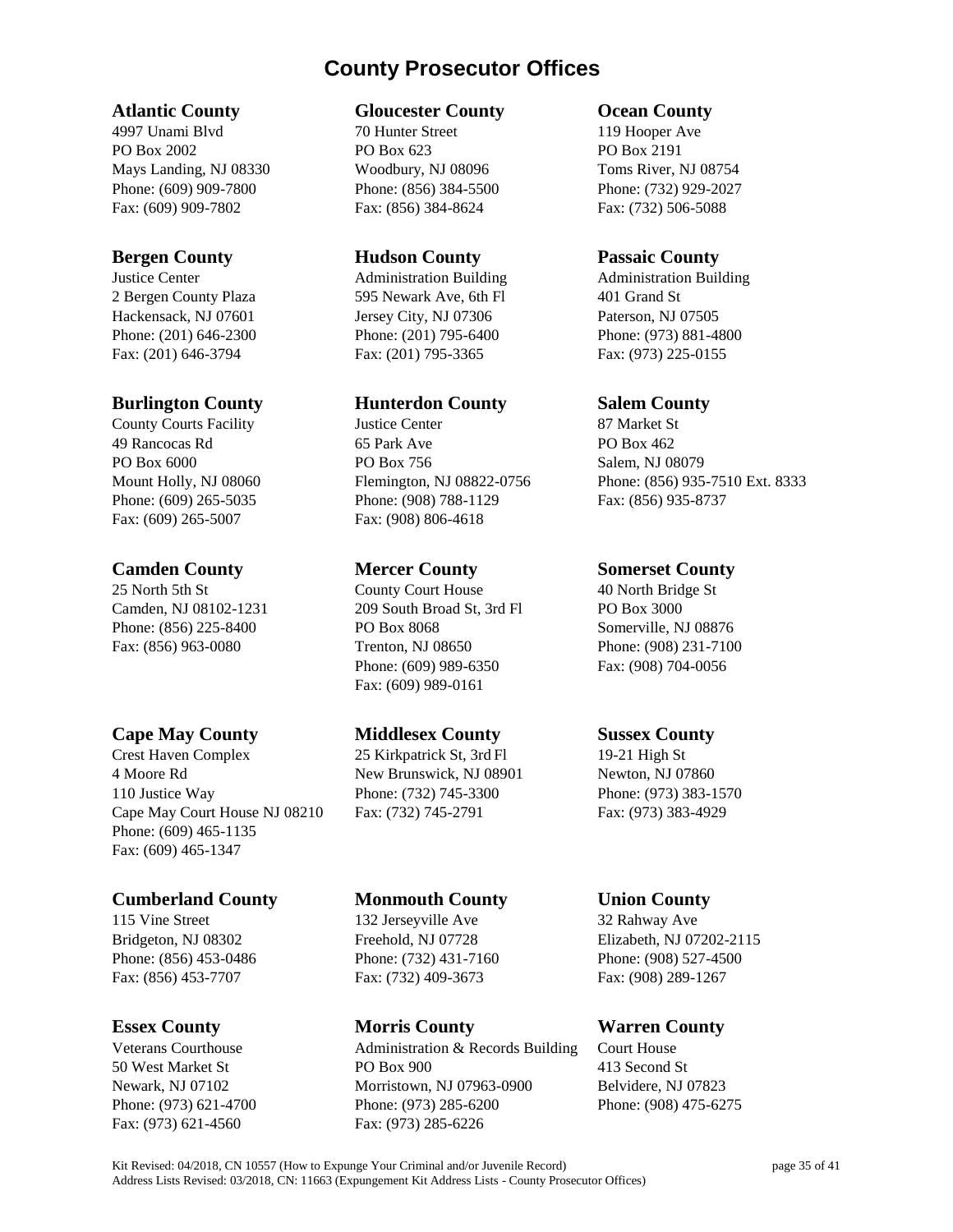# **County Identification Bureaus**

#### **Atlantic County**

Atlantic County Sheriff 4997 Unami Blvd Mays Landing, NJ 08330 Attention: I.D. Bureau

## **Bergen County**

Bureau of Criminal Identification Bergen County Sheriff 160 South River St Hackensack, NJ 07601

## **Burlington County**

Burlington County Sheriff 49 Rancocas Rd Mount Holly, NJ 08060 Attention: Expungement

# **Camden County**

Camden County Sheriff PO Box 769 Camden, NJ 08101 Attention: I. D. Bureau

# **Cape May County**

Cape May County Sheriff 4 Moore Rd Cape May Court House, NJ 08210 Attention: I.D. Bureau

# **Cumberland County**

Cumberland County Sheriff 220 North Laurel St Bridgeton, NJ 08302 Attention: I.D. Bureau

# **Essex County**

Essex County Sheriff Veterans Courthouse 50 West Market St Newark, NJ 07102

#### **Gloucester County**

Gloucester County Sheriff 2 South Broad Street PO Box 376 Woodbury, NJ 08096

**Hudson County** Hudson County Sheriff Attention: BCI Hudson County Plaza 257 Cornelison Ave Jersey City, NJ 07302

#### **Hunterdon County**

Hunterdon County Sheriff PO Box 2900 Flemington, NJ 08822 Attention: I.D. Bureau

## **Mercer County**

Mercer County Sheriff PO Box 8068 Trenton, NJ 08650

# **Middlesex County**

Middlesex County Sheriff 701 Livingston Ave New Brunswick, NJ 08901 Attention: Records

# **Monmouth County**

Monmouth County Criminal Identification Bureau 50 East Main St Freehold, NJ 07728

## **Morris County**

Morris County Sheriff PO Box 900 Morristown, NJ 07963-900 Attention: C.I.D.

#### **Ocean County**

Ocean County Sheriff 120 Hooper Ave Toms River, NJ 08753 Attention: I.D. Bureau

## **Passaic County**

Passaic County Sheriff Criminal Identification Bureau 11 Sheriff's Plz Paterson, NJ 07501

#### **Salem County**

Salem County Sheriff Identification Bureau 94 Market St Salem, NJ 08079

## **Somerset County**

Somerset County Sheriff PO Box 3000 Somerville, NJ 08876 Attention: I.D. Bureau

## **Sussex County**

Sussex County Sheriff 39 High St Newton, NJ 07860 Attention: Records

## **Union County**

Union County Sheriff 10 Elizabethtown Plz Elizabeth, NJ 07207 Attention: I.D. Bureau

## **Warren County**

Warren County Sheriff 413 2nd Street Courthouse Belvidere, NJ 07823 Attention: Warrant Officer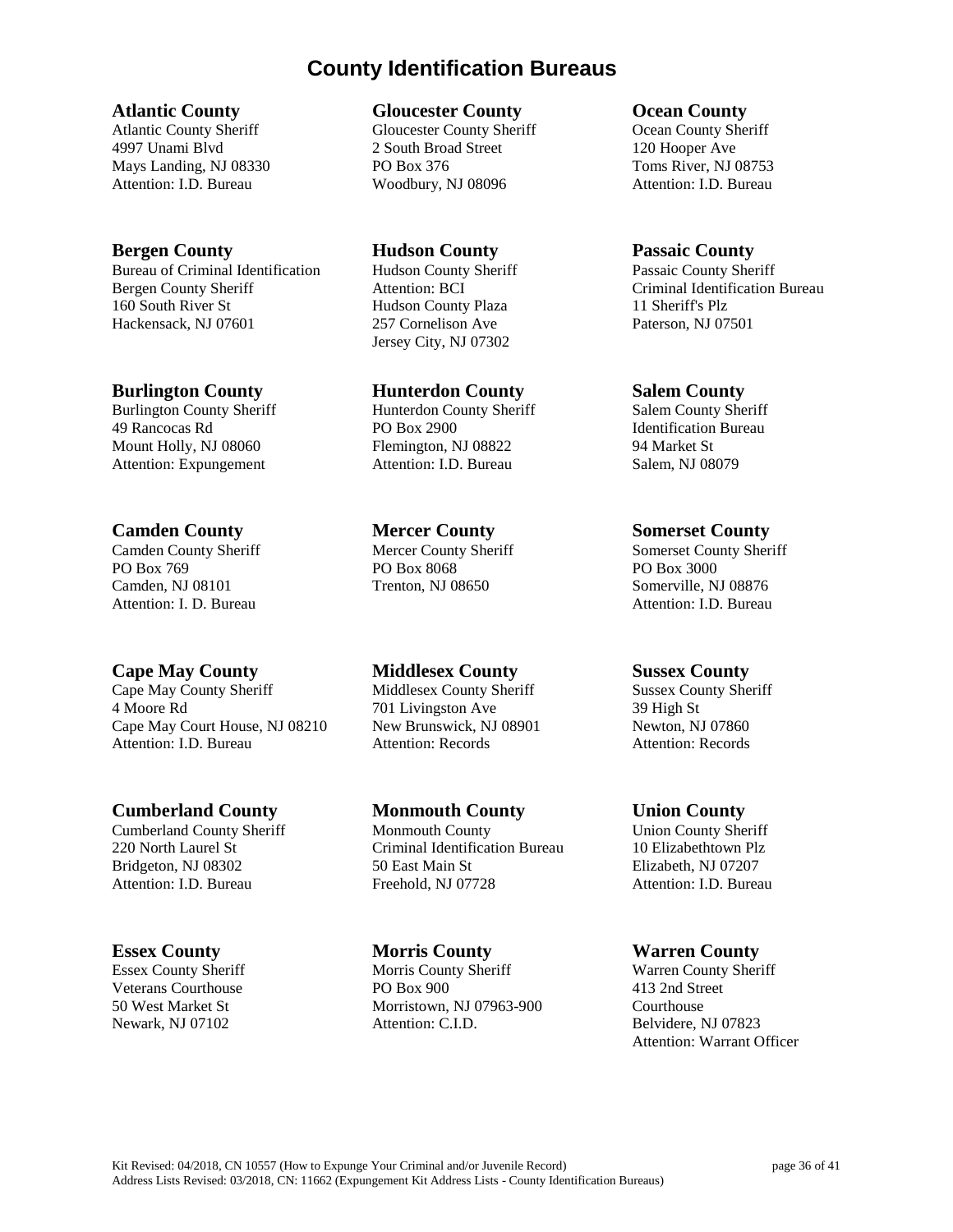# **Family Division Offices**

## **Atlantic County**

Family Division Manager Atlantic County Civil Court Building West Wing 1201 Bacharach Blvd. 2nd Floor Atlantic City, NJ 08401 609-402-0100 ext. 47503

#### **Bergen County**

Family Division Manager Bergen County Justice Center 10 Main St. Rm. 257 Hackensack, NJ 07601 201-221-0700 ext. 25103

#### **Burlington County**

Family Division Manager Burlington County Court Facility 49 Rancocas Rd. Mt. Holly, NJ 08060 609-288-9500 ext. 38830

#### **Camden County**

Family Division Manager Camden County Hall of Justice 101 South 5th St. 2nd Floor Camden, NJ 08103-4001 856-379-2200 ext. 3601 or 3602

## **Cape May County**

Assistant Family Division Manager Superior Court of NJ Family Division 4 Moore Rd. Cape May Court House, NJ 08210 609-402-0100 ext. 47571

## **Cumberland County**

Family Division Manager Cumberland County Courthouse 60 West Broad St. Bridgeton, NJ 08302 856-453-4580

#### **Essex County**

Family Division Manager Essex Family Court Robert N. Wilentz Bldg. 212 Washington Street  $10^{th}$  Floor – Rm.  $1053$ Newark, NJ 07102 973-776-9300 ext. 57060

#### **Gloucester County**

Assistant Family Division Manager Gloucester County Family Court Facility, Justice Complex 70 Hunter St. Woodbury, NJ 08096 856-686-7400

#### **Hudson County**

Family Division Manager Hudson County Administration Bldg. 595 Newark Ave. Rm. 208 Jersey City, NJ 07306 201-748-4400 ext. 60860

#### **Hunterdon County**

Assistant Family Division Manager Hunterdon County Justice Center 65 Park Ave. Flemington, NJ 08822 908-824-9750 ext. 13330

#### **Mercer County**

Family Division Manager Mercer County Civil Courts Bldg. 175 South Broad St. P.O. Box 8068 Trenton, NJ 08650-0068 609-571-4200 ext. 74390

## **Middlesex County**

Family Division Manager Middlesex County Family Courthouse 120 New St. 1st Floor P.O. Box 2691 New Brunswick, NJ 08903 732-645-4300 ext. 88664

## **Monmouth County**

Family Division Manager Monmouth County Courthouse 71 Monument Park P.O. Box 1252 Freehold, NJ 07728-1252 732-677-4050

## **Morris County**

Family Division Manager Morris County Courthouse P.O. Box 910 56 Washington St. Morristown, NJ 07963-0910 973-656-4362 or 4313

#### **Ocean County**

Family Division Manger Ocean County Justice Complex P.O. Box 2191 120 Hooper Ave. Rm. 240 Toms River, NJ 08754 732-929-2037

#### **Passaic County**

Family Division Manager Passaic County Administration Bldg. 401 Grand St. 8<sup>th</sup> Floor, Suite 819 Paterson, NJ 07505 973-247-8600

#### **Salem County**

Assistant Family Division Manager Salem County Family Court 92 Market St. Salem, NJ 08079 856-878-5050 ext. 15871

#### **Somerset County**

Family Division Manager Family Case Mgmt. Office Courthouse - 2nd Floor P.O. Box 3000 20 North Bridge Somerville, NJ 08876 908-332-7700 ext. 13730

## **Sussex County**

Assistant Family Division Manager Sussex County Judicial Center 43-47 High St. Newton, NJ 07860 973-579-0610

## **Union County**

Family Division Manager Union Co. Courthouse, Cherry St. Annex 2 Cherry St. Elizabeth, NJ 07207 908-787-1650

## **Warren County**

Assistant Family Division Manager Family Case Management Warren County Courthouse PO Box 900 Belvidere, NJ 07823 908-750-8100 ext. 13015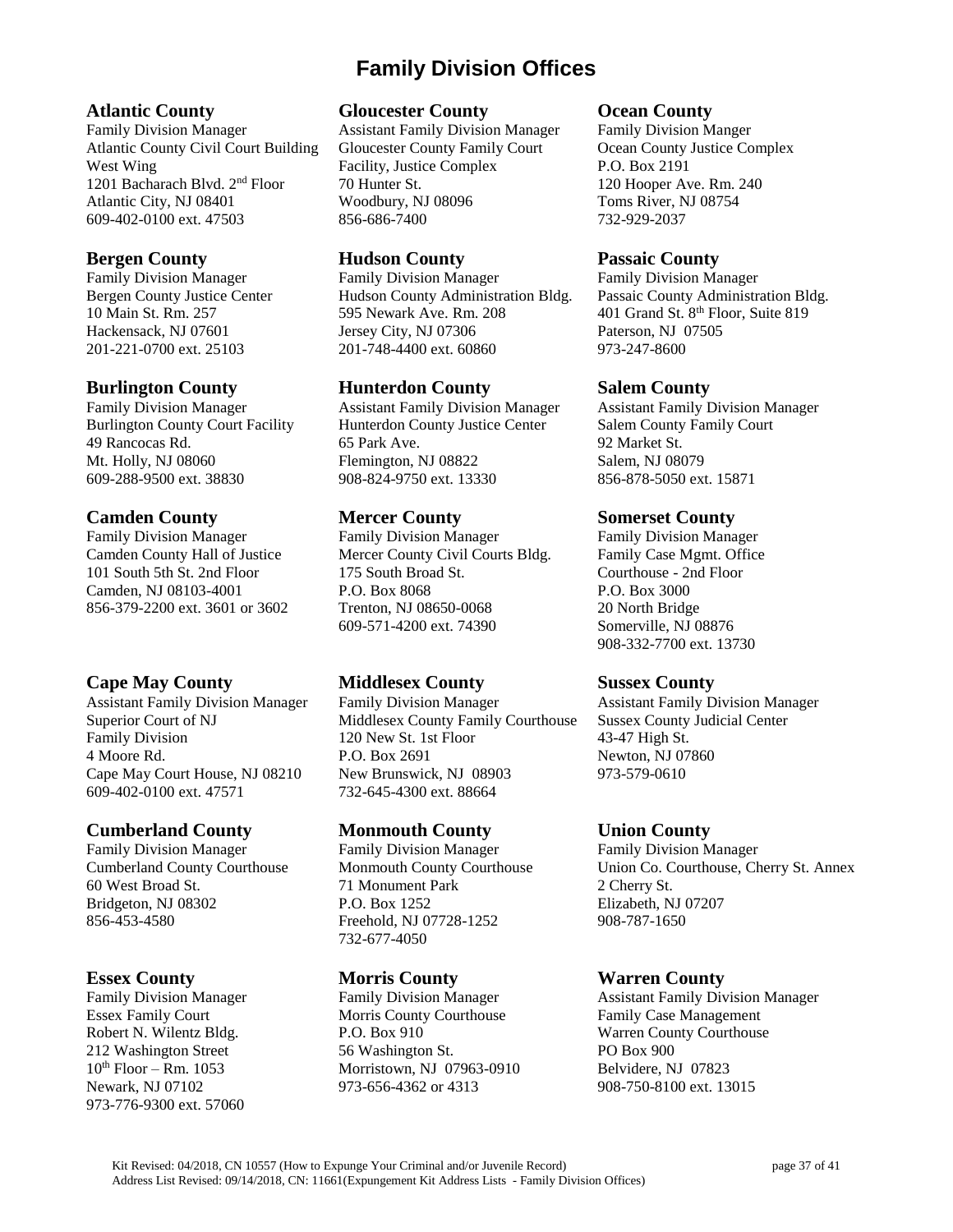# **Probation Division Offices**

#### **Atlantic County**

Vicinage Chief Probation Officer Atlantic County Probation Division 1201 Bacharach Blvd PO Box 5129 Atlantic City, NJ 08404

## **Bergen County**

Vicinage Chief Probation Officer Bergen County Probation Division 39 Hudson St Hackensack, NJ 07601

## **Burlington County**

Vicinage Chief Probation Officer Burlington County Probation Division 49 Rancocas Rd PO Box 6555 Mt. Holly, NJ 08060

## **Camden County**

Vicinage Chief Probation Officer Camden County Probation Division 6 Executive Campus, Ste 300, Rte 70 PO Box 8107 Cherry Hill, NJ 08002

# **Cape May County**

Vicinage Chief Probation Officer Cape May County Probation Division Courthouse 9 North Main St Cape May Courthouse, NJ 08210-1601

# **Cumberland County**

Vicinage Chief Probation Officer Cumberland County Probation Division **Courthouse** 60 West Broad Street Bridgeton, NJ 08302

# **Essex County**

Vicinage Chief Probation Officer Essex County Probation Division 60 Evergreen Pl, 8th Fl East Orange, NJ 07018

#### **Gloucester County**

Vicinage Chief Probation Officer Gloucester County Probation Division 5 Points Plaza 1893 Hurffville Rd Sewell, NJ 08080

## **Hudson County**

Vicinage Chief Probation Officer Hudson County Probation Division 595 Newark Ave, Rm 106 Jersey City, NJ 07306

# **Hunterdon County**

Vicinage Chief Probation Officer Hunterdon County Probation Division 65 Park Ave Flemington, NJ 08822

## **Mercer County**

Vicinage Chief Probation Officer Mercer County Probation Division 175 South Broad St PO Box 8068 Trenton, NJ 08650-0068

# **Middlesex County**

Vicinage Chief Probation Officer Middlesex County Probation Division 189 New Street P.O. Box 789 New Brunswick, NJ 08903

# **Monmouth County**

Vicinage Chief Probation Officer Monmouth County Probation Division 2407 Rte 66 Ocean, NJ 07712

# **Morris County**

Vicinage Chief Probation Officer Morris County Probation Division Courthouse PO Box 910 Morristown, NJ 07963-0910

#### **Ocean County**

Vicinage Chief Probation Officer Ocean County Probation Division 120 Hooper Ave Toms River, NJ 08754

## **Passaic County**

Vicinage Chief Probation Officer Passaic County Probation Division 55 Dale Avenue Paterson, NJ 07505 (973)247-8729

## **Salem County**

Vicinage Chief Probation Officer Salem County Probation Division 85 Market St Salem, NJ 08079

## **Somerset County**

Vicinage Chief Probation Officer Somerset County Probation Division North Bridge & Main St PO Box 3000 Somerville, NJ 08876-1262

## **Sussex County**

Vicinage Chief Probation Officer Sussex County Probation Division 43-47 High St Newton, NJ 07860

# **Union County**

Vicinage Chief Probation Officer Union County Probation Division 1143-45 East Jersey St Elizabeth, NJ 07207

## **Warren County**

Vicinage Chief Probation Officer Warren County Probation Division 413 2nd St PO Box 900 Belvidere, NJ 07823-1500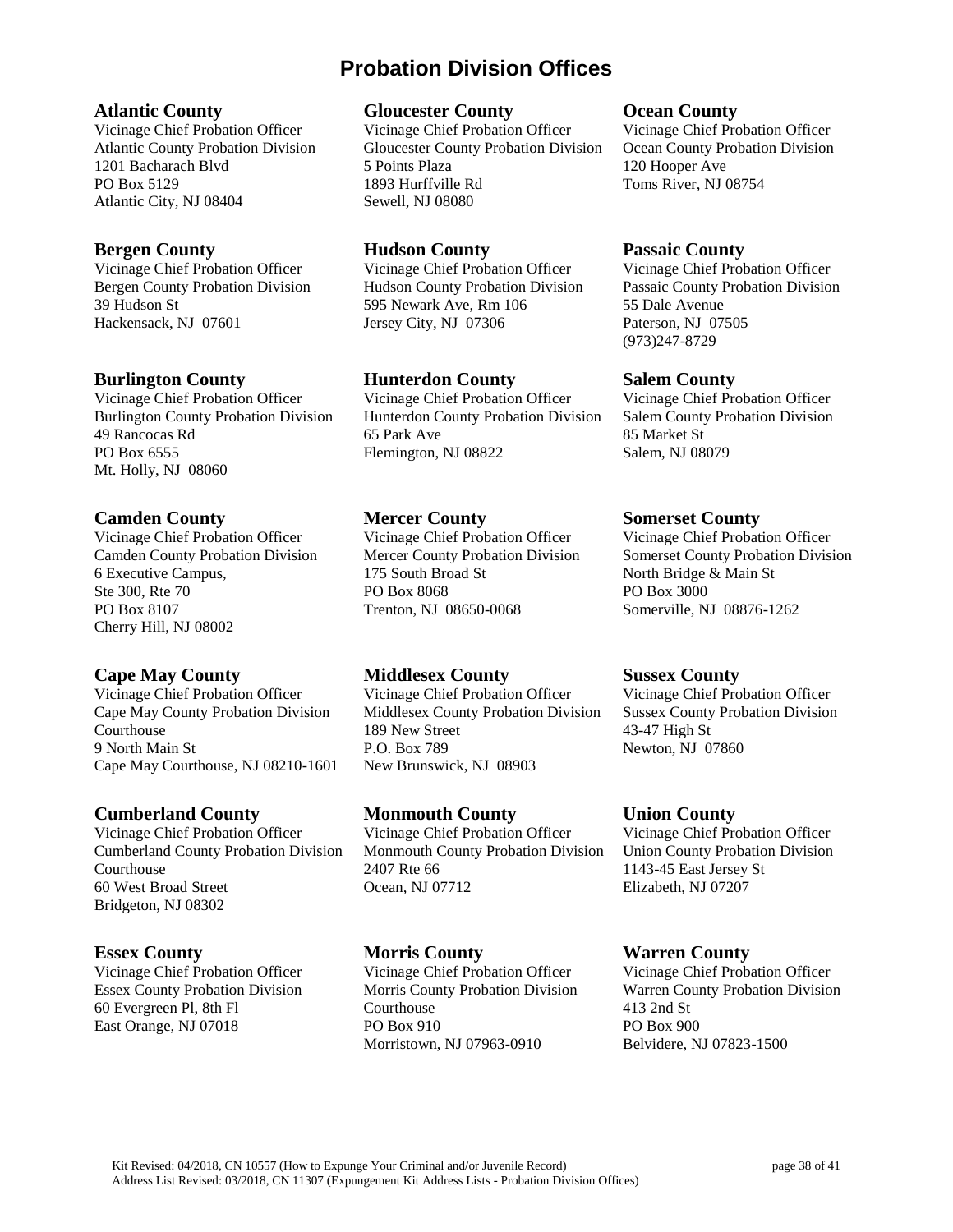| <b>New Jersey Judiciary</b><br><b>Transcript Processing Offices</b>                                                                                                                                                        |                                                                                                                                                                                                                         |  |
|----------------------------------------------------------------------------------------------------------------------------------------------------------------------------------------------------------------------------|-------------------------------------------------------------------------------------------------------------------------------------------------------------------------------------------------------------------------|--|
| <b>Atlantic County- Criminal</b>                                                                                                                                                                                           | <b>Atlantic County - Family/Civil</b>                                                                                                                                                                                   |  |
| Transcript Office – Criminal Division                                                                                                                                                                                      | Transcript Office - Family/Civil                                                                                                                                                                                        |  |
| <b>Atlantic County Criminal courts Complex</b>                                                                                                                                                                             | <b>Atlantic County Courts Building</b>                                                                                                                                                                                  |  |
| 4997 Unami Blvd.                                                                                                                                                                                                           | 1201 Bacharach Blvd.                                                                                                                                                                                                    |  |
| Mays Landing, NJ 08330                                                                                                                                                                                                     | Atlantic City, NJ 08401                                                                                                                                                                                                 |  |
| Tel: 609-402-0100 ext. 47762/47763                                                                                                                                                                                         | Tel: 609-402-0100 ext. 47033                                                                                                                                                                                            |  |
| Fax: (609) 909-8053                                                                                                                                                                                                        | Fax: (609) 343-2232                                                                                                                                                                                                     |  |
| Atl-Trans.mbx@njcourts.gov                                                                                                                                                                                                 | Atl-Trans.mbx@njcourts.gov                                                                                                                                                                                              |  |
| <b>Bergen County</b>                                                                                                                                                                                                       | <b>Camden County</b>                                                                                                                                                                                                    |  |
| <b>Transcript Office</b>                                                                                                                                                                                                   | <b>Transcript Unit</b>                                                                                                                                                                                                  |  |
| <b>Bergen County Justice Center</b>                                                                                                                                                                                        | Camden County Hall of Justice                                                                                                                                                                                           |  |
| 10 Main Street, Room 116                                                                                                                                                                                                   | 101 South 5th Street, Suite 150-H                                                                                                                                                                                       |  |
| Hackensack, NJ 07601-7699                                                                                                                                                                                                  | Camden, New Jersey 08103                                                                                                                                                                                                |  |
| Tel: 201-221-0700 ext. 25050                                                                                                                                                                                               | Tel: 856-379-2272                                                                                                                                                                                                       |  |
| Fax: 201-221-0552                                                                                                                                                                                                          | Tel: 856-379-2200 ext. 4060                                                                                                                                                                                             |  |
| Ber-Trans.mbx@njcourts.gov                                                                                                                                                                                                 | CamTranscripts.mbx@njcourts.gov                                                                                                                                                                                         |  |
| <b>Burlington County</b>                                                                                                                                                                                                   | <b>Cumberland County</b>                                                                                                                                                                                                |  |
| <b>Transcript Office</b>                                                                                                                                                                                                   | <b>Transcript Office</b>                                                                                                                                                                                                |  |
| Burlington County Courts Facility $-5th$ Floor                                                                                                                                                                             | <b>Cumberland County Courthouse</b>                                                                                                                                                                                     |  |
| 49 Rancocas Road                                                                                                                                                                                                           | 60 W. Broad Street                                                                                                                                                                                                      |  |
| Mt. Holly, NJ 08060                                                                                                                                                                                                        | Bridgeton, NJ 08302                                                                                                                                                                                                     |  |
| Tel: 609-288-9500, ext. 38023                                                                                                                                                                                              | Tel: 856-453-4552                                                                                                                                                                                                       |  |
| BurTranscripts.Mailbox@njcourts.gov                                                                                                                                                                                        | Cum-trans.mbx@njcourts.gov                                                                                                                                                                                              |  |
| <b>Cape May County</b><br><b>Transcript Office</b><br>Cape May County Courthouse<br>9 N. Main Street<br>Cape May Courthouse, NJ 08210<br>Tel: 609-402-0100 ext. 47950<br>Fax: (609) 463-6365<br>Cap-trans.mbx@njcourts.gov | <b>Essex County - Criminal &amp; Civil</b><br><b>Transcript Office</b><br>Veteran's Courthouse, Room 113A<br>50 West Market Street<br>Newark, N.J. 07102<br>Tel: 973-776-9300, ext. 56885<br>Esx-Trans.mbx@njcourts.gov |  |
| <b>Essex County - Family &amp; General Equity</b>                                                                                                                                                                          | <b>Hudson County - Criminal</b>                                                                                                                                                                                         |  |
| <b>Transcript Office</b>                                                                                                                                                                                                   | Criminal Customer Service Unit                                                                                                                                                                                          |  |
| <b>Wilentz Justice Complex</b>                                                                                                                                                                                             | Hudson County Admin Building                                                                                                                                                                                            |  |
| 212 Washington Street, Room 1053                                                                                                                                                                                           | 595 Newark Avenue Room 101                                                                                                                                                                                              |  |
| Newark, NJ 07102                                                                                                                                                                                                           | Jersey City, NJ 07306                                                                                                                                                                                                   |  |
| Tel: 973-776-9300, ext. 56685                                                                                                                                                                                              | Tel: 201-748-4400 ext. 60159                                                                                                                                                                                            |  |
| Esx-Fam-Trans.mbx@njcourts.gov                                                                                                                                                                                             | HudCrmTrans.mbx@njcourts.gov                                                                                                                                                                                            |  |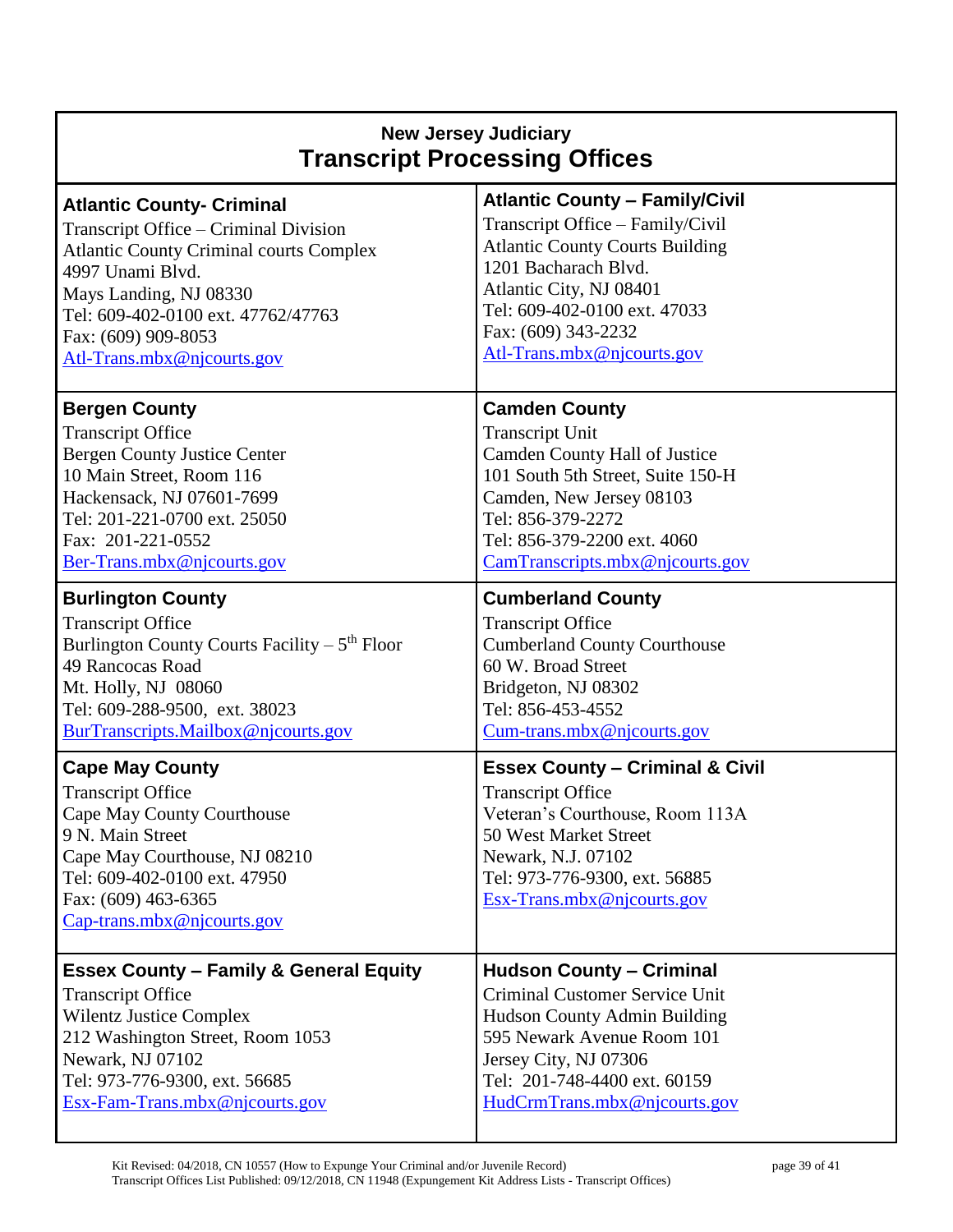# **New Jersey Judiciary Transcript Processing Offices**

| <b>Gloucester County</b><br><b>Transcript Office</b><br><b>Gloucester County Justice Complex</b><br>70 Hunter Street<br>Woodbury, NJ 08096<br>Tel: 856-686-7595<br>Fax: 856-853-3516<br>Glo-Trans.mbx@njcourts.gov<br><b>Hudson County - Civil</b><br><b>Civil Division Customer Service Unit</b><br><b>Brennan Court House</b><br>583 Newark Avenue<br>Jersey City, NJ 07306<br>Tel: 201-748-4400 ext. 60090<br>Fax: 201-217-5241 | <b>Hudson County - Family</b><br><b>Transcript Office</b><br>Hudson County Admin Building<br>595 Newark Avenue – Room 218<br>Jersey City, NJ 07306<br>Tel: 201-795-6793<br>Fax: 201-795-6843<br>HudFamTrans.mbx@njcourts.gov<br><b>Mercer County</b><br><b>Transcript Office</b><br>175 South Broad Street $-2nd$ Floor<br>Trenton, NJ 08650<br>Tel: 609-571-4200 ext. 74365<br>Mertranscript.mailbox@njcourts.gov |
|------------------------------------------------------------------------------------------------------------------------------------------------------------------------------------------------------------------------------------------------------------------------------------------------------------------------------------------------------------------------------------------------------------------------------------|--------------------------------------------------------------------------------------------------------------------------------------------------------------------------------------------------------------------------------------------------------------------------------------------------------------------------------------------------------------------------------------------------------------------|
| HudCivTrans.mbx@njcourts.gov                                                                                                                                                                                                                                                                                                                                                                                                       |                                                                                                                                                                                                                                                                                                                                                                                                                    |
| <b>Hunterdon County</b><br><b>Transcript Office</b><br>Hunterdon County Justice Center<br>65 Park Avenue<br>Flemington, NJ 08822<br>Tel: 908-824-9750 ext. 13040<br>V13HCtrans.mailbox@njcourts.gov                                                                                                                                                                                                                                | <b>Monmouth County</b><br><b>Transcript Office</b><br>Monmouth County Courthouse<br>71 Monument Park<br>Freehold, NJ 07728<br>Tel: 732-677-4356<br>Mon-Trans.mbx@njcourts.gov                                                                                                                                                                                                                                      |
| <b>Middlesex County</b><br><b>Transcript Office</b><br>Middlesex County Courthouse<br>56 Paterson Street<br>P.O. Box 964<br>New Brunswick, NJ 08903-0964<br>Tel: 732-645-4300 ext. 88640<br>Fax: 732-645-4277<br>Mid-Trans.mbx@njcourts.gov                                                                                                                                                                                        | <b>Ocean County</b><br><b>Transcript Office</b><br>Ocean County Superior Court<br>118 Washington Street, Rm 103<br>Toms River, NJ 08754<br>Tel: 732-506-5026<br>Fax: 732-435-8402<br>Ocn-Trans.mbx@njcourts.gov                                                                                                                                                                                                    |
| <b>Morris County</b><br><b>Transcript Office</b><br>PO Box 910<br>Morristown, NJ 07963<br>Tel: 973-656-3985<br>Fax: 973-656-3982<br>Mrstranscripts.mailbox@njcourts.gov                                                                                                                                                                                                                                                            | <b>Salem County</b><br><b>Transcript Office</b><br><b>Cumberland County Courthouse</b><br>60 West Broad Street<br>Bridgeton, NJ 08302<br>Tel: 856-453-4552<br>Sal-Trans.mbx@njcourts.gov                                                                                                                                                                                                                           |